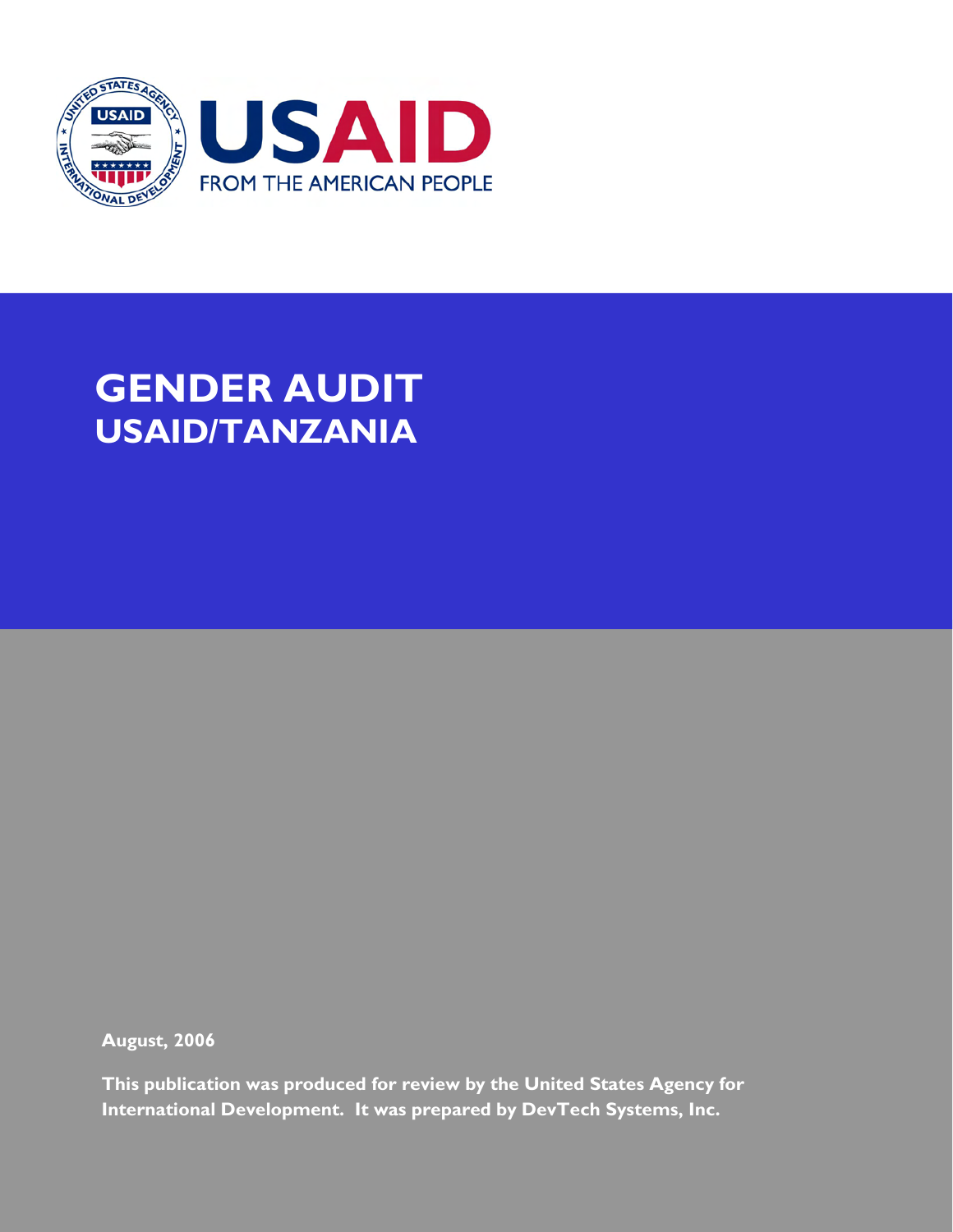# **GENDER AUDIT FOR USAID/TANZANIA**

**Authors:** Deborah Rubin and Elizabeth Missokia

# **DISCLAIMER**

The authors' views expressed in this publication do not necessarily reflect the views of the United States Agency for International Development or the United States Government.

Gender Audit  $\mathbf{i}$ USAID/Tanzania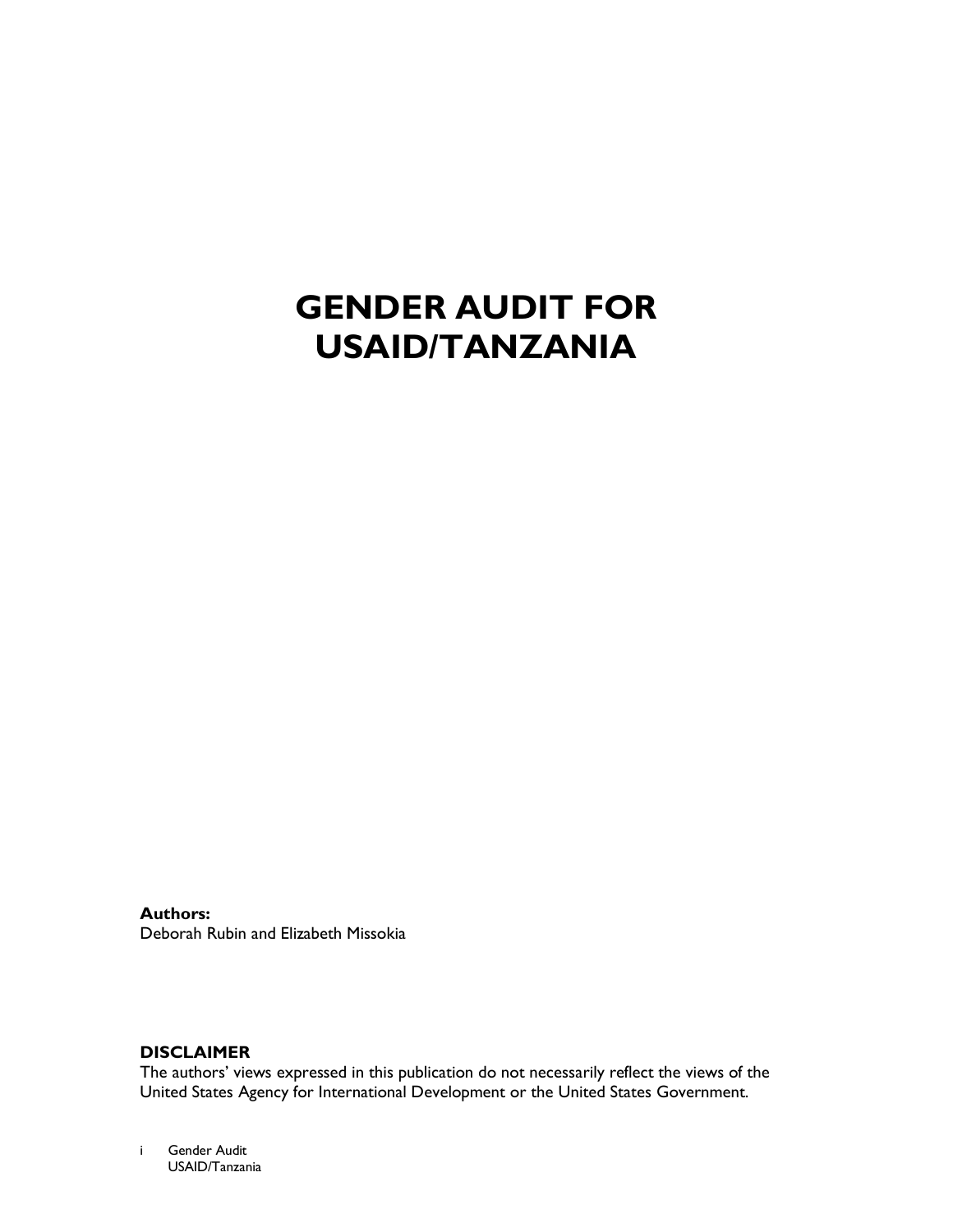# **TABLE OF CONTENTS**

|    | <b>Acknowledgements</b><br><b>Acronyms</b><br><b>Executive Summary</b>                                                                                                                                                                    | iii<br>İΥ.<br>٧                             |
|----|-------------------------------------------------------------------------------------------------------------------------------------------------------------------------------------------------------------------------------------------|---------------------------------------------|
| Ι. | <b>INTRODUCTION</b>                                                                                                                                                                                                                       | L                                           |
| 2. | <b>UNDERSTANDING GENDER AND DEVELOPMENT</b><br><b>Key Terms and Concepts</b>                                                                                                                                                              | 2<br>3                                      |
| 3. | <b>GENDER AND DEVELOPMENT IN TANZANIA</b>                                                                                                                                                                                                 | 4                                           |
| 4. | <b>GENDER AUDIT METHODOLOGY</b><br><b>InterAction's Gender Audit</b><br>The gender audit at USAID                                                                                                                                         | 5<br>6<br>7                                 |
| 5. | <b>REVIEW AND DISCUSSION OF SURVEY RESULTS</b><br>Results of the Mission as a Whole<br>Differences in Men's and Women's Responses to the Survey Questions<br>Differences in Response to the Survey Questions According to Staff Positions | 8<br>8<br>$\overline{0}$<br>$\overline{10}$ |
| 6. | <b>REVIEW AND DISCUSSION OF FOCUS GROUPS</b><br><b>Steps Toward Building Gender Equality</b>                                                                                                                                              | П<br>$\overline{13}$                        |
| 7. | <b>DRAFT VISION STATEMENT AND GENDER POLICY</b><br><b>Vision Statement</b><br><b>Gender Policy</b><br><b>Components of a Typical Gender Policy</b>                                                                                        | 15<br>15<br>17<br>17                        |
| 8. | <b>NEXT STEPS TOWARDS GENDER MAINSTREAMING</b><br><b>Action Plan</b>                                                                                                                                                                      | 8<br>18                                     |
|    | <b>ANNEXES</b><br>A: Scope of Work<br>B: Schedule and Tasks of Gender Audit Process<br>C: Survey for USAID/TZ Gender Audit<br>D: Schedule of Meetings and People Contacted<br>E: Focus Group Guidelines<br>F: List of Documents Reviewed  | 25<br>31<br>32<br>39<br>43<br>46            |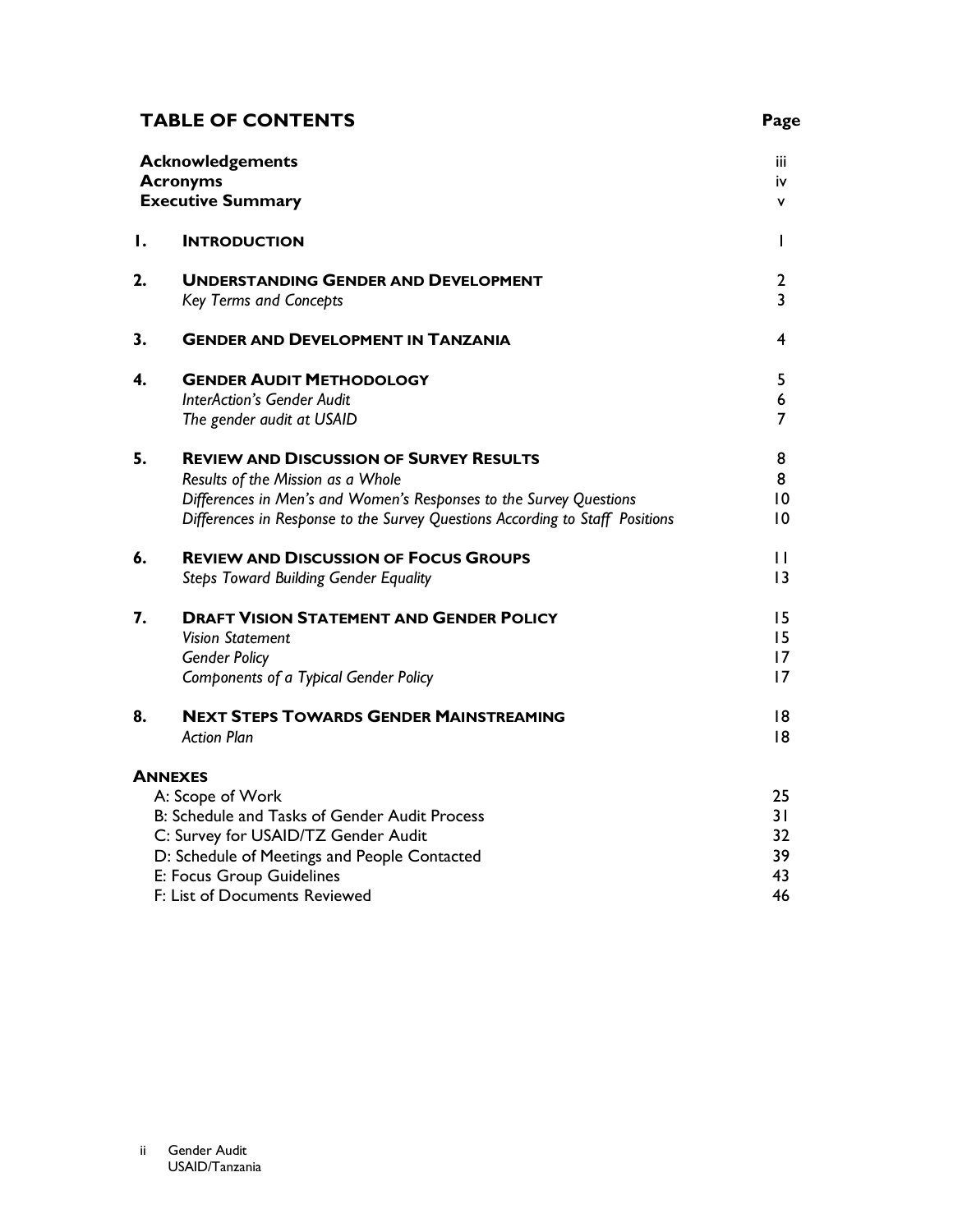### **ACKNOWLEDGEMENTS**

A gender audit at a USAID mission is a significant undertaking. To get useful results, it is necessary to engage all members of the mission and to have strong support from the senior management. We were extremely fortunate to have this support in carrying out the gender audit at USAID/Tanzania. Sincere thanks are given to Pamela White, Mission Director, USAID/Tanzania, for her backing and leadership in both the administration of the audit and in supporting a frank discussion of its results. She permitted staff to take time to complete the questionnaire and to participate in the meetings and focus group discussions that gave substance to the process. We hope that the results of the process will contribute to innovative and successful efforts to integrate gender into mission program activities and administration.

Strong leadership alone is not enough, however, and the gender audit was successful in large part because of the enthusiastic participation of so many of the mission staff, including the administrative staff, the Strategic Objective (SO) teams, and the motor pool. Members of the Gender Working Group helped to refine the questionnaire, comment on reports, and facilitate the focus group discussions. The members of the Gender Working Group included (at different times) Ken LeuPhang, Asukile Kajuni, Maggie Hiza, Beatrice Nalingigwa, and Steven Fondriest.

The Program Office took on a special responsibility in helping with the audit. Tom Crubaugh, who encountered the process mid-stream, was very encouraging of the activity and the participation of his staff. Jimmy Msaki, Development Program Assistant, was - despite his own busy schedule – invaluable, not only joining the focus group facilitators, but by providing needed information, advice, and helpful feedback. Kim Wylie, Communications, also provided many useful suggestions. For managing the logistics of the audit, from photocopying, room arrangements, and transportation, we appreciate very much the help of Judith Mnyawami, Secretary, in completing all these tasks and more.

We also appreciate the time given to us by the partner organizations with which we met, including: Dan Craun-Selka, Country Director, PACT-Tanzania, and members of the PACT staff; Mathew Tiedemann, Country Director, Family Health International; and Jeremiah Daffa, Program Manager, Tanzania Coastal Management Program; and his colleague, Baraka Kalangahe, TCMP PEACE Project Coordinator. We would also like to acknowledge the willingness of loyce Kizenga, Assistant Director of the Ministry of Gender, Community Development, and Gender, who graciously met with us at short notice.

Support for the training for the focus group facilitators and managing the focus group process was generously provided by Wanjiku Muhato, Gender Advisor for the Regional Economic Development Services Office for East and Southern Africa (REDSO/ESA). The Women in Development (WID) office in Washington, D.C. provided the funding that made the audit possible under the Short-Term Technical Assistance and Training Task Order, awarded to DevTech Systems, Inc. (GEW-I-01-02-00019).

Deborah Rubin **Director Cultural Practice LLC** Bethesda, MD USA

Elizabeth Missokia Gender Advisor USAID/Tanzania Dar es Salaam, Tanzania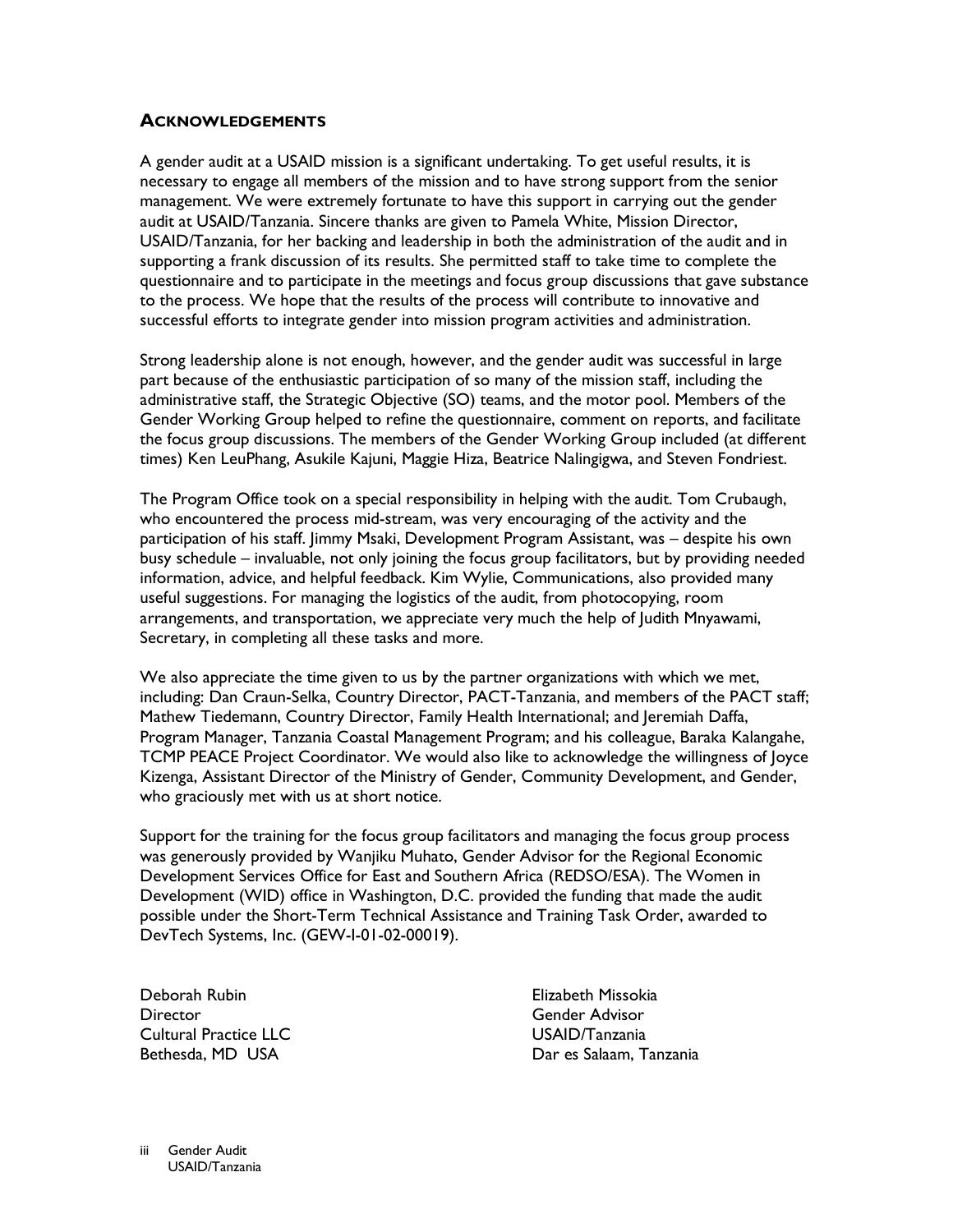# **ACRONYMS**

| <b>ADS</b>       | Automated Directive System (USAID's operations manuals)                                          |
|------------------|--------------------------------------------------------------------------------------------------|
| <b>APS</b>       | Annual Program Statement                                                                         |
| <b>CEDAW</b>     | Convention on the Elimination of All Forms of Discrimination Against<br>Women                    |
| EG               | <b>Economic Growth</b>                                                                           |
| <b>EGAT</b>      | Economic Growth, Agriculture, and Trade                                                          |
| <b>EXO</b>       | <b>Executive Officer</b>                                                                         |
| <b>FGD</b>       | <b>Focus Group Discussion</b>                                                                    |
| <b>FHI</b>       | Family Health International                                                                      |
| <b>GAD</b>       | <b>Gender And Development</b>                                                                    |
| <b>GMWG-MP</b>   | Gender Mainstreaming Working Group - Macro Policies                                              |
| <b>GOT</b>       | Government of Tanzania                                                                           |
| <b>GWG</b>       | <b>Gender Working Group</b>                                                                      |
| <b>IQC</b>       | <b>Indefinite Quantity Contract</b>                                                              |
| <b>MDG</b>       | Millennium Development Goal                                                                      |
| <b>MKUKUTA</b>   | Mkakati wa Kukuza Uchumi na Kupunguza Umaskini Tanzania or Tanzania                              |
|                  | Strategy for Growth and Reduction of Poverty                                                     |
| <b>NGO</b>       | Non-Governmental Organization                                                                    |
| <b>NRM</b>       | Natural Resources Management                                                                     |
| OECD/DAC         | Organization for Economic Cooperation and Development/Development<br><b>Assistance Committee</b> |
| <b>PMP</b>       | Performance Monitoring Plan                                                                      |
| <b>PVO</b>       | Private Voluntary Organization                                                                   |
| <b>REDSO/ESA</b> | Regional Economic Development Services Office for East and Southern<br>Africa                    |
| SO               | Strategic Objective                                                                              |
| SOW              | Scope of Work                                                                                    |
| <b>SPPS</b>      | Strategic Planning and Program Support                                                           |
| <b>TCMP</b>      | Tanzania Coastal Management Partnership                                                          |
| <b>TDY</b>       | <b>Temporary Duty</b>                                                                            |
| <b>USAID</b>     | United States Agency for International Development                                               |
| USAID/TZ         | United States Agency for International Development/Tanzania                                      |
| <b>WID</b>       | Women in Development                                                                             |
|                  |                                                                                                  |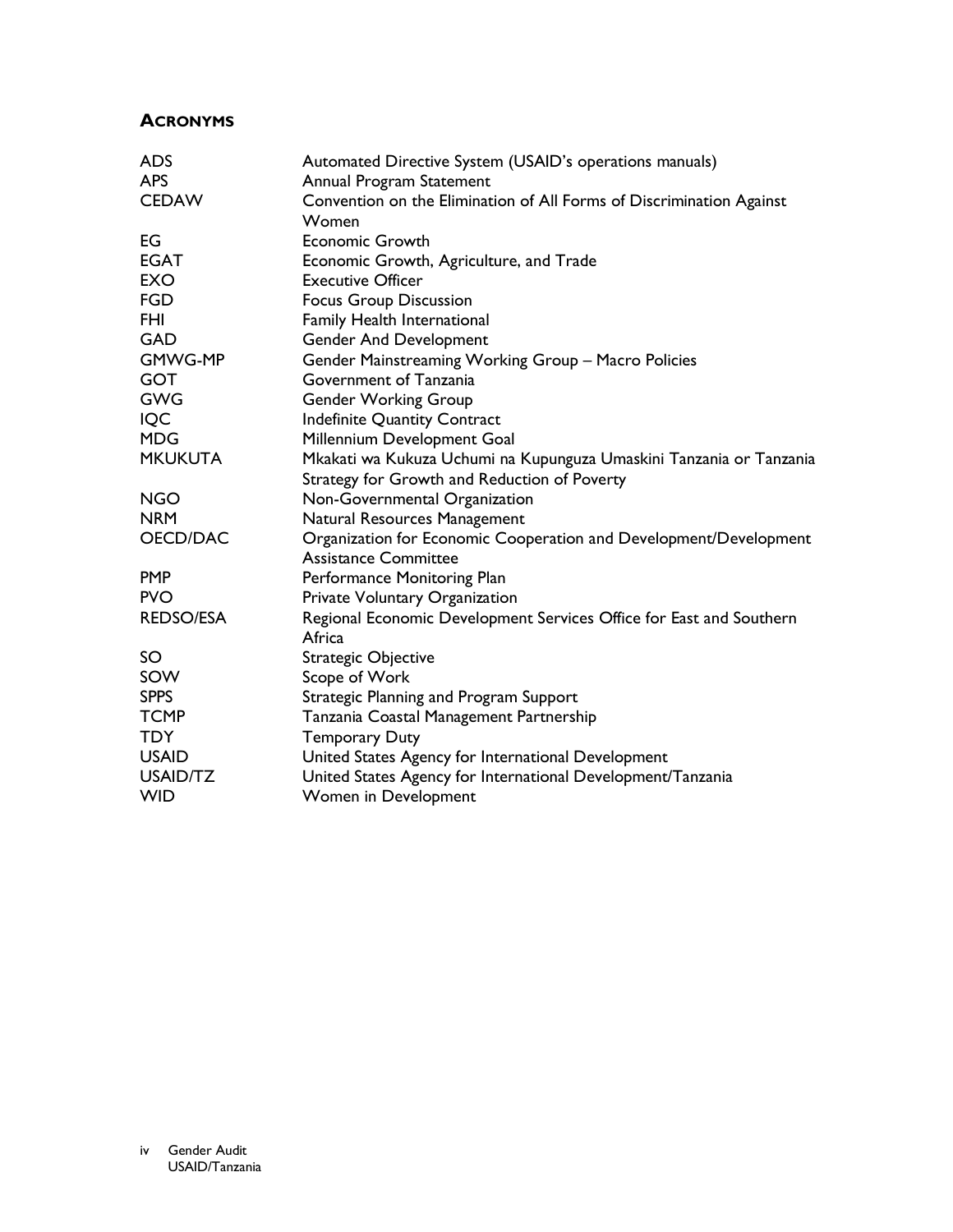# **EXECUTIVE SUMMARY**

This report documents the implementation of a gender audit at USAID/Tanzania. The audit was carried out between February and July 2006, in two phases. The gender audit survey was conducted in late February, and follow-up discussions were held in May, with the final report completed in August. The audit was supported by the WID Indefinite Quantity Ccontract, Task Order 1, Short-Term Technical Assistance and Training (GEW-I-01-02-00019) and also received support from the Gender Advisor from the Regional Economic Development Services Office for East and Southern Africa (REDSO/ESA) for the facilitation of the focus group discussions.

Even before conducting the audit, USAID/Tanzania had demonstrated a commitment to gender integration, including:

- Developing guidelines for gender mainstreaming in the procurement process;
- Establishing the position of a Gender Advisor;
- Creating a Gender Working Group (GWG);
- Articulating statements to reduce gender inequalities in the Country Strategy Statement for each Strategic Objective (SO) and for the mission as a whole;
- The inclusion of gender issues as a topic on the portfolio review forms;
- Representing women in photographs on the mission website and in their publications;
- Funding programs that integrate gender in several SO activities, particularly YouthNet, PACT-Tanzania's gender manual for advocacy Non-Governmental Organizations (NGOs), Technoserve's work with a cashew nut factory and its employment of women; and the Tanzania Coastal Management Program's effort to support women's as well as men's income-earning through seaweed farming, beekeeping, and fish marketing.

A number of the gender audit survey<sup>1</sup> results were confirmed by the focus group discussions, including:

- that there is a wide general awareness and acceptance of USAID's mandate for gender integration across the Agency's programs and operations;
- that there is appreciation for the strong leadership from senior management on the importance of addressing gender issues;
- that there is a high level of awareness among staff of the importance of addressing gender inequalities and their effect on development work in Tanzania; and,
- that the employees at USAID/Tanzania, both US and Tanzanian, feel comfortable with the working environment and feel that they are respected and valued members of a common team, regardless of their sex. Their ease in voicing their opinions is a reflection of the already high level of comfort between men and women existing in the mission and of their trust in mission leadership.

These positive actions, however, are not systematically developed or institutionalized. The audit results suggest that gender mainstreaming would be immensely enhanced through:

• targeted training of the Gender Working Group to empower them as leaders in gender integration for their respective SO teams and administrative offices;

<sup>&</sup>lt;sup>1</sup> See Annex C.

Gender Audit USAID/Tanzania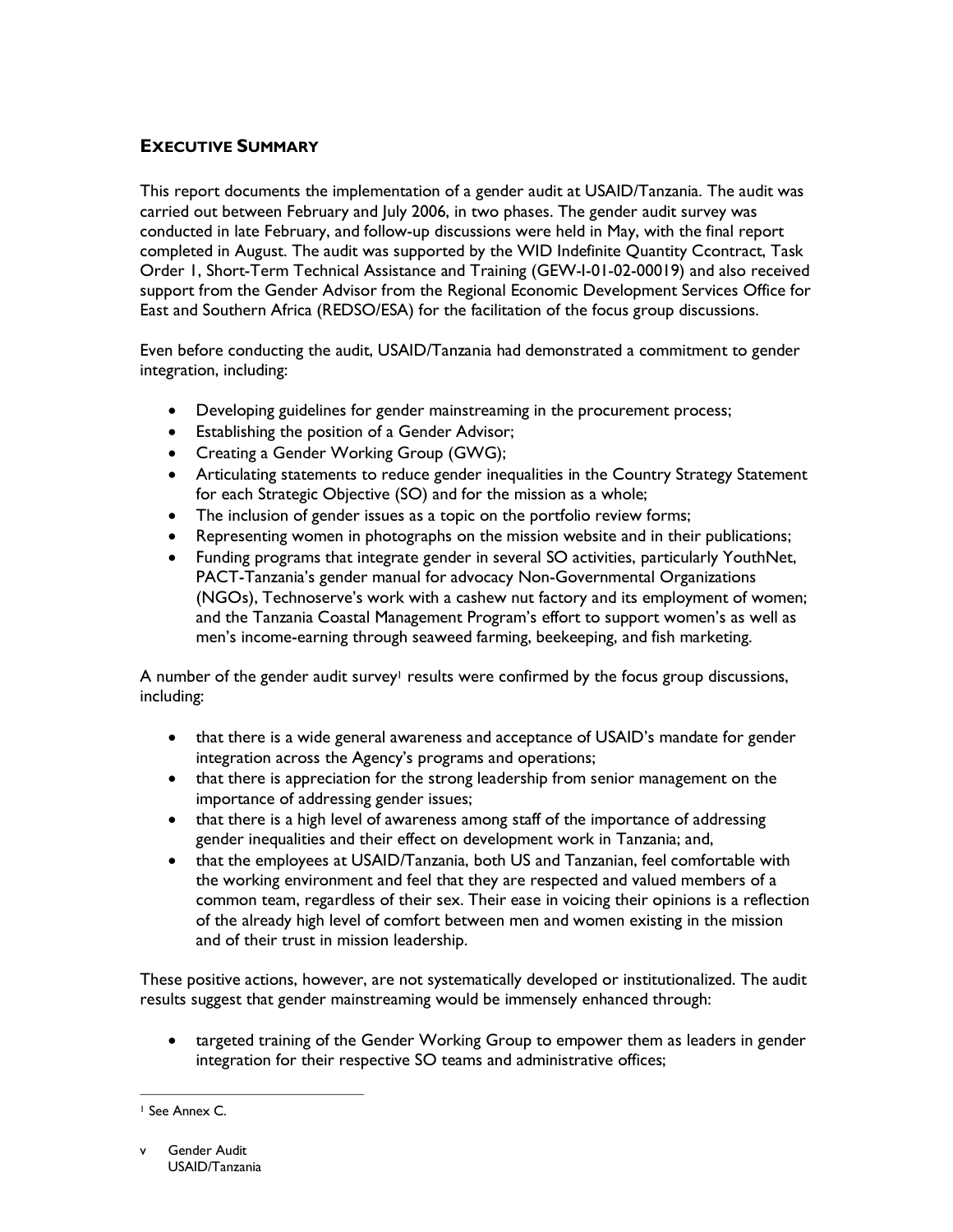- development of a coordinated and sequenced action plan to build an integrated program to enhance gender equality in the workplace and reduce gender constraints in mission programming;
- greater attention to identifying substantive gender issues in the procurement process and early in the design of program activities, supported by creative thinking on gendersensitive monitoring, to begin active assessment of gender-related impacts of development activities;
- sharing the successful efforts in gender integration and the achievement of gender  $\bullet$ equality demonstrated in the activities of implementing partners with mission staff, both technical and non-technical: and.
- recognizing and rewarding outstanding efforts related to gender by mission staff and implementing partners.

# Recommendations for next steps include:

# As soon as possible:

- Reconfirm membership in the Gender Working Group, expanding it to include non-program staff from administration, finance, and the motor pool;
- Finalize the charter for the Gender Working Group, with a clear expression of their fundamental role in leading mission efforts to mainstream gender;
- Develop and approve a vision statement on gender equality;
- Develop and approve a gender policy;
- Develop and approve a gender action plan, and
- Develop a training plan for mission staff, technical and non-technical, giving first priority to members of the Gender Working Group.

Over the longer term, efforts should be directed towards strengthening skills in gender integration among SO staff and increasing awareness among all mission staff. Activities to achieve these goals are identified in the action plan on page 19.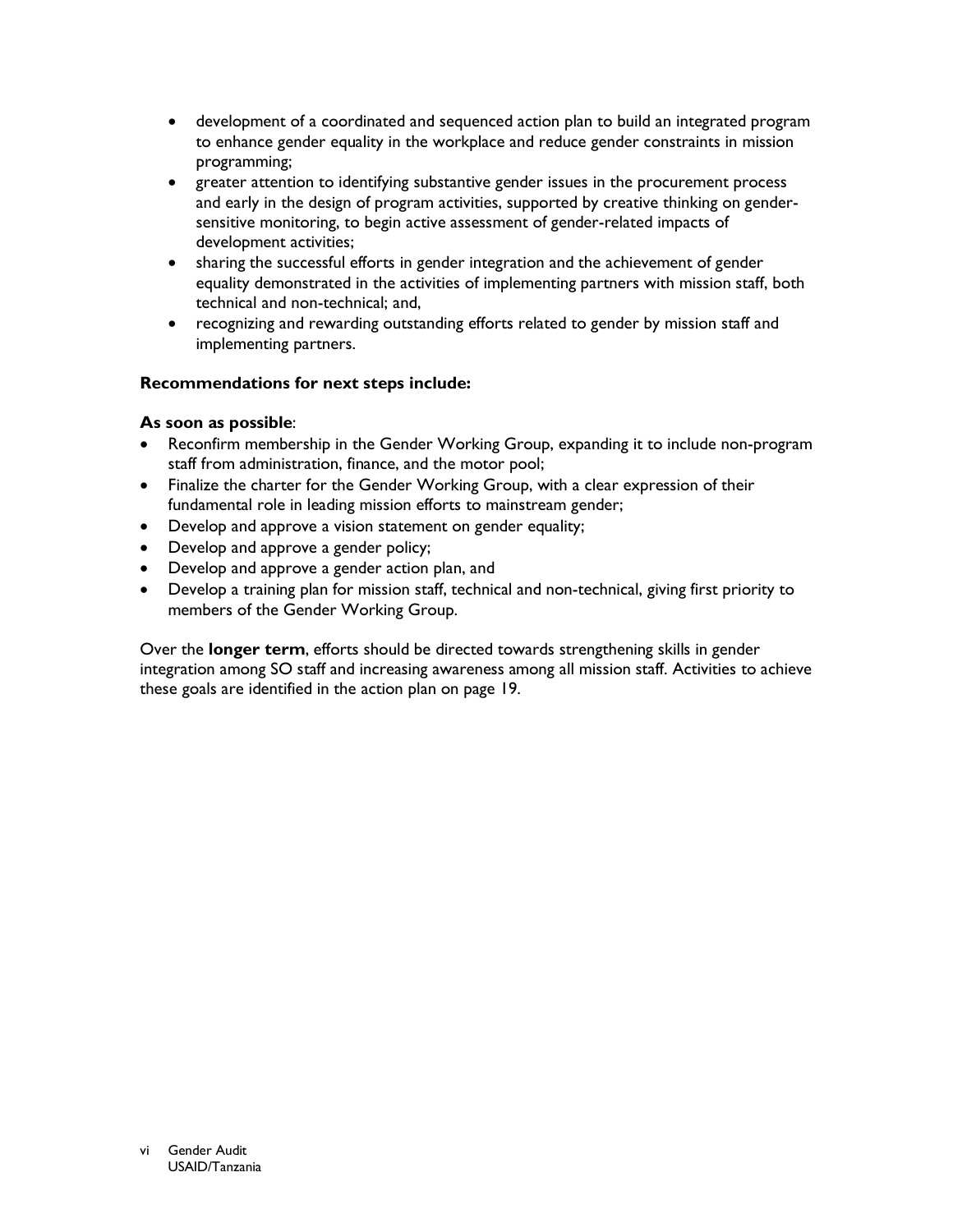# **I. INTRODUCTION**

This report discusses the process and results of a gender audit carried out by USAID/Tanzania from February to July 2006 (see Annexes A and B). The gender audit process<sup>2</sup> addresses not only gender in programming issues but also in the practices and policies of the mission as a whole, such as human resource issues, budgeting, and management, to provide a holistic picture of gender relations in several aspects of the organization.

USAID/Tanzania, over the past five years, had already begun to focus on gender as a crosscutting theme in mission programming. A gender assessment in 2003, conducted in conjunction with the development of its country strategic plan of 2005-2015, reviewed activities in each strategic objective area.<sup>3</sup> Several of the recommendations identified at that time were implemented over the next three years, including creating and filling a post of gender advisor, establishing a gender advisory group in the mission, institutionalizing reporting on gender as part of the periodic portfolio reviews, and improving attention to gender issues in the procurement process.

Other recommendations have not yet been addressed, however: developing and implementing a mission gender strategy, developing a gender monitoring system, and/or establishing a systematic process for measuring program impact on gender relations either within the mission or in conjunction with partner organizations. Part of the difficulty in moving forward on these tasks has been the difficulty of identifying specific gender-related indicators in different sectors.

At the same time, changes in both the mission and USAID agency-wide organization over the past several years have replaced or changed the mechanisms by which some of these goals were to be achieved, requiring new thinking and new systems.

Two simultaneous conditions prompted the request for assistance to carry out a gender audit. First, as part of a general agency shift in the country strategic planning process, the mission was asked to develop a new country strategy statement for 2006-2010. It seemed an opportune moment to push towards greater integration of gender issues in programming. As the gender audit Scope of Work (SOW) noted, despite

... a lot of thinking about gender ....in the mission, ...there has been very little action towards integrating gender into our work. We believe therefore that it is now the time to take this more seriously, by looking at what we have done/achieved, what capacity we have, and the gaps and challenges. We can then design activities that will take us towards mainstreaming gender within the newly developed strategy.

Secondly, the mission recognized the importance of expanding action beyond programming, committing itself to addressing gender inequalities "at all levels of program and front office structures" through the gender audit process.

<sup>&</sup>lt;sup>2</sup> The process used at USAID/Tanzania modified the Gender Audit created by InterAction's Commission on the Advancement of Women, which was developed by Patricia Morris, Suzanne Kindervatter, and Amy Woods ( http://www.interaction.org/caw/services.html).

<sup>&</sup>lt;sup>3</sup> The 2003 Gender Assessment for USAID/Tanzania is available at: http://www.usaid.gov/our work/crosscutting programs/wid/pubs/ga tanzania.pdf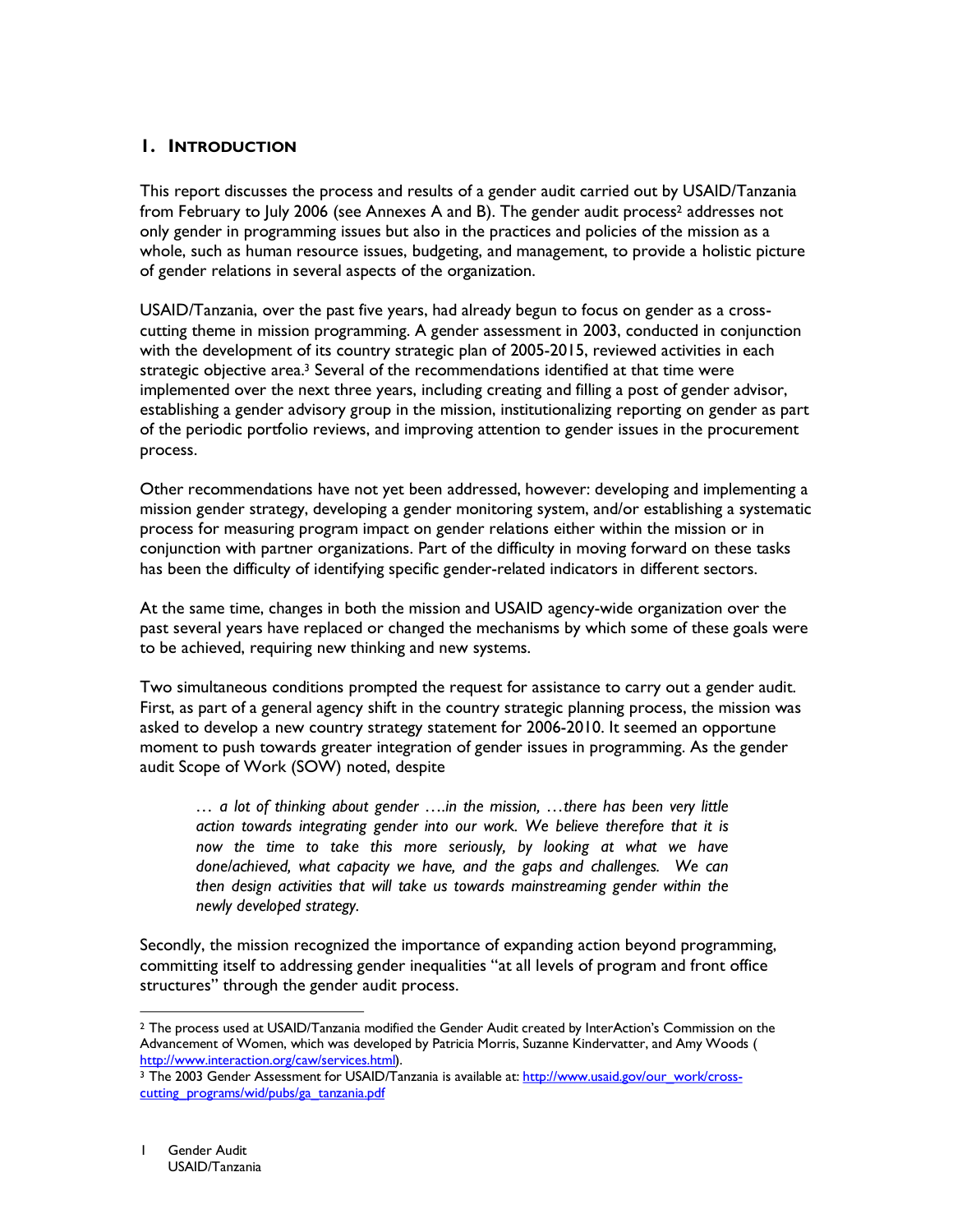The report and its recommendations are based on meetings with Mission staff members and interviews with USAID implementing partners and the Ministry of Community Development, Gender, and Children in Dar es Salaam (see Annex D), as well as on the results of the survey and the focus group discussions.

### 2. UNDERSTANDING GENDER AND DEVELOPMENT

The study of gender has changed significantly since 1973 when the US Congress passed the Percy Amendment, requiring US foreign assistance programs to "give particular attention to those programs, projects, and activities that tend to integrate women into the national economies of developing countries." Section 113 of the Foreign Assistance Act of 1961, "Integrating Women into National Economies," as the Percy Amendment is formally known, remains in effect and authorizes funding to be used to integrate women into development efforts, with a special emphasis on increasing their economic productivity.<sup>4</sup> At that time, the recognition that women were important economic actors in developing countries was itself revolutionary<sup>5</sup> and the guiding principle of the legislation was to ensure that women were given access to development programs that were commonly designed only with men in mind. The principle of women's inclusion was operationalized with the establishment of the USAID Office of Women in Development in 1974.

Over the years, the emphasis on women's empowerment remained strong, but the turn towards a more inclusive approach recognizes that efforts to include women will not succeed without simultaneously addressing men's attitudes and practices. Achieving the full participation of and benefit for women in development programs also requires transforming discriminatory institutional structures and legislation. This approach of "gender and development" (GAD) emerged in the 1980s from the awareness that gender relations shape both men's and women's opportunities and constraints in the development process.<sup>6</sup> Lucy Muyoyeta<sup>7</sup> explains:

GAD looks at the impact of development on both women and men. It seeks to ensure that both women and men participate in and benefit equally from development and so emphasizes equality of benefit and control. It recognizes that women may be involved in development, but not necessarily benefit from it. GAD is not concerned with women exclusively, but with the way in which gender relations allot specific roles, responsibilities and expectations between men and women, often to the detriment of women. Development, therefore, is about deep and important changes to relations dealing with gender inequality within society.

<sup>4</sup> http://www.usaid.gov/policy/ads/faa.pdf, page 58.

<sup>&</sup>lt;sup>5</sup> Comment from Julia Taft, Assistant Administrator and Director, United Nations Development Program, Bureau for Crisis Prevention and Recovery, reported in http://www.usaid.gov/about\_usaid/acvfa/acvfasummaryoct2003.pdf

<sup>&</sup>lt;sup>6</sup> The Tanzania Gender Networking Programme provides this definition of gender and development: This approach to development recognizes that women, poor men and other disadvantaged groups are the victims of social structures that impact them negatively. The ultimate goal of such an approach is to create equitable and sustainable development with women and men as decision-makers through empowering these groups to create social transformation with a gender perspective. It proposes taking into account the different practical and strategic needs of women and men at all stages of a project cycle, this involves gender mainstreaming. Gender and Development has replaced the Women in Development approach in most recent development literature but has yet to be broadly implemented (http://www.tgnp.org/Ogenderconcepts.htm).

<sup>&</sup>lt;sup>7</sup> Lucy Muyoyeta, "Women, Gender, and Development" http://www.developmenteducation.ie/shop/women\_gender\_dev.pdf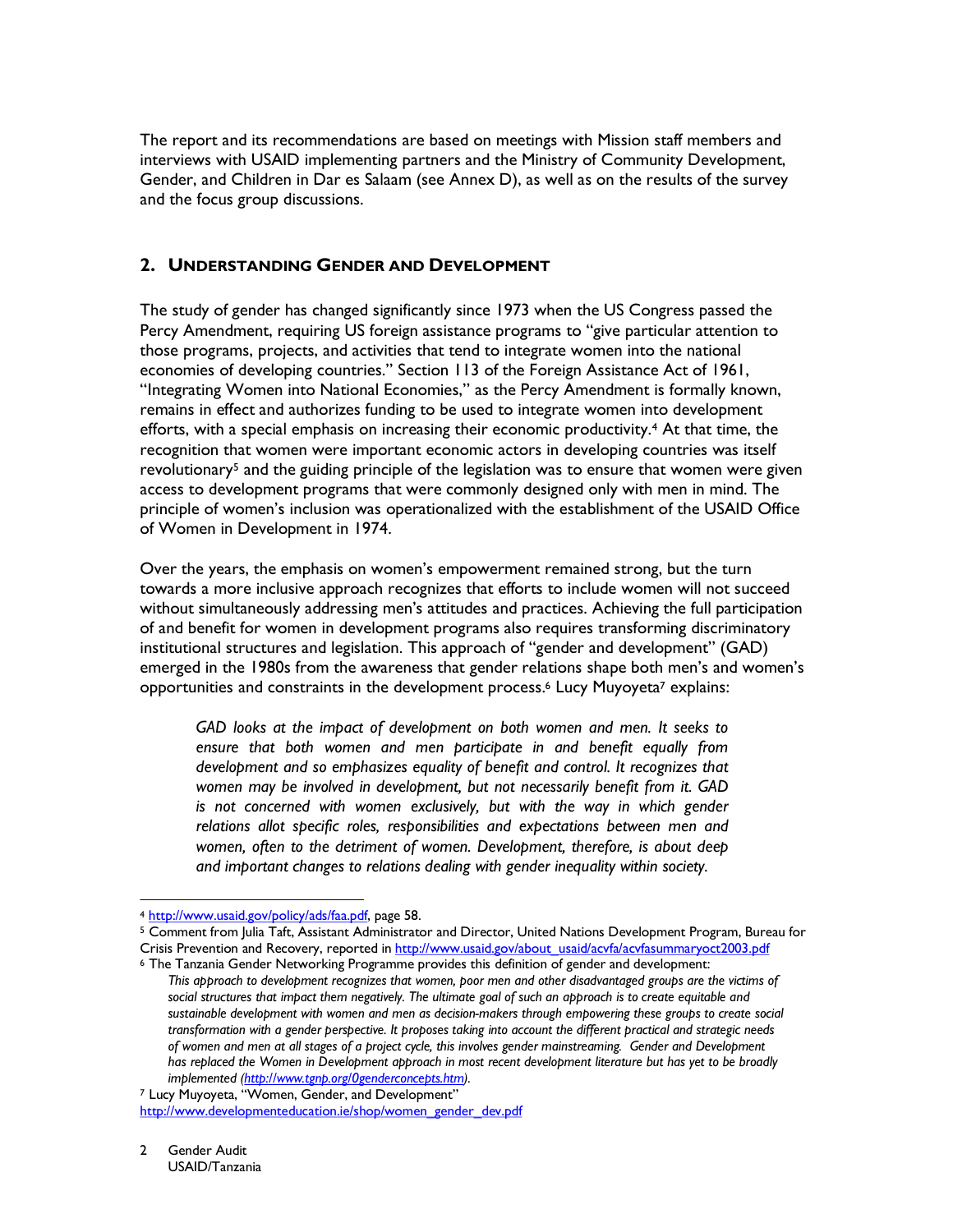In short, the continued struggle to achieve gender equality depends upon identifying the most important obstacles to gender equality through careful analysis, not assumption, and then designing appropriate activities or policies to remove the identified impediments, whether in development programs or development institutions. The following section clarifies some of the basic ideas used in gender analysis.

# **Key Terms and Concepts**

Sex refers to the biological characteristics that define males and females primarily (but not exclusively) according to reproductive capabilities or potentialities. Sex describes males or females; it refers to a universal and unchanging set of categories.

By contrast, gender<sup>8</sup> is socially and culturally defined.<sup>9</sup> It therefore does not reflect any absolute or universal category. Instead, the definition of a gender category changes over time and across cultures, and cannot be assumed a priori, but must be investigated. Each cultural system creates a set of beliefs and practices for men and for women that define the relationships between them. The definition of gender insists that the situation of men and women must be analyzed in relationship to each other, and not in isolation.

Gender Integration involves identifying gender differences and inequalities through an analytical process (called a gender analysis) and then addressing them during program or activity design, implementation, monitoring, and evaluation. The inequalities may be experienced by women or by men. Progress in reducing gender inequalities is tracked by ensuring that appropriate indicators are included in project implementation. Since the roles and relations of power between men and women affect how an activity gets carried out, attending to these issues on an on-going basis should both achieve more sustainable development outcomes and also achieve greater gender equality.

Gender Mainstreaming is the process of explicitly and fully addressing gender from the beginning to the end of any planned action. As defined by the United Nations in 1997,

It is a strategy for making women's as well as men's concerns and experiences an integral dimension of the design and implementation, monitoring and evaluation of policies and programmes in all political, economic and societal spheres so that women can benefit equally and inequality is not perpetuated. The ultimate goal is to achieve gender equality.<sup>10</sup>

Gender Equality refers to the ability of men and women to have equal opportunities and life chances. It does not mean that resources are split 50-50 between men and women. Gender

<sup>&</sup>lt;sup>8</sup> The USAID operation and policy guidance contained in the ADS draws on the definition of gender developed by the Gender Working Group of the OECD/DAC: "the economic, social, political and cultural attributes and opportunities associated with being male and female....The nature of gender definitions (what it means to be male and female) and patterns of inequality vary among cultures and change over time." 9 "In Swahili, the word used for gender is jinsia. It is defined in terms of the social roles of men and women, as follows: jinsia ni mahusiano ya kijamii yanayotambua wavulana na wasichana, wanawake na wanaume wamelelewa katika misingi tofauti kufuatana na tabia, mila, desturi, utamaduni na matarajio ya jamii husika. Mahusiano ya kijinsia yanajengwa kwa njia ya kuelekeza au kufundisha yaani makuzi na malezi au kwa mtu kujifunza. Kwa hali hiyo, mahusiano ya kijinsia yaliyojengeka vilevile yanaweza kubadilika au kubadilishwa" (http://www.tgnp.co.tz/swahili\_concepts.htm). <sup>10</sup> http://www.un.org/womenwatch/asp/user/list.asp?ParentID=10314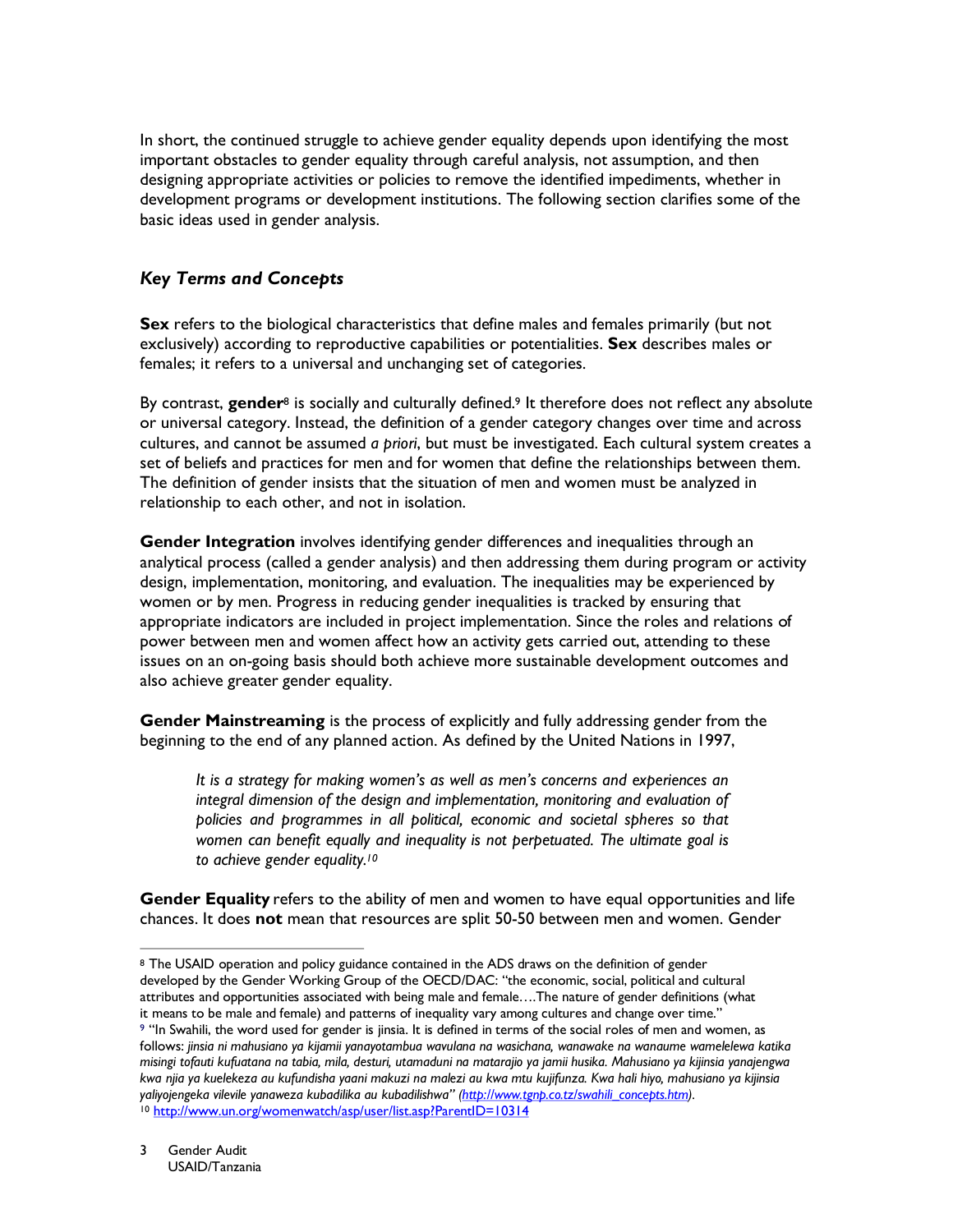equality is a US government endorsed goal of development and development cooperation efforts. It is Goal 3 of the Millennium Development Goals: "To promote gender equality and empower women."

It is important to recognize that:

The emphasis on gender equality ...does not presume a particular model of gender equality for all societies and cultures, but reflects a concern that women and men have equal opportunities to make choices about what gender equality means and work in partnership to achieve it.<sup>12</sup>

# 3. GENDER AND DEVELOPMENT IN TANZANIA

Improving the status of women has long been a concern for the Government of Tanzania (GOT). Without denying the continued problems of poverty and inequality faced by many women in Tanzania, the GOT has taken many positive steps to articulate and support its goals of gender equality since independence. In addition to developing a "Women and Gender Development Policy" in 2002, the GOT has enacted several significant pieces of legislation to support women's rights to land tenure and inheritance and against gender-based violence; it is also a signatory to key international declarations on gender equality, such as the Convention to Eliminate All Forms of Discrimination Against Women (CEDAW) and the Platform for Action and Beijing Declaration (1995). Tanzania has adopted four of the Beijing priority areas for its own National Platform for Action:

- Enhancement of women's legal capacity
- Economic empowerment of women
- Political empowerment of women
- Improvement of women's access to education and training.

In addition, the new Tanzania Strategy for Growth and Reduction of Poverty, known in Kiswahili as MKUKUTA (Mkakati wa Kukuza Uchumi na Kupunguza umaskini Tanzania), has included gender as a cross-cutting issue; stakeholders are trying to increase attention to the monitoring of gender indicators.<sup>13</sup>

Since the recent election of President Jakaya Kikwete in 2005, improving women's political participation and representation has also been discussed as a key national goal, and women have been named as ministers in several key cabinet posts, including the Minister of Community Development, Gender, and Children; Education and Vocational Training; Finance; Foreign Affairs and International Co-Operation; and Justice and Constitutional Affairs.

Tanzania also benefits from a strong group of gender-oriented organizations that advocate on behalf of women as well as for gender equality more broadly. These include the Tanzania Gender Networking Programme which carries out research on gender issues, advocates for gender equality, and also provides training and capacity building programs as well as a number of

<sup>&</sup>lt;sup>11</sup> http://www.developmentgoals.org/About the goals.htm

<sup>&</sup>lt;sup>12</sup> OECD, 1998, "DAC Guidelines for Gender Equality and Women's Empowerment in Development Cooperation," page 12.

<sup>&</sup>lt;sup>13</sup> For an in-depth discussion of key gender issues in Tanzanian development see C. Mark Blackden and Magdalena Rwebangira, "Tanzania Strategic Country Gender Assessment" Washington, DC: World Bank, 2004.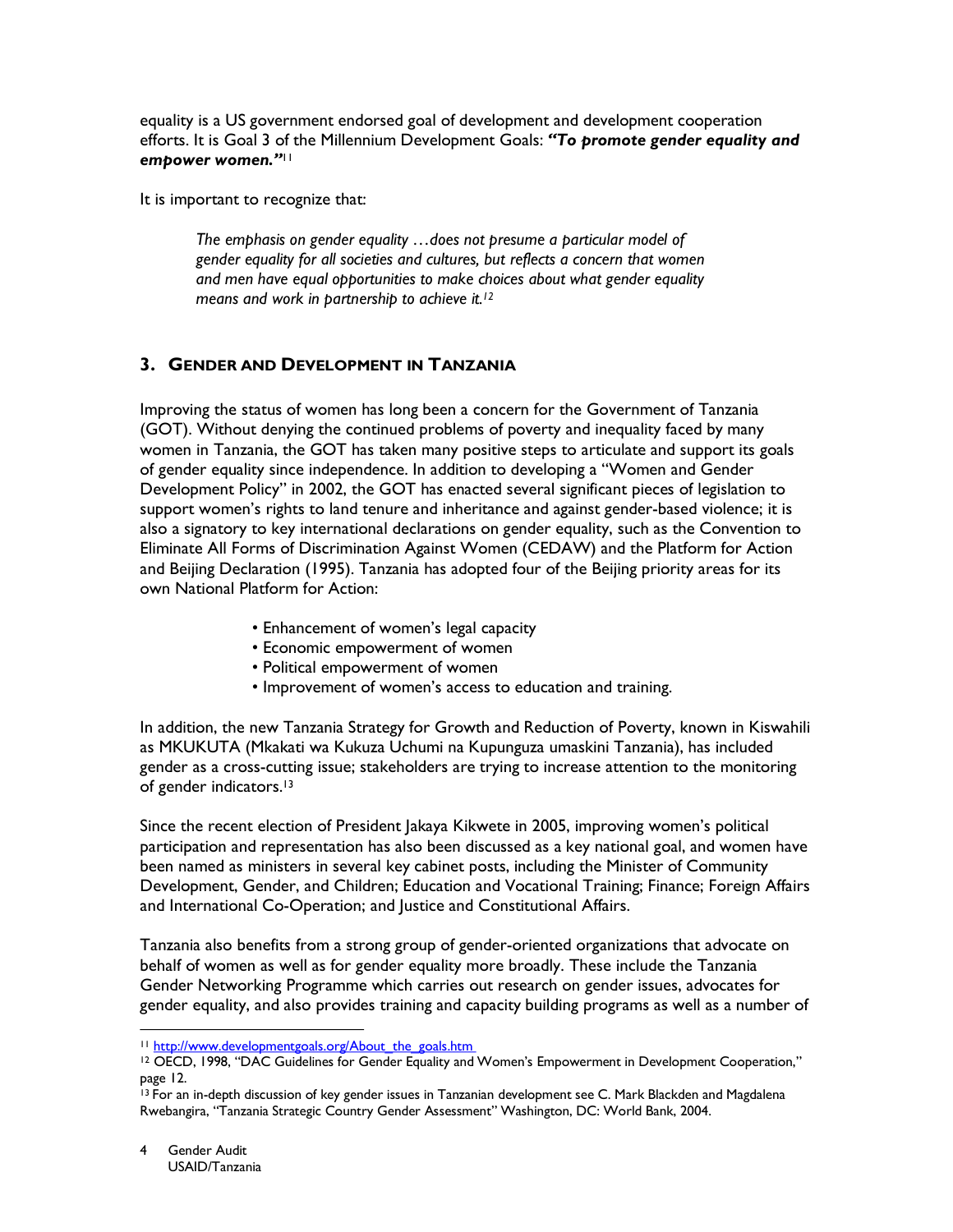professional women's organizations for lawyers, journalists, entrepreneurs, among many others.<sup>14</sup>

Despite these strengths, gender disparities remain significant across the country. While both women and men contribute significantly to the Tanzanian economy, especially in agriculture and other rural-based enterprises, women are responsible for a larger share of domestic work and have generally less access to key productive resources, such as land, labor, capital, and education. Gender-based violence is reported to be high and women are said to be reluctant to report abuse. HIV/AIDS prevalence rates are higher for women than for men in all age groups under 40 years of age.<sup>15</sup>

# **4. GENDER AUDIT METHODOLOGY**

Several organizations have, over the past few years, developed different types of assessments to evaluate their achievements and challenges in gender integration.<sup>16</sup> USAID's Office of Women in Development supported the development of a gender audit methodology by InterAction, an umbrella group of US-based NGOs. The InterAction Gender Audit methodology, with modifications, was the basis for the process used at USAID/Tanzania.

The purpose of the gender audit is to provide a tool for organizational planning through a participatory process of self-assessment. There are four steps to the process:

- $\bullet$ Initially, a small group carried out a brief review of the current gender integration strategy and results. This may be done by one or more consultants or by a small task force within the organization, or the two together;
- The second step involves a survey of staff attitudes and actions about a range of gender issues in their organization and analysis of the survey responses;
- The third step provides for discussion of the survey responses; and,
- The fourth step starts the creation of an action plan to address issues raised during the audit process.

In sum, the audit process:

- creates a picture of people's perceptions and understandings of gender in their organization,
- provides a forum for discussing gender issues, and
- develops an action plan for gender integration in the organization's programs and practices.

<sup>&</sup>lt;sup>14</sup> See the 2003 USAID/Tanzania Gender Assessment (http://pdf.usaid.gov/pdf docs/PDACG107.pdf).

<sup>&</sup>lt;sup>15</sup> See, for example, C. Mark Blackden and Magdalena Rwebangira, "Tanzania Strategic Country Gender Assessment" Washington, DC: World Bank, 2004; Tanzania Commission for AIDS, "Country Report: United Republic of Tanzania" 2005, (http://data.unaids.org/pub/Report/2006/2006\_country\_progress\_report\_tanzania\_en.pdf); Binagi, Ellen and T. Msaki 2004 "Poverty Reduction Strategy Review Process with a Gender Perspective/Agriculture" Dar es Salaam, Tanzania: Ministry of Agriculture and Food Security.

<sup>&</sup>lt;sup>16</sup> The Netherlands development organization developed a gender audit in 1999-2000; they have since renamed it a "gender self-assessment." Information on their process is available at http://www.snyworld.org/cds/rgGsa/index.htm. In addition, the UK Department for International Development piloted a gender audit in Malawi. A report of that process was written up by Caroline Moser http://www.dfid.gov.uk/pubs/files/gender-audit-malawi2.pdf.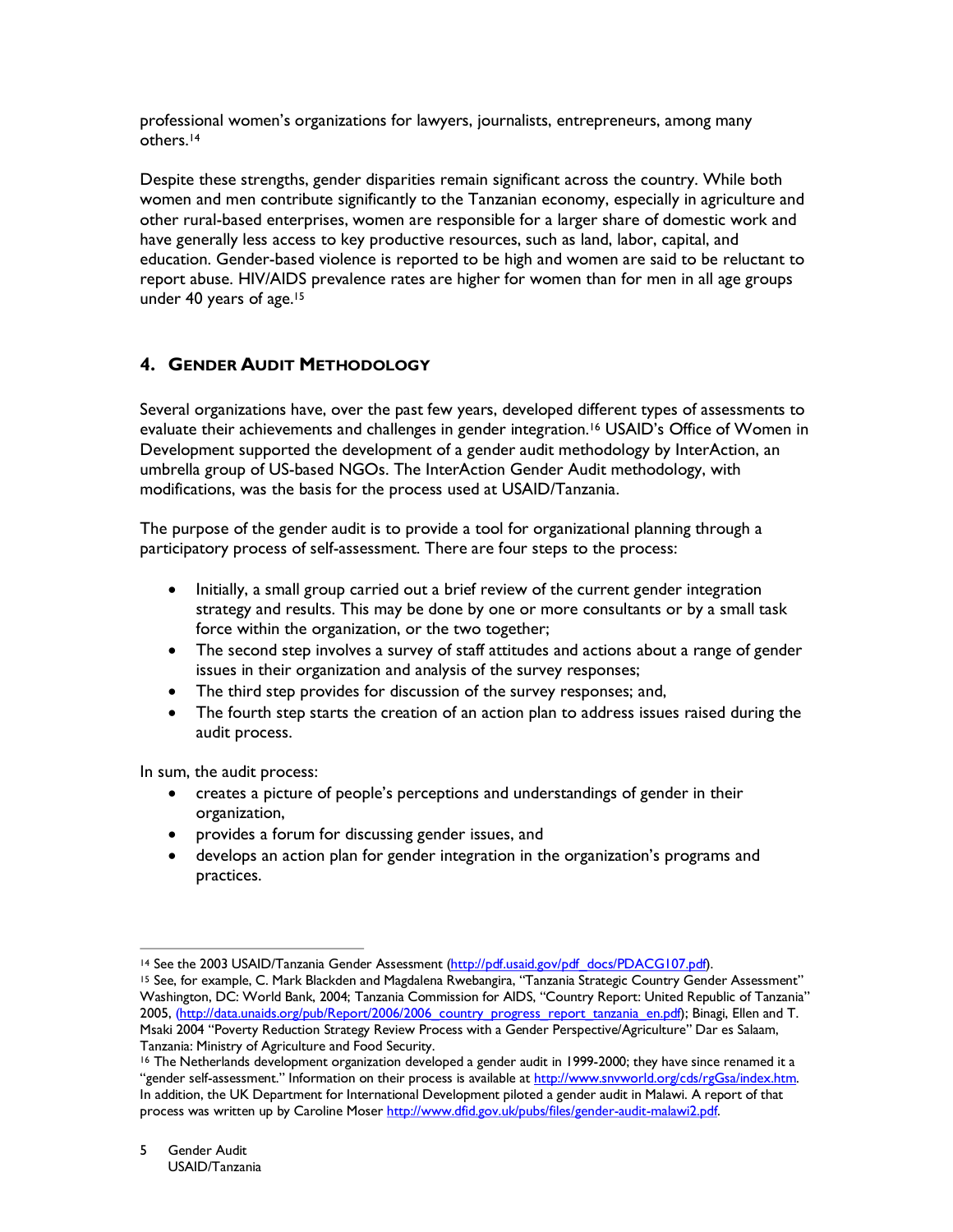# **InterAction's Gender Audit**

The gender audit process was developed by InterAction's Commission on the Advancement of Women.<sup>17</sup> It was designed to be used by NGOs and Private Voluntary Organizations (PVOs) "to systematically take stock of and address the status of gender equality in all aspects of their operations and work." The process is primarily a self-assessment methodology for an organization that uses a readiness checklist, a questionnaire, and a set of focus group discussions involving all staff members to clarify strengths of the organization, challenges to the organization, and the steps needed to move closer to the organization's vision of gender equality. Overall, the audit seeks to improve how an organization manages its efforts to promote gender equality and women's empowerment. By involving the entire institution, it gives people a chance to learn how gender relations affect their daily lives, at home and at work, and how the institutional environment can help to model greater gender equality.

A unique characteristic of the InterAction audit process is its attention to four different aspects of an organization's operations: political will, technical capacity, accountability, and organizational culture,<sup>18</sup> which are defined below.

**Political Will** – the ways in which leaders use their position of power to communicate and demonstrate their support, leadership, enthusiasm for and commitment to working toward gender equality in the organization.

Technical Capacity - Level of ability, qualifications and skills individuals in an organization need to carry out the practical aspects of gender integration for enhanced program quality, and level of institutionalization of gender equitable organizational processes.

**Accountability** – Mechanisms by which an organization determines the extent to which it is "walking the talk" in terms of integrating gender equality in its programs and organizational structures.

Organizationa C u Itu re

ntabil

chnical

c if

**Organizational Culture - Norms,** customs, beliefs and codes of behavior in an organization that support or undermine gender equality: how people relate; what are seen as acceptable ideas; how people are expected to behave: and what behaviors are rewarded.

InterAction envisions these components as a tree, rooted in a strong political will that allows and encourages gender equality to grow and branch out into the areas of technical capacity, accountability, and organizational culture (see Figure at right, developed by InterAction).

<sup>17</sup> http://www.interaction.org/caw/services.html

<sup>&</sup>lt;sup>18</sup> See Patricia Morris' The Gender Audit Questionnaire Handbook, Washington, D.C., InterAction, 1995, page 2.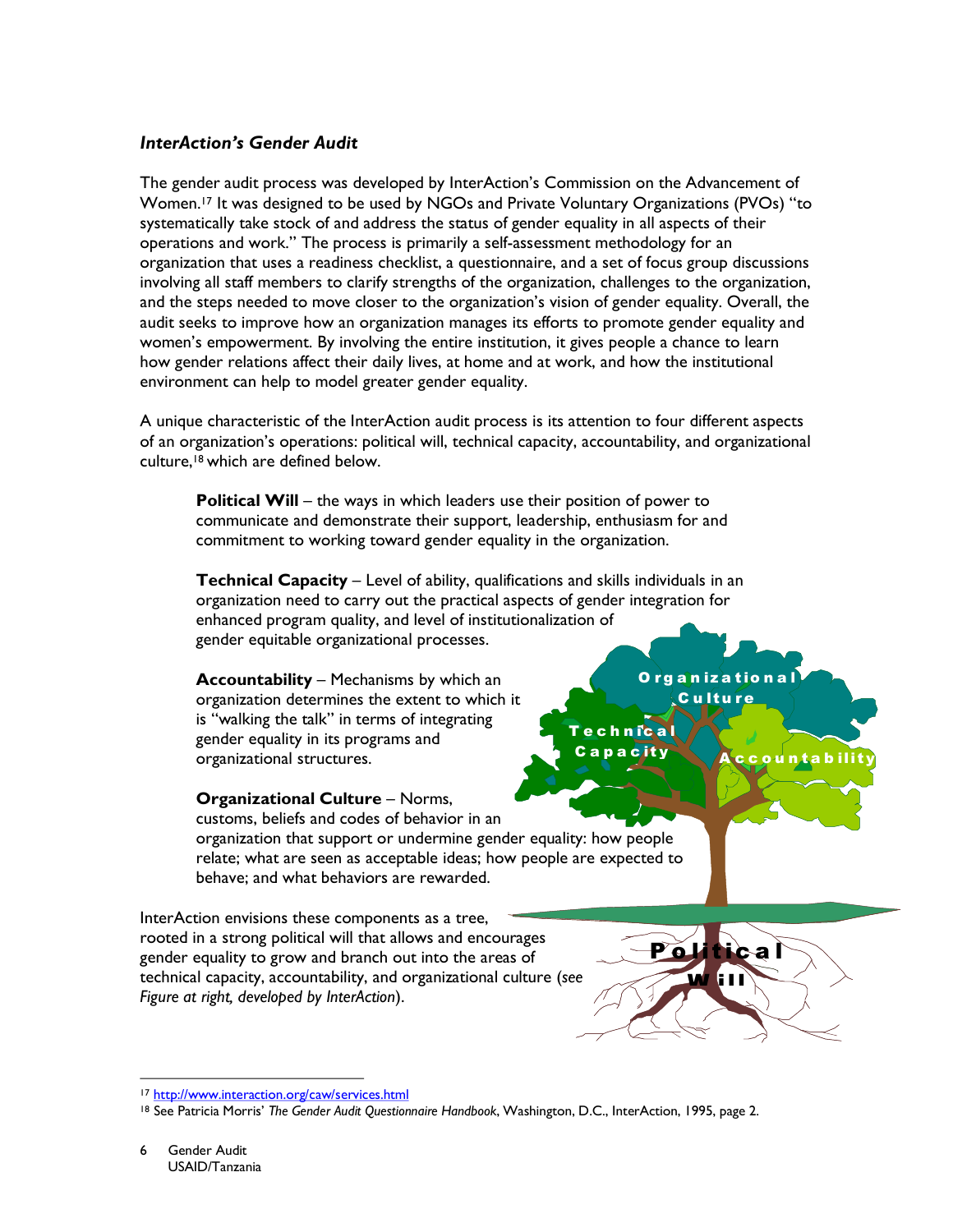# The gender audit at USAID

The gender audit at USAID followed the general sequence laid out for the InterAction Process (see also Annex B):

- Review of the current gender integration strategy and results;
- Staff survey of attitudes and actions about a range of gender issues in their organization and analysis of the survey responses;
- Focus group discussions of the survey responses; and,
- $\bullet$ Drafting of an action plan to address issues raised during the audit process.

Prior to starting the gender audit, USAID/Tanzania had many structural elements in place already to assist and support gender mainstreaming, including:

- Guidelines for gender mainstreaming in the procurement process; inclusion of gender language in recent Annual Program Statement (APS) drafts and other procurement documents;
- A position for a gender advisor;
- Existence of a Gender Working Group;
- Strong statements supporting the targeting of gender inequalities in the former Country Strategic Plan and the current Country Strategy Statement for each SO and for the mission as a whole;
- Gender issues are included as a topic on the portfolio reviews forms;
- Excellent representation of women in photographs on website and in publications;
- Several good examples of gender integration in SO activities, particularly YouthNet, PACT-Tanzania's gender manual for advocacy NGOs, Technoserve's work with a cashew nut factory and its employment of women; and Tanzania Coastal Management Program's effort to support women's income-earning through seaweed farming, beekeeping and fish marketing. These examples should be shared across SOs, publicized further, and analyzed for lessons learned;
- High level of awareness of the importance of addressing gender inequalities and their effect on development work among staff; and,
- Completion of gender assessment (2003) and inception of gender audit (2006).

Several aspects of InterAction's Gender Audit were modified in the USAID/Tanzania process.

1. The mission chose to bring in assistance to facilitate the audit rather than to handle some of the tasks internally. The USAID Office of Women in Development provided the main consultant under the WID IQC Task Order for Short-term Technical Assistance and Training to organize and facilitate the audit process, including the design and analysis of the questionnaire, preparation of presentations, and writing of the reports. USAID/REDSO/ESA provided the assistance of the REDSO gender advisor to train the facilitators for the focus groups and supervise the focus group discussions. The USAID/Tanzania gender advisor, with support from the Gender Working Group, monitored the overall process, led the focus group discussions, and provided feedback at key points.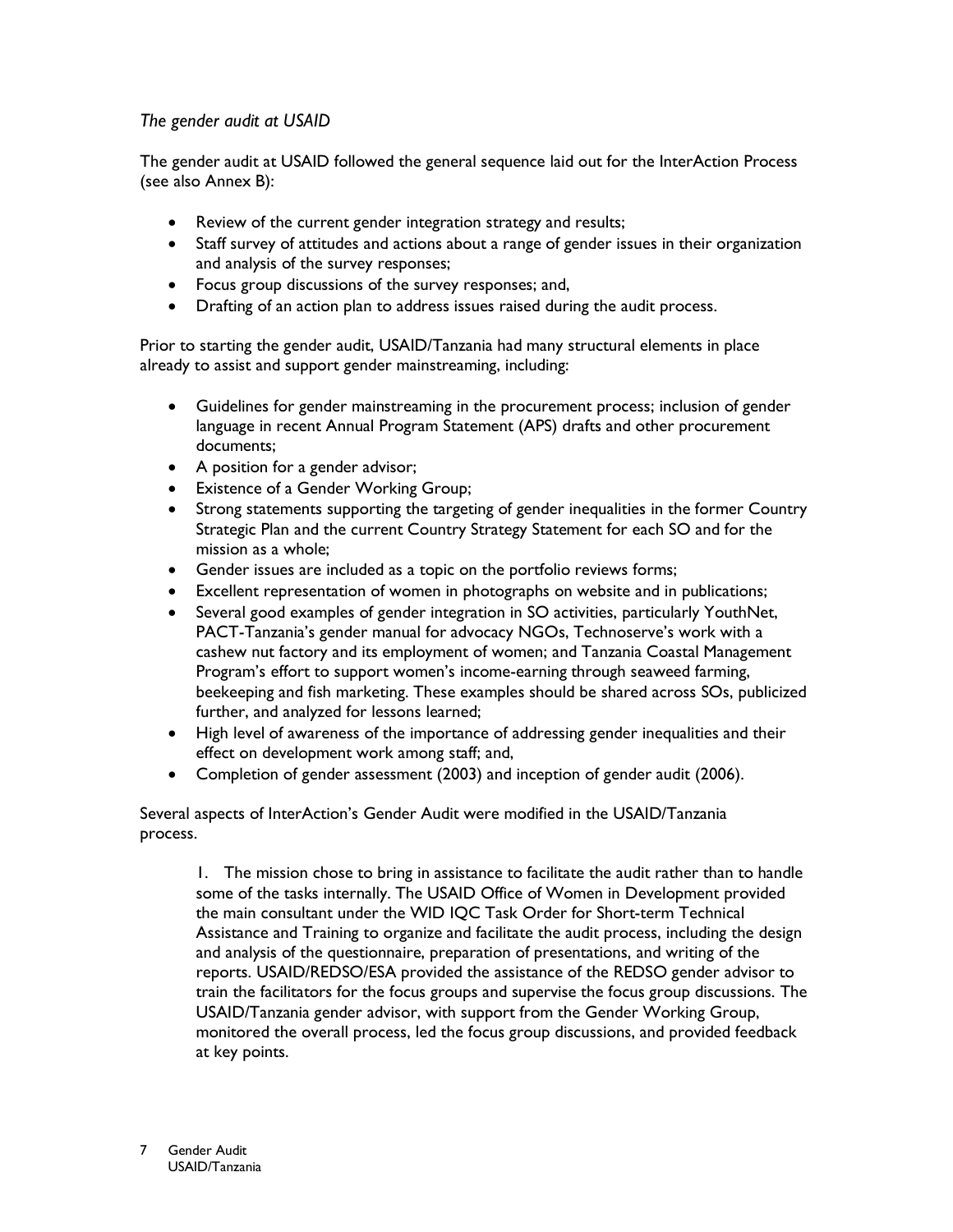2. The questionnaire used by InterAction was shortened and revised to be more relevant for an office within the U.S. Federal Government. The number of questions was reduced from ninety to just over fifty. Questions relating to areas on which the federal government has established regulations, such as maternity and paternity policies, were not included, and questions about programming were revised to reflect the programming process at USAID. InterAction supports the modification of its tools, including the questionnaire, to make them appropriate for each organization's particular needs.

3. Depending on the circumstances, such as the availability of time and knowledge in an organization, the analysis of the survey data and development of the action plan can be carried out internally or it can be done externally. In this case, more of the responsibility for these tasks was given to the consultant, and the Gender Working Group as well as other mission staff provided feedback. The adoption of any recommendations and the success of their implementation will depend on their acceptance by the Gender Working Group.

4. In the InterAction Gender Audit, it is common to compose focus groups as mixed groups of men and women representing a range of staff positions. This has the advantage of introducing people to those they may not know and encouraging people to learn about the opinions of those they may not interact with regularly. After initially designing the USAID/Tanzania focus groups in this way, the gender audit team at USAID/Tanzania decided to make a change in the composition and use mostly same sex and same level staff grouping (see section 6).

# 5. REVIEW AND DISCUSSION OF SURVEY RESULTS

The gender audit survey was distributed, completed, and collected between February 23 and March 3, 2006. Of the 66 surveys given out, a total of 57 (86%) were returned and included in the analysis, although not all of the returned surveys were complete. There was a consistent drop off in the response rate towards the end of the questionnaire, suggesting that a shorter questionnaire would have been better. Each question of the gender audit survey was analyzed in three ways - for the mission as a whole, disaggregated by sex, and disaggregated by (selfidentified) staff position. The answers to the survey questions provide a useful review of the general level of awareness of gender equity issues at the mission.

# **Results for the Mission as a Whole**

Overall, staff members are well aware that gender integration is required by USAID/Washington (71% replying that it is required "to the fullest extent"). When asked about the requirements in particular areas, however, this number declined significantly, with only 38% saying that gender equality objectives were included "to the fullest extent" in the country strategy statement, 31% saying gender issues are fully addressed during strategic planning, and 20% during the activity design process. These responses suggest a need to provide greater detail of the USAID requirements about gender integration during each phase of the project cycle.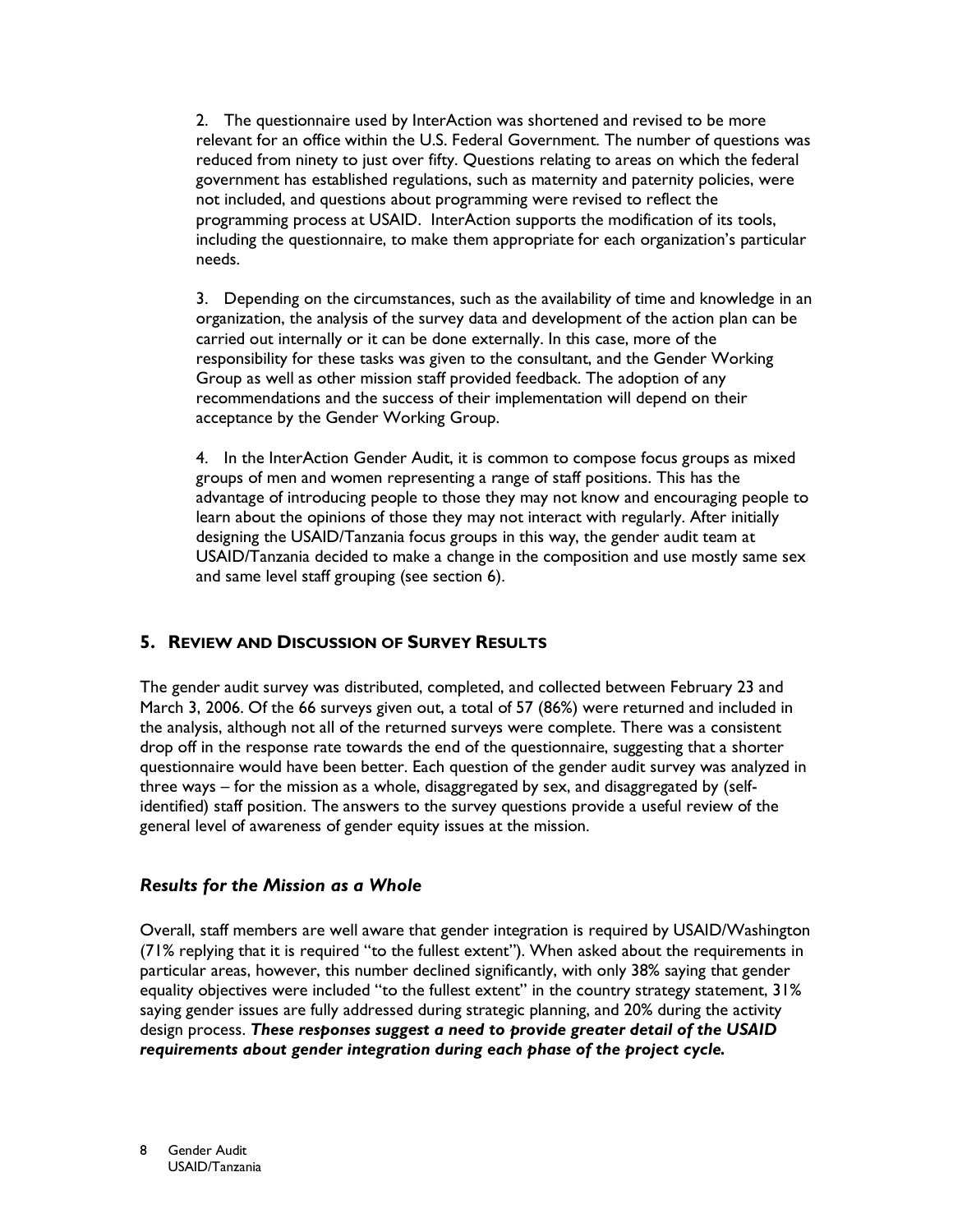Similarly, although over 50% of staff stated that gender criteria are either frequently (32%) or always (21%) part of USAID/Tanzania's acquisition and assistance procedures, there was little knowledge of the existing procurement guidance prepared by the program office in 2004, with 40% stating they did not know if the guidelines were useful. These responses suggest that a workshop on addressing gender in the procurement process would be helpful to the technical staff.

An overwhelming 77% of respondents said that there was a person or division responsible for gender "to the fullest extent." It emerged in the focus group discussions that this response reflected people's awareness of the existence of the gender advisor and the responsibilities associated with that position. However, in people's own offices, there were only 30% who said there were assigned responsibilities for gender integration "to a significant extent." Since it is not possible for a single person to handle all the work of gender integration for the entire mission, this set of responses suggests the need to strengthen the Gender Working Group's skills in gender integration and to clarify their responsibilities, so that the responsibilities for ensuring that gender is mainstreamed in all offices is shared more widely.

On the program side, there was a widespread perception that the views of men and women are incorporated into project design through a participatory process (18% to the fullest extent and 31% to a significant extent), and similar percentages reported that project design was influenced by women's groups or networks (21% fully; 17% to a significant extent). However, while over 70% of staff thought that sex-disaggregated data provides useful information for project design, only 11% reported that best practices were incorporated into subsequent program/activity design, 15% said sex-disaggregated data was collected and 11% said sex-disaggregated data was analyzed at the activity level to the fullest extent; 32% and 20% to a significant extent, respectively. These responses point to the need to utilize more systematically the sexdisaggregated data that is collected, buttressed by the finding that 52% of respondents believe that USAID could do more to institutionalize gender integration.

On most of the questions related to the organizational culture, the staff scored the mission well. Close to 50% of respondents disagreed with statements asserting that, at USAID men were privileged over women in their ability to establish personal and professional networks, to dominate in meetings, or in the valuation of their work styles. Just over half of the staff believed that management respects diversity in work and management styles. On each of the questions, it appeared that women had equal access to men. And nearly half (48%) of the staff said they were enthusiastic about the gender work they carry out.

Less positive is the finding that 44% of staff perceive a gap between the way that men and women view gender issues in the mission. In fact, few of the questions showed large differences between men's and women's answers - staff position showed a greater range of variation. Nonetheless, these responses show that there is the perception of difference.

Among the strengths which USAID/Tanzania staff identified, in addition to those identified in the situational analysis mentioned above, were:

- That all staff members are treated equally and no man is considered better than a woman; women are respected in all areas, and that women are as confident as men.
- The number of women in USAID/Tanzanian and its implementing partners has increased in recent years.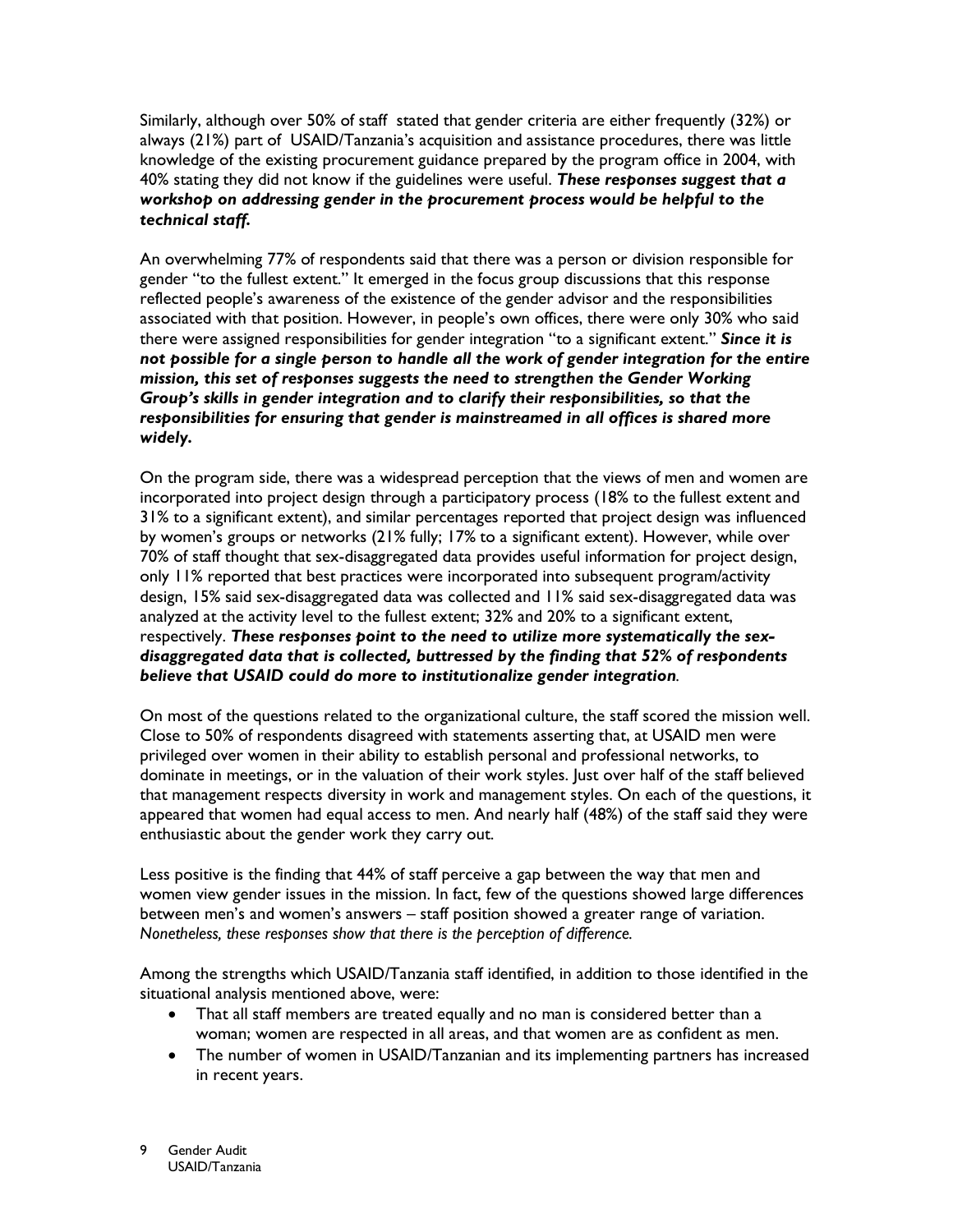- A qualified woman (though it could, of course, be a man or a woman) has been hired to deal with gender issues.
- Financial resources were provided to carry out the gender audit
- The work of partners and support for their activities on gender has improved the wellbeing of women and the reduction of inequalities in access to essential services.
- Gender has been integrated (to some degree) in all SO programming.

# Differences in Men's and Women's Responses to the Survey Questions

At USAID/Tanzania, men ( $n=27$ ) and women ( $n=28$ ) answered many questions in similar ways. Overall, men tended to answer with a smaller range of responses and, of those that answered, fewer gave a response of "don't know" to most questions.

Although overall, the mission scored highest on its perception of technical skills, men gave a higher rating to the current skill level than did women. While about three-quarters of men agreed that staff members have the necessary skills for working in a gender-aware manner and about 7% disagreed (with nearly a fifth having no opinion), the corresponding proportion of women that agreed was closer to half (57%) with fully a quarter of women responding that they disagreed.

Women also reported that less work is being done to assess the impact of sex-disaggregated data that is being collected on programs and activities. Just over one-quarter of women reported that impact is being monitored and evaluated to a significant or full extent in comparison to 40% for men. It is not entirely clear what lies behind this difference.

"Being a team player" was reported as being an important characteristic of a good worker at USAID/TZ, and about three-quarters of respondents thought that USAID/TZ already promotes teamwork with men and women acting as equal partners. The response varied when disaggregated by sex, however. Nearly 92% of men agreed that teamwork is promoted, in comparison with just under 70% of women respondents.

In a similar vein, nearly 10% of men but no women reported that they strongly disagreed that USAID could do "much more" to institutionalize gender integration. Over four-fifths of the women compared to two-thirds of the men agreed that more could be done.

Ninety percent (90%) of men compared with 65% of women responded that the work culture of USAID does not favor the way that men work.

More men (33%) than women (13%) reported that budgeted resources for gender integration are adequate and many people simply didn't know.

# Differences in Responses to the Survey Questions according to Staff Position

The survey asked each respondent to identify his or her staff position, according to selfidentification as senior staff or team leader, SO team technical staff, other technical staff, and support staff.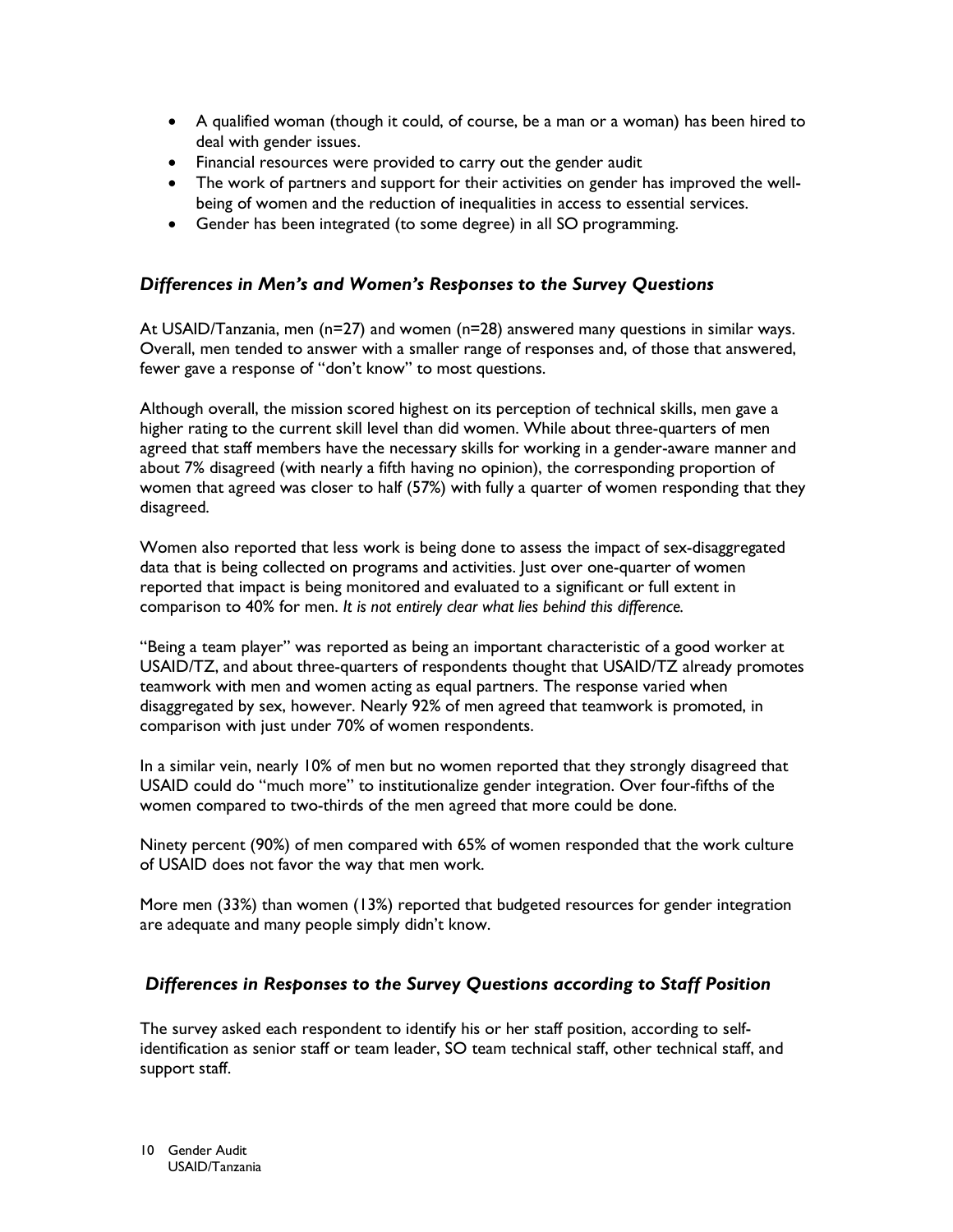Some differences in perceptions across staff categories emerged, although in most cases the difference was small.

On the issue of who has responsibility for gender integration, three of the groups stated that there is an identified division responsible for gender integration at levels of 65% or higher; only senior management/team leaders showed a range in their responses. Nearly a quarter of all respondents to the question about staff responsibilities in their own offices did not know. Support staff responses were skewed to the lower end of the scale; SO technical staff and senior management were skewed towards the higher end, with 50% of the SO technical staff responding that someone on their team was responsible "to a significant extent" for gender integration.

Support staff were less aware of the extent of training available, with 36% answering that they didn't know and only 7% reporting a "significant extent"; In contrast, SO technical staff and senior management reported at just below and just above one-third levels that training was available to a "significant extent."

Although all staff categories reported that gender integration is important in designing new activities, the figures for data collection, analysis, and monitoring and evaluation of impact were lower. None of the senior management reported impact being measured to the fullest extent although their peak response was at the "significant" level; the highest percentages for all other staff groups were reported at "limited" or "moderate" level.

Senior staff was the only group to report that gender stereotyping was not challenged; most respondents in the other groups had no opinion on this question.

Over half of the support staff reported that women should be preferentially recruited "to a significant" extent; and other groups also reported in the majority in favor on this point.

# 6. REVIEW AND DISCUSSION OF FOCUS GROUPS<sup>19</sup>

Focus group discussions can be a useful planning tool. They do not provide statistically valid data, but typically offer a fuller range of material and a perspective on group dynamics that cannot easily be captured in a survey. It is an opportunity to clarify the understanding held by the group and to hear their opinions. In a focus group, answers are neither right nor wrong. All opinions are valid – the goal is to see which views are more widely held and to clarify their meaning. When well-guided and thoughtfully conducted, the focus groups help to create ownership and engagement among different sections of the organization because they allow participants an opportunity to express their views and to be heard by others.

As mentioned above, the focus groups were organized primarily in groupings of the same sex and the same staff position. This was done for the following reasons:

 $\bullet$ It was evident from the disaggregation of the survey results that the administrative and non-SO technical staff returned the greatest number of "don't know" answers. The team wanted the opportunity both to provide this group with additional explanations

<sup>&</sup>lt;sup>19</sup> Greater detail on the focus groups is contained in the separate report, "Report on the Focus Group Discussions of the USAID/Tanzania Gender Audit, May 2006" by Deborah Rubin and Elizabeth Missokia that was submitted to USAID/Tanzania and is available, along with internal USAID/Tanzania newsletters from the gender audit process, at http://www.devtechsys.com/publications/gender.cfm.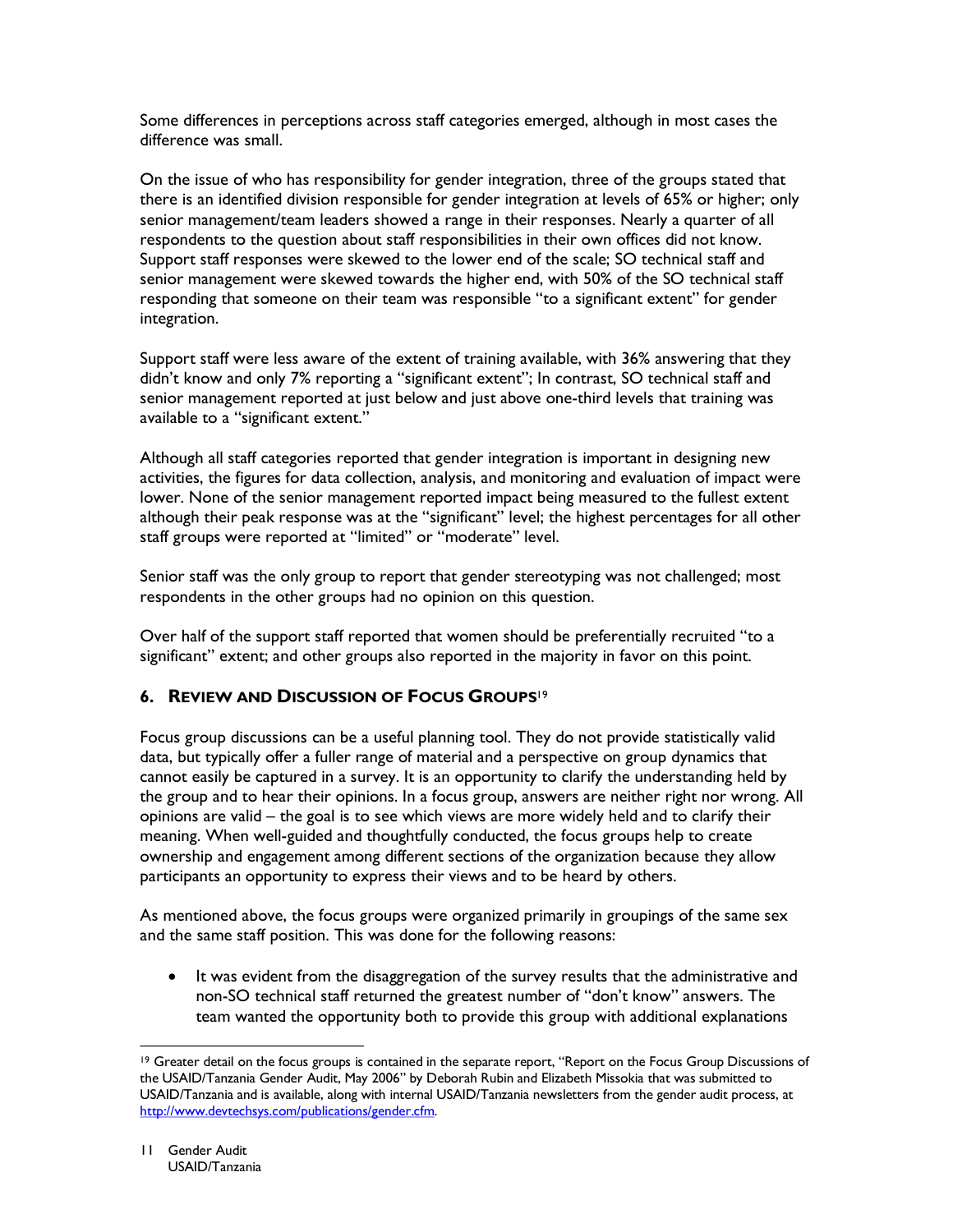about gender and to explore their views on the survey questions more easily by grouping them together.

- The sex-disaggregated survey results had not shown many important differences between men's and women's responses. The team thought that single-sex groups might provide greater clarity as to whether opinions on some topics differed to any extent.
- The drivers had not been included in the original survey. Including them in a Focus Group permitted them to voice their opinions on the topics covered by the survey. They comprised a separate group so that they could be given the background on the audit process and its purpose that the others had received earlier.

Focus groups were formed from a list of approximately one hundred members of the USAID/Tanzania mission staff. Ten to twelve staff members were assigned to a group according to the following categories:

- Administrative and non-SO technical staff.<sup>20</sup> all women
- Administrative and non-SO technical staff, all men
- Administrative and non-SO technical staff, mixed men and women
- SO Technical and Program Office staff, all women
- SO Technical staff and Program Office, all men
- Motorpool, all men.

The focus groups both confirmed many of the results of the survey and provided clarification on ambiguous results. In particular, they confirmed two important and very positive findings from the survey.

First, that there is a wide general awareness and acceptance of USAID's mandate for gender integration across the Agency's programs and operations;

Second, that the employees at USAID/Tanzania, both US and Tanzanian, feel comfortable with the working environment and feel that they are respected and valued members of a common team, regardless of their sex. Their ease in voicing their opinions is a reflection of the already high level of comfort between men and women existing in the mission and of their trust in mission leadership.

These findings underscore the mission's excellent position for implementing a program that addresses the expectations that emerged from the focus group discussions, the survey, and the initial assessment interviews. Unlike in some other cases, it will not be necessary to unlearn serious discriminatory behaviors or to overhaul prejudicial policies. At the same time, it is important that actions be taken to reinforce a commitment to gender equality and to revise or reframe some existing conditions.

<sup>&</sup>lt;sup>20</sup> This category included all the non-SO technical staff, such as secretarial support, financial, procurement, communications, and warehouse staff members.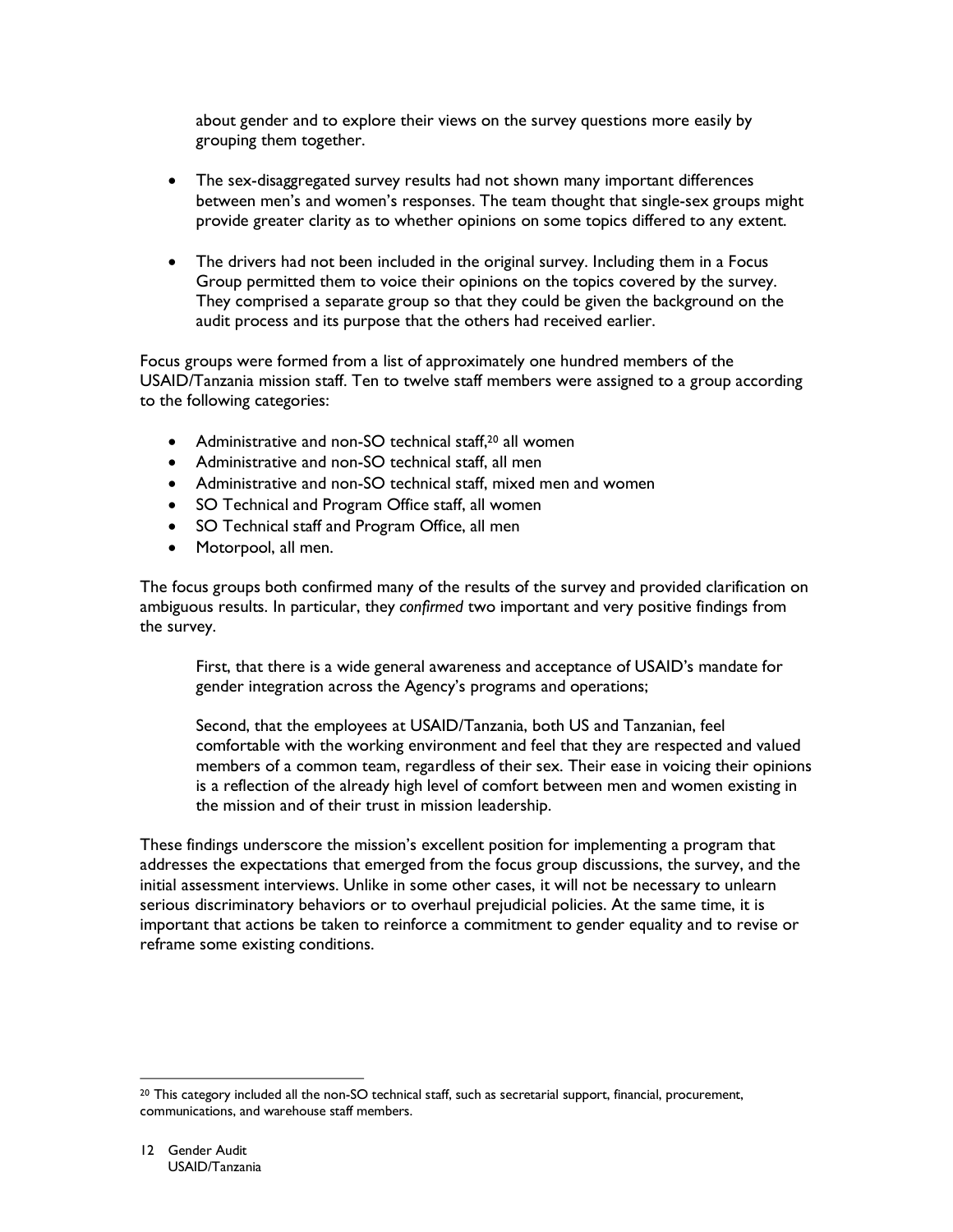# **Steps Toward Building Gender Equality**

There are several initial steps that can be taken to build this common commitment to gender equality across the mission:

First, the focus groups expressed a strong need to better understand their roles and responsibilities in helping to achieve gender equality. To achieve this understanding, the mission should complete or initiate several things:

- Finalize the draft charter for the Gender Working Group
- Confirm membership in the Gender Working Group, replacing those who are soon leaving the post and expanding its membership to include an additional representative from the non-SO technical staff.

Second, in parallel to this clarification process, a vision statement<sup>21</sup> can be developed. The gender audit report provides a draft statement constructed from the focus group statements and the survey results, but the final version needs to be vetted by the mission itself to be sure that there is concurrence and that it accurately captures mission needs. The vision statement will help both to clarify the expectations for each staff member and to offer a way for mission management to demonstrate leadership in the gender integration process.

Third, it is clear that training is a critical component to improving attention to gender. The Focus Groups were perhaps most helpful in clarifying this issue. The survey results revealed a puzzling situation: while the mission was perceived as being technically competent in gender integration, many of the individual responses requested more individual training. Several participants offered the explanation that the mission was probably seen as having technical competence because it has had a series of gender assessments, it has hired gender advisors, and it has significant aspects of its program that focus on women. In contrast, the staff members currently in the mission revealed little to no specific training on gender and noted that other staff who had received trainings (such as that offered by the WID office and the Africa Bureau in March and April, 2004 or earlier WID office trainings for WID officers) had either left the mission or were now holding different positions. As the gender audit process moves forward, it would be helpful to consider how to better institutionalize knowledge received by individuals so that the mission benefits more broadly from those investments.

There was still significant confusion over the meaning of the concept of "gender" and how it is different from "sex." In the warm-up exercises, this confusion was not limited to the nontechnical staff. For example, one of the exercises asked participants to agree or disagree with the statement "Women are naturally better managers than men." On the one hand, there were several very articulate statements among those disagreeing with the statement, explaining that management skills are learned rather than biologically determined and it was therefore not accurate to state that either men or women would be "naturally" better at this task. On the other hand, there were a surprising number of people agreeing with the statement and it was

<sup>&</sup>lt;sup>21</sup> There are always debates the meanings of these terms. As used here, a vision statement describes the shared goals of an organization. It is used here as essentially synonymous with a policy statement; others may prefer to introduce some distinction between the two. The vision/policy is followed up by a strategic planning process to articulate how the organization will achieve the stated goals. Again, this can be termed variously - strategy or plan. The activities of the strategy are then organized into a work plan to put deadlines and responsibilities against each task. The draft action plan prepared for the audit combines elements of both the strategy and the work plan.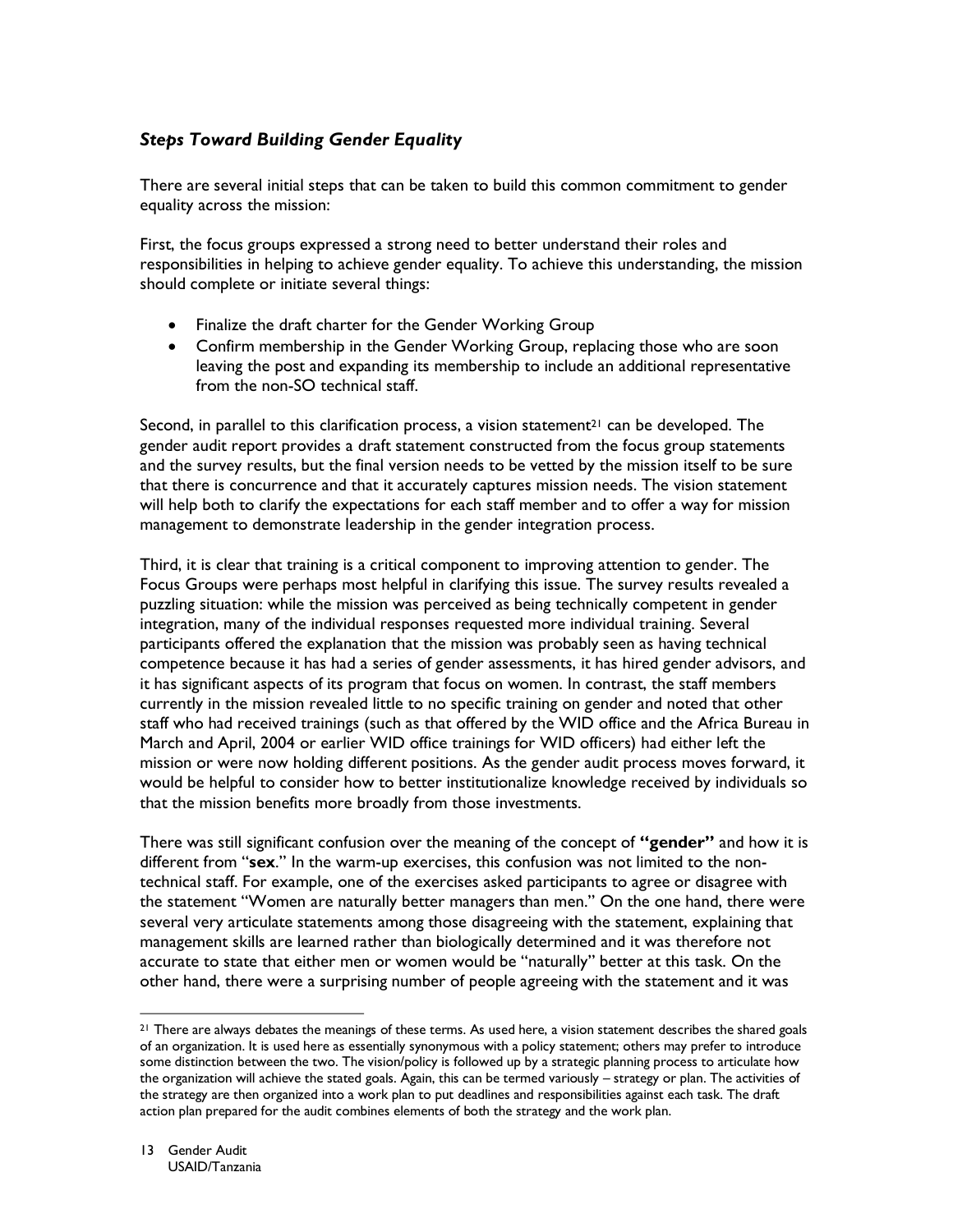not clear that they were distinguishing between biological characteristics or socialization practices. Yet, the ability to make these distinctions is a critical part of designing effective interventions so that both women and men can be empowered to enhance their productivity and personal power by taking on new roles.

Developing a training plan to meet the different needs of different segments of the mission therefore should be a priority. As expressed by the Focus Groups, a wide range of activities can be considered under the rubric of training, from brown-bag lunches to oral reports from partners to more formal workshops and multi-day training programs. The training plan would demonstrate how these different activities would be related and which audiences would be targeted.

There are other resources available through some centrally funded programs<sup>22</sup> and perhaps regionally based programs, that, if it were possible to access them, would offer greater depth on particular topics than could be obtained from the mission's technical staff, and might share some of the costs with the mission.

Another aspect of training that emerged was the need to enhance the skills of the Gender Working Group, both in gender analysis and in leadership. The brief training provided by the REDSO Gender Advisor initiated this process, and their role in facilitating the Focus Groups also boosted their abilities. Additional training for this group  $-$  as a group and also individually  $$ will certainly enhance its confidence and effectiveness to lead gender integration efforts in the future.

With the process initiated for a common vision, clarified responsibilities, a training plan, and a stronger Gender Working Group, the second phase efforts can be strengthened. Some are already on-going and should continue, but their effectiveness will continue to be strengthened as the activities described above are implemented.

In the second phase work, it will be critical to enhance the skills of SO teams in gender integration in programming. This will be achieved, in part, by the clarification of responsibilities noted above and strengthening the Gender Working Group, so that the GWG representative is in a better position to provide assistance and/or know when and where to look for additional support from the gender advisor and other resources. Additionally, targeted trainings, identified through the training plan, can be organized for SO teams by topic.

A second element of the second phase will be the institutionalization of gender expertise noted above. Building ways to share knowledge, across SO teams, and after individual trainings is one component of this effort. Supporting the expansion and organization of the documentation center is another. Continuing the gender newsletters and improving communication about gender through emails, seminars, and meetings is another possibility.

<sup>&</sup>lt;sup>22</sup> Both the WID IQC (CTO is Mary Knox in the WID office, mknox@usaid.gov) and the InterAgency Working Group on Gender (IGWG) (CTOs are Diana Prieto and Michal Avni (dprieto@usaid.gov and mayni@usaid.gov) have been providing trainings on gender analysis and integration that are sectorally or topically focused. They have in the past provided these trainings both to mission staff and to partners, either alone or together. The new Global Health Policy Initative project also has a training component that can be accessed for topics related to gender aspects of health and HIV/AIDS (The CTOs are Mai Hijazi (mhijazai@usaid.gov), Diana Prieto (dprieto@usaid.gov), Nithya Mani (nmani@usaid.gov) as of August 2006.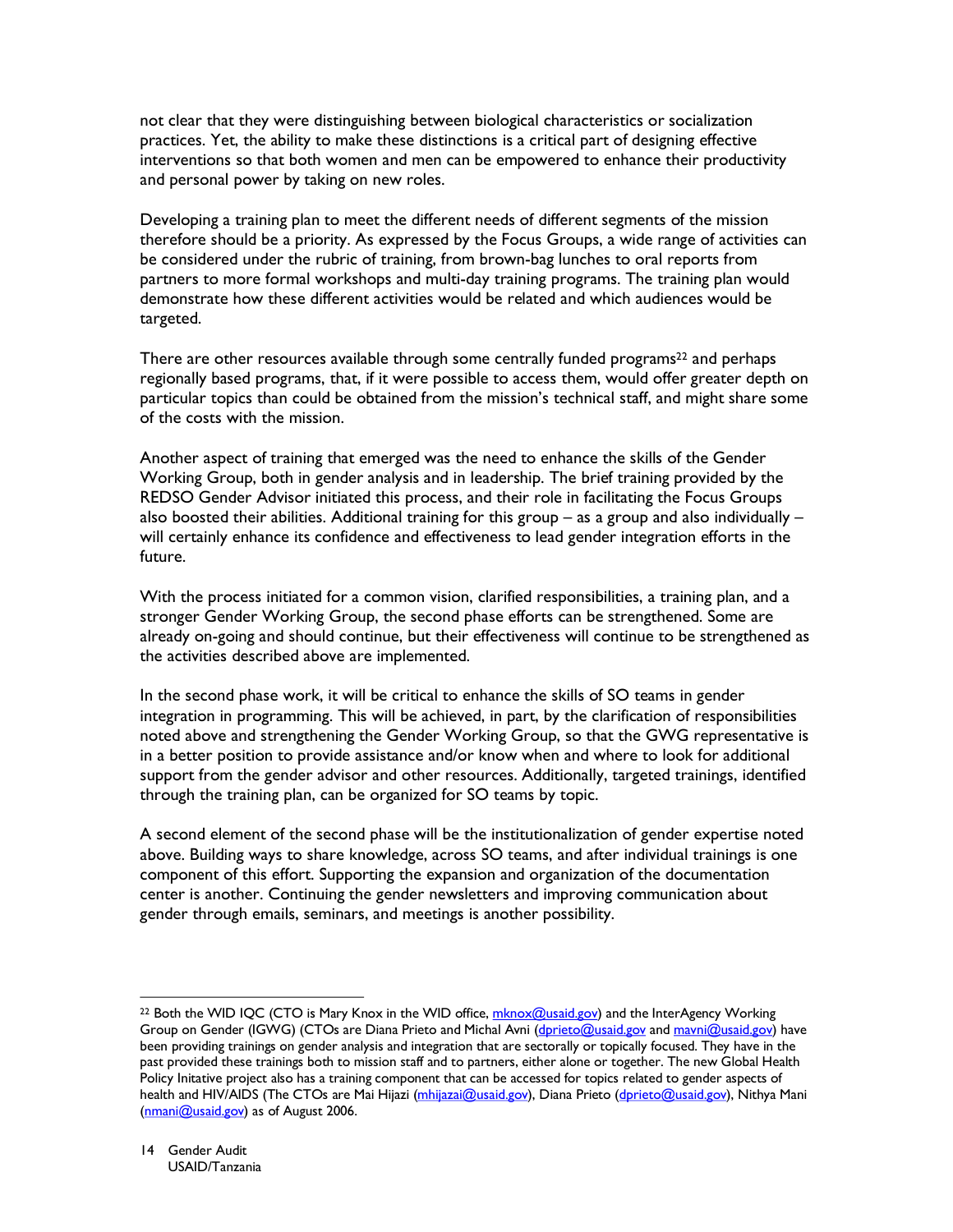Although not a strong element in the Focus Group discussions, another component to improving gender equality will involve reviewing existing personnel and human resource policies. It is important that performance evaluations do not inadvertently encompass gendered characteristics in negative ways, perhaps by penalizing a person for taking maternity or paternity leave, or for leaving precisely at closing time because of care-giving responsibilities. If there are benefits for traveling on Temporary Duty (TDY) and taking young children, are these provided equally to men and to women? When these issues are fairly addressed, it increases transparency and often morale as well.

Finally, it is necessary to think about how to expand the good working relationships found in the mission between men and women into the wider community of family and friends as well as in programs. The Focus Groups were very clear on this point: that people wanted to share their learning and experience on gender with their families and with their neighbors, particularly with the younger generation. As noted above, many suggestions for community outreach were offered. A community involvement plan would help to organize this effort.

# 7. DRAFT VISION STATEMENT AND GENDER POLICY

One of the results of the gender audit is to articulate the vision that an organization has of its goals for gender equality - a vision provides a guide of something positive to move toward. A draft statement of the vision is constructed from the focus group statements and the survey results, but the final version needs to be vetted by the mission itself to be sure that there is concurrence and that it accurately captures mission needs.

For some, a gender policy is a more formal statement of organizational principles to achieve the gender goals, but there is always debate and/or confusion over these terms. An overview of the "gender policies" of sixteen NGOs/PVOs prepared by InterAction identified nine different titles for documents that encompass the tasks of identifying a vision, setting out a policy, and defining concrete tasks to be performed. Together, the vision statement and the gender policy, as one or more documents, clarify the expectations for each staff member and also offer a way for mission management to demonstrate leadership in the gender integration process.

Ideally, the visioning process is followed up by a strategic planning process to articulate how the organization will achieve the stated goals. Again, this can be termed variously - strategy or plan. The activities of the strategy are then organized into a workplan to put deadlines and responsibilities against each task. The draft action plan prepared from the USAID/Tanzania audit combines elements of both the strategy and the workplan.

# **Vision Statement**

The focus group discussions provided several very clear statements relevant to the articulation of a gender vision, e.g.:

"As an administrative assistant, I have to assist all my bosses equally and in a nice way, regardless of their personal characteristics, and I expect the same from the hosses."

"At the program level, it involves working well with others, both men and women, and to share what we have."

15 Gender Audit USAID/Tanzania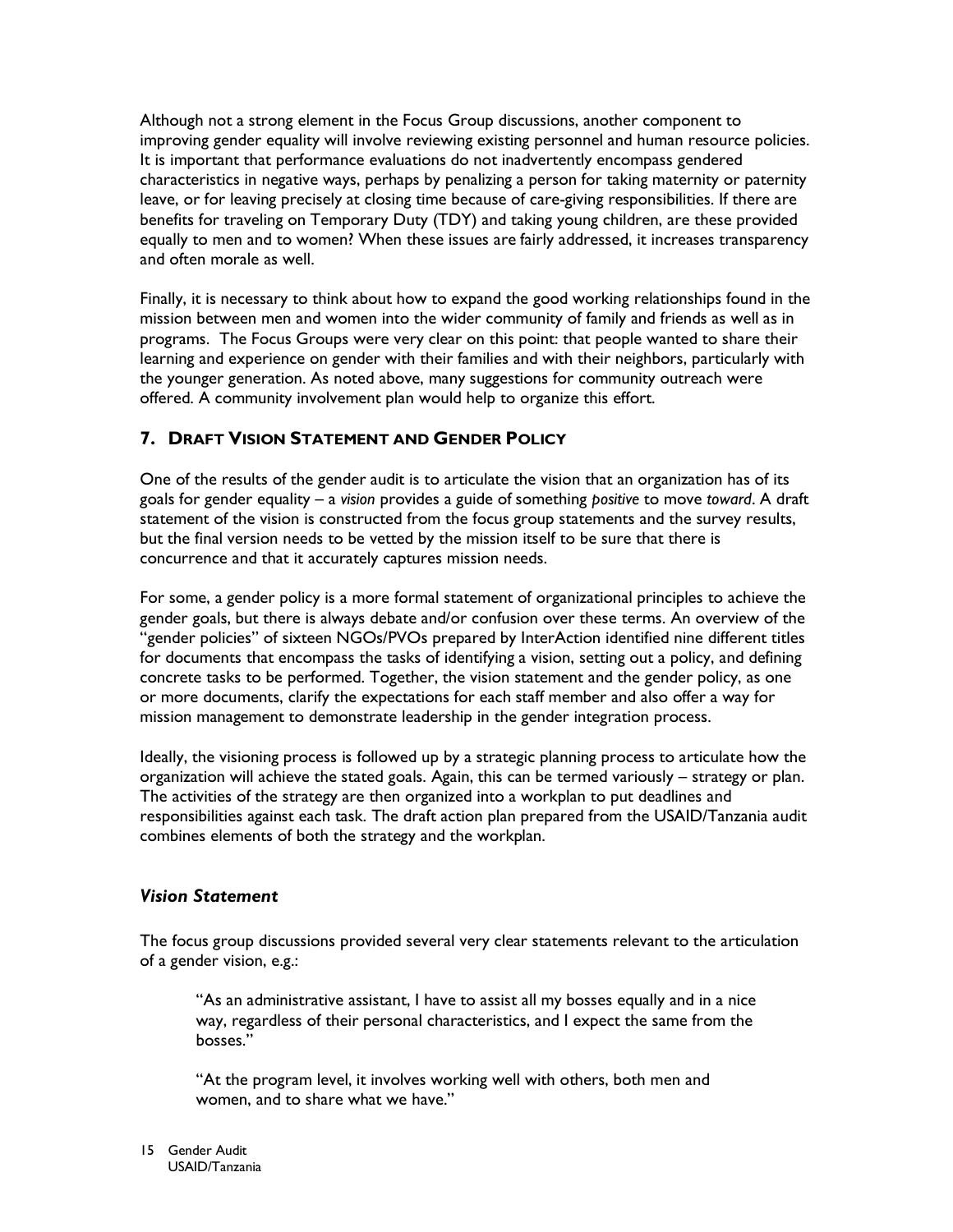"Everyone at USAID/Tanzania is responsible for working on gender."

"Every staff member should treat the men and women with whom they work equally regardless of sex."

When these types of statements are considered, the following emerges as a draft gender vision statement:

#### **English Version**

USAID/Tanzania supports the achievement of gender equality in all mission offices and programs. "Gender" does not refer only to women, but includes both men and women. It is understood to mean ""the economic, social, political and cultural attributes and opportunities associated with being male and female...[that] vary among cultures and change over time." Each member of the mission, from technical staff to the front office, from procurement to the motor pool, shares the responsibility for working toward the goal of gender equality and has a distinct role to play in its achievement. Each staff member will treat others with respect, regardless of sex, whether in their offices or in the community. Mission management will establish appropriate gender policies in consultation with mission staff and will be responsible for disseminating and implementing those policies. In their relations with each other, the staff of USAID/Tanzania will be a model for gender equitable relations in carrying out of both their development programs and their relationships with implementing partners, government officials, and members of the wider Tanzanian community.

#### Swahili Version

Shirika la Kimataifa la Misaada la Marekani (USAID) linalenga katika kufanikisha usawa wa "Kijinsia" katika shughuli zinazohusu wafanyakazi na programu zake zote. "Jinsia hailengi au kuwa na maana ya wanawake pekee", bali inajumuisha kwa pamoja wanawake na wanaume. Jinsia inaeleweka kwa kumaanisha mgawanyiko na mahusiano ya kijamii, kisiasa, kiuchumi na kiutamaduni kati ya wanawake na wanaume kama yanavyojengwa na jamii kupitia malezi na katika misingi tofauti, na hutofautiana kutoka jamii moja hadi nyingine. Mahusiano ya kijinsia yaliyojengeka vile vile hubadilika au hubadilishwa kutokana na wakati au mabadiliko katika jamii husika.

Kila mfanyakazi kutoka kada na wadhifa mbalimbali na kwa nafasi aliyonayo ndani ya shirika, anaowajibu kwa namna ya kipekee kabisa wa kuhakikisha kuwa malengo ya kuleta usawa katika mahusiano ya kijinsia yanafanikiwa. Kila mtu anajukumu muhimu la kutekeleza suala hilo. Kila mfanyakazi anawajibu wa kumheshimu kila mtu wa jinsia yo yote ile bila ubaguzi, iwe ofisini au katika jamii anamoishi. Kwa kushauriana na wafanyakazi, uongozi wa USAID/Tanzania utatengeneza sera ya jinsia madhubuti inayolingana na mahusiano na programu zake, na itakuwa ni wajibu wa kila mfanyakazi kufikisha, kueneza na kutekeleza sera hiyo. Inategemewa kuwa mahusiano bora na ya usawa wa kijinsia kati ya wafanyakazi wa USAID/Tanzania yatakuwa ya mfano wa kuigwa katika shughuli za kimaendeleo zinazotekelezwa na shirika letu kwa kushirikiana na washirika wetu mbalimbali kama vile wafanyakazi wa serikali, taasisi zisizo za kiserikali na jamii yote husika ya Tanzania.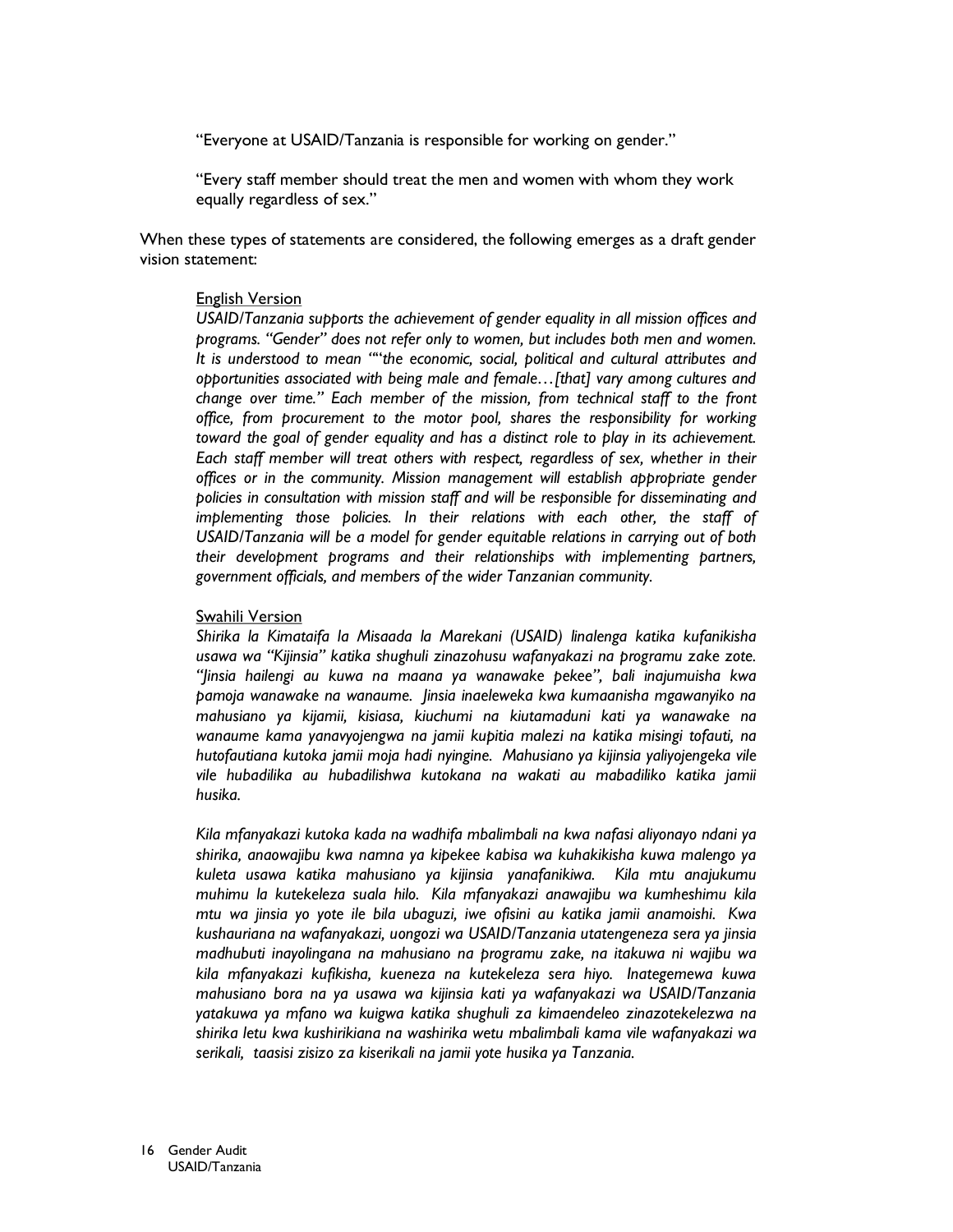# **Gender Policy**

Defining and articulating a gender policy is one of the first steps in the Action Plan. It is anticipated that the mission will have an approved policy in place by March 2007.

A gender policy articulates the importance of working towards gender equality in the mission, supporting that statement of gender equality goals as approved and stated in the final vision statement. A gender policy recognizes the existence of gender differences and their impact on development programs as well as the operations of the mission, and it spells out how to actively promote equality between women and men and avoid discriminatory practices towards either women or men. The policy applies to the entire organization, including its programming, procurement, human resources issues, work environment, etc. Effective implementation of the policy requires commitment, validation, and organizational support from the senior management for carrying out activities to advance the knowledge and skills of staff to be able to improve efforts to mainstream gender in their respective areas of work. Managers are expected to help institutionalize mechanisms to build staff capacity, to provide funding and time, to make accessible information, training, and technical support as needed to ensure the policy's implementation.

The final statement of the policy will spell out the responsibility for the development and implementation of efforts to achieve gender integration. This responsibility should be given to USAID/Tanzania's GWG, whose membership is drawn from all departments of the mission. They then have the task of finalizing the action plan and coordinating the activities it identifies to integrate gender across the mission. It would establish an effective monitoring and evaluation mechanism to define a baseline and track progress on both **process** and **impact**, by measuring the extent to which gender is being mainstreamed into mission programs and operations as well as whether there is an impact on key gender equality measures.

# **Components of a Typical Gender Policy**

A review of the gender policies of a number of international organizations and other groups that work in international development shows that most gender policies:<sup>23</sup>

- Provide a background and/or rationale for a gender policy by acknowledging the global mandates on gender equality, such as the Convention on the Elimination of All Forms of Discrimination Against Women (CEDAW) (1979), the Beijing Platform for Action (1995), and the Millennium Development Goals (MDG) (2002) as well as institutional guidance, which for USAID, would include the relevant sections of the Automated Directive System, or ADS.
- State the definitions of gender-related terms and concepts such as "gender," "gender equality," and "gender mainstreaming" so that they are accessible to all members of the organization and create a common foundation.

<sup>&</sup>lt;sup>23</sup> There are a number of compilations of gender policies and individual examples to use as models. See, e.g., Joan D. Winship, 2004 "A Summary of Gender Strategies of Multilateral Development Agencies and Selected Bilateral Donors," Arlington, VA: Development and Training Services, Inc. (DTS). http://www.usaid.gov/our\_work/crosscutting programs/wid/pubs/donor strategies.pdf; PanAmerican Helath Organization (PAHO), 2005, "PAHO Gender Equality Policy," 46<sup>th</sup> Directing Council, 57<sup>th</sup> Session of the Regional Committee, Washington, DC: PAHO, http://www.paho.org/English/AD/GE/PAHOGenderEqualityPolicy2005.pdf; InterAction, "Gender Policies - An Overview" Washington, DC: InterAction.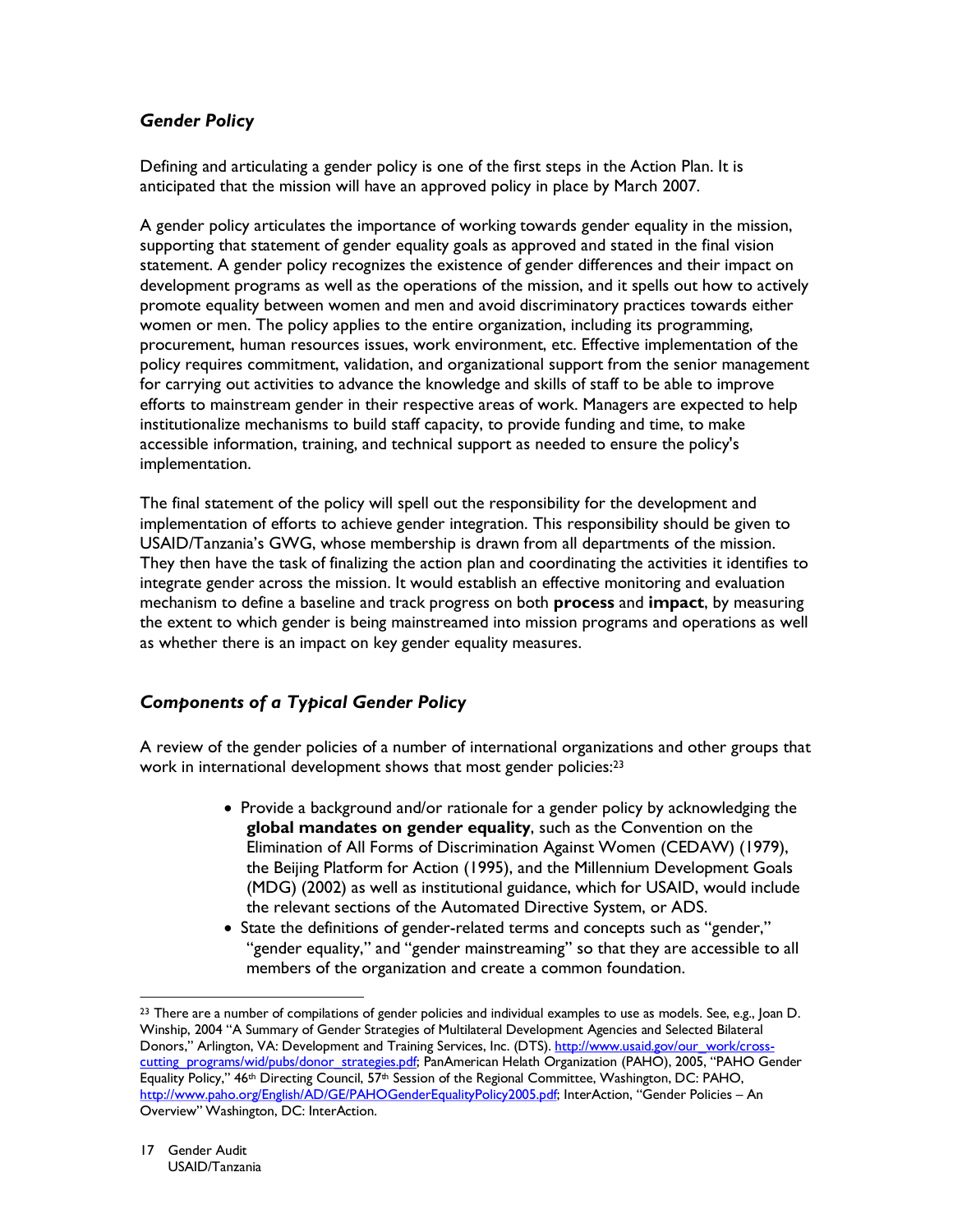- Identify the specific gender-related goals and objectives for the organization. According to the InterAction overview, most policies clearly distinguished different levels of management and their specific targets for change: e.g., by the board, senior management, staff, programs, and partners.
- Include or summarize the action plan and the commitments being made by the mission for its implementation.
- Include a Monitoring and Evaluation plan for the mission on program impact on gender.

# 8. NEXT STEPS TOWARDS GENDER MAINSTREAMING

To systematically develop and institutionalize gender mainstreaming, the audit results suggest that gender mainstreaming would be immensely enhanced through:

- targeted training of the Gender Working Group to empower them as leaders in gender integration for their respective SO teams and administrative offices;
- development of a coordinated and sequenced action plan to build an integrated program to enhance gender equality in the workplace and reduce gender constraints in mission programming;
- greater attention to identifying substantive gender issues in the procurement process and early in the design of program activities, supported by creative thinking on gendersensitive monitoring;
- sharing the successful efforts in gender integration and the achievement of gender equality demonstrated in the activities of implementing partners, with mission staff, both technical and non-technical; and,
- recognizing and rewarding outstanding efforts e.g., innovative, with measurable positive impact, and beyond the stated goals - related to gender by mission staff and implementing partners.

# **Action Plan**

# Recommendations for next steps include:

### As soon as possible:

- Reconfirm membership in the Gender Working Group, expanding it to include non-program staff from administration, finance, and the motor pool;
- Finalize the charter for the Gender Working Group, with a clear expression of its fundamental role in leading mission efforts to mainstream gender;
- Develop and approve a vision statement on gender equality;
- Develop and approve a gender policy;
- Develop and approve a gender action plan, and
- Develop a training plan for mission staff, technical and non-technical, giving first priority to members of the Gender Working Group.

Over the longer term, efforts should be directed towards strengthening skills in gender integration among SO staff and increasing awareness among all mission staff. Activities to achieve these goals are identified in the action plan, below.

18 Gender Audit USAID/Tanzania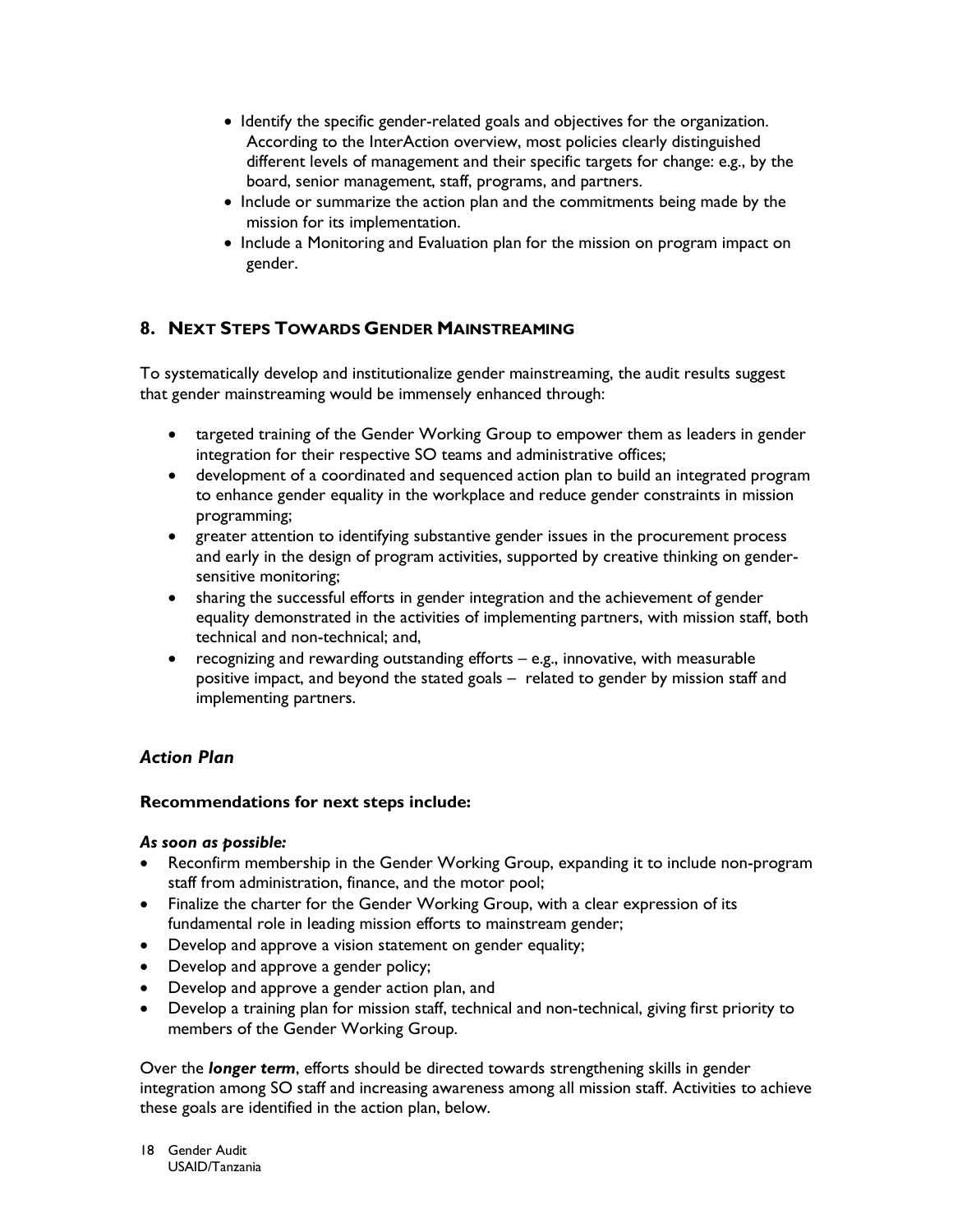| <b>Area of focus</b>                                                              | <b>Illustrative Tasks</b>                                                                                                                                                                                                                                                                                                                                                                     | <b>Result</b>                                                                                                                                               | <b>Responsibility</b>                                                                                               | <b>Timeframe</b>                                                    |
|-----------------------------------------------------------------------------------|-----------------------------------------------------------------------------------------------------------------------------------------------------------------------------------------------------------------------------------------------------------------------------------------------------------------------------------------------------------------------------------------------|-------------------------------------------------------------------------------------------------------------------------------------------------------------|---------------------------------------------------------------------------------------------------------------------|---------------------------------------------------------------------|
|                                                                                   |                                                                                                                                                                                                                                                                                                                                                                                               |                                                                                                                                                             |                                                                                                                     |                                                                     |
| I. Develop and approve<br>gender action plan                                      | Discuss draft action plan and revise as<br>appropriate                                                                                                                                                                                                                                                                                                                                        | Establish sequence and<br>tasks for addressing<br>gender inequalities in<br>programs and<br>operations                                                      | Gender Advisor,<br>GWG, Program<br>Officer, and Mission<br><b>Director</b>                                          | On-going                                                            |
| 2. Define roles and<br>responsibilities for<br>gender integration<br>mission-wide | Clarify how each member of the<br>mission can help to achieve gender<br>equality and to pay attention to gender<br>issues in his or her own work:<br>$\Rightarrow$ Gender Advisor<br><b>Gender Working Group</b><br>$\Rightarrow$<br>SO Team Leaders<br>$\Rightarrow$ All admin/Executive Officer (EXO)<br>staff<br>$\Rightarrow$ All other staff<br><b>Mission Director</b><br>$\Rightarrow$ | Set expectations for<br>performance and<br>results in gender<br>mainstreaming                                                                               | Gender Advisor,<br>GWG, Program<br>Officer, and Mission<br><b>Director</b>                                          | By December 31,<br>2006                                             |
| 3. Develop mission<br>gender vision                                               | $\Rightarrow$ Draft and approve gender vision<br>statement                                                                                                                                                                                                                                                                                                                                    | Set expectations for<br>performance and<br>results in gender<br>mainstreaming                                                                               | Gender Advisor,<br>GWG, with<br>consultations with<br>mission staff and<br>approval from Mission<br><b>Director</b> | By December 1,<br>2006                                              |
| 4. Improve procedures<br>related to gender<br>integration                         | $\Rightarrow$ Revise guidance on gender<br>integration in procurement<br>$\Rightarrow$ Distribute (and keep up to date)<br>guidance on gender requirements<br>in the ADS<br>Compile list of women-owned<br>$\Rightarrow$<br>companies for EXO's office                                                                                                                                        | Strengthen mission's<br>knowledge of agency<br>guidance on gender<br>Improve mission's<br>ability to reach targets<br>for use of women-<br>owned businesses | Gender Advisor,<br>GWG, other offices as<br>needed                                                                  | By January 1, 2007<br>By January 1, 2007<br>By February 28,<br>2007 |
| 5. Recognize<br>achievements in gender<br>integration                             | $\Rightarrow$ Create award(s) for gender<br>successes                                                                                                                                                                                                                                                                                                                                         | Increase awareness of<br>positive efforts to<br>integrate gender into                                                                                       | Gender Advisor,<br>GWG, Front Office                                                                                | Twice annually                                                      |

# **Demonstrating Leadership**

19 Gender Audit USAID/Tanzania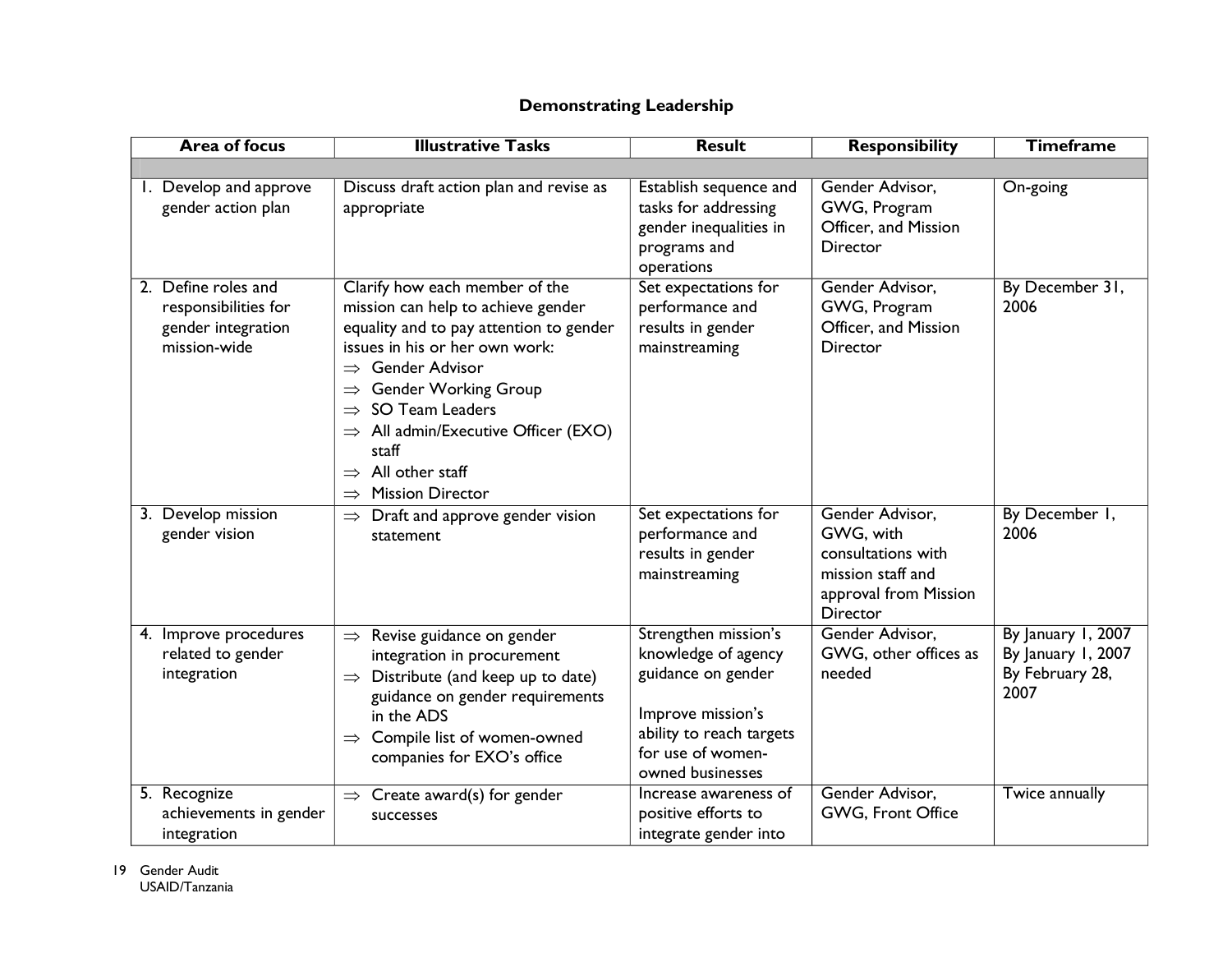| <b>Area of focus</b>                     | <b>Illustrative Tasks</b>                                                                                                                                                                                                                                                                                                        | <b>Result</b>                                                                                              | <b>Responsibility</b>                                                                                               | <b>Timeframe</b>  |
|------------------------------------------|----------------------------------------------------------------------------------------------------------------------------------------------------------------------------------------------------------------------------------------------------------------------------------------------------------------------------------|------------------------------------------------------------------------------------------------------------|---------------------------------------------------------------------------------------------------------------------|-------------------|
|                                          |                                                                                                                                                                                                                                                                                                                                  | program and<br>operations; Reward<br>good performance                                                      |                                                                                                                     |                   |
| Establish mission<br>6.<br>gender policy | $\Rightarrow$ Approve gender policy<br>Approve statement for achieving<br>$\Rightarrow$<br>gender equality in all job<br>descriptions<br>$\Rightarrow$ Clarify information on gender-<br>based polices (e.g., maternity and<br>paternity leave, breastfeeding<br>during office hours, explain any<br>affirmative action efforts) | Provides guidance for<br>entire mission about<br>roles and<br>responsibilities for<br>gender mainstreaming | Draft by GWG;<br>Discussion by mission<br>as a whole; Formal<br>approval by Mission<br>Director and EXO's<br>office | By March 15, 2007 |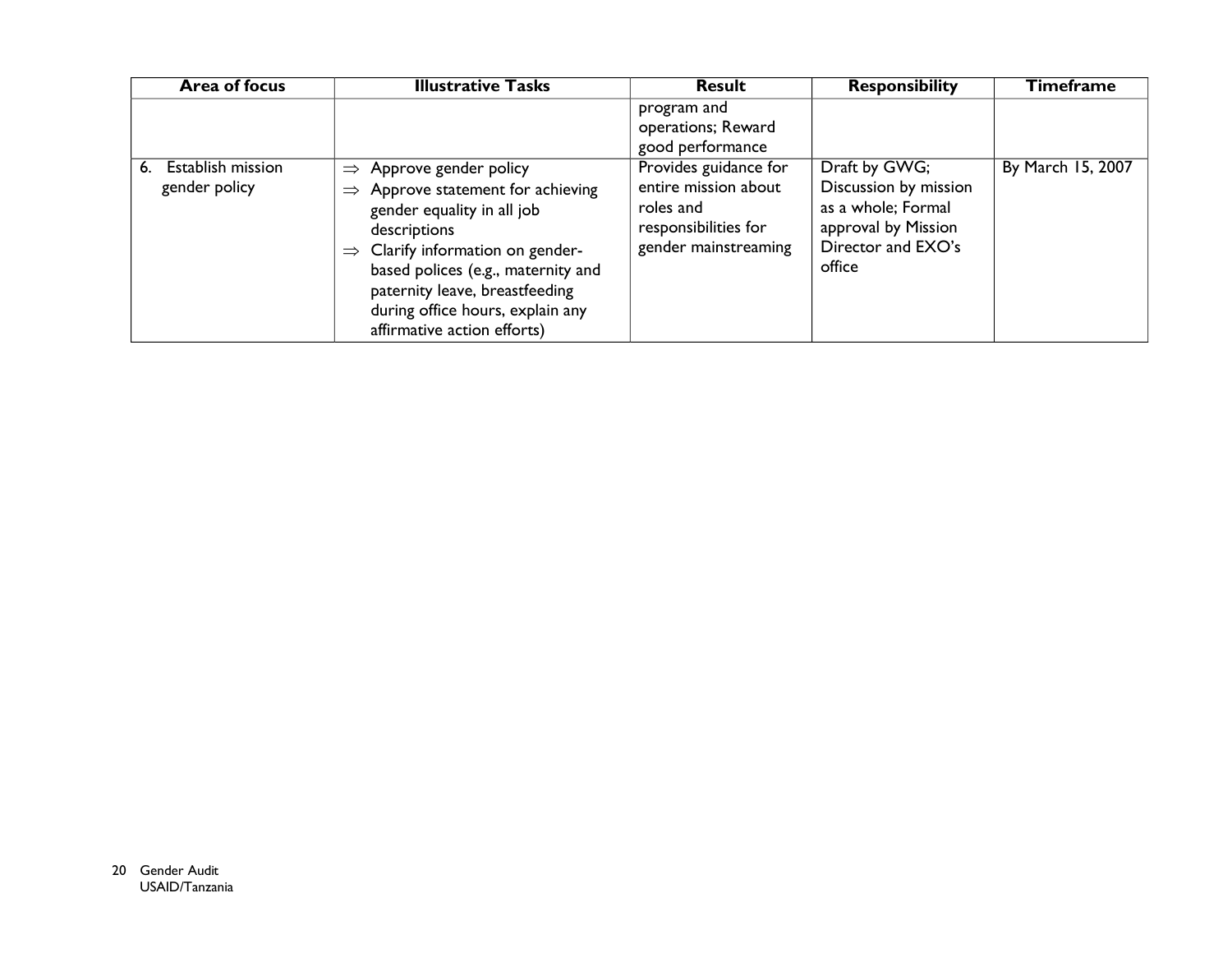# **Providing Training**

| <b>Area of focus</b>                                                                                               | <b>Illustrative Tasks</b>                                                                                                                                                                                       | <b>Result</b>                                                                                                                                               | <b>Responsibility</b>                                                                                                  | <b>Timeframe</b>                                                       |
|--------------------------------------------------------------------------------------------------------------------|-----------------------------------------------------------------------------------------------------------------------------------------------------------------------------------------------------------------|-------------------------------------------------------------------------------------------------------------------------------------------------------------|------------------------------------------------------------------------------------------------------------------------|------------------------------------------------------------------------|
|                                                                                                                    |                                                                                                                                                                                                                 |                                                                                                                                                             |                                                                                                                        |                                                                        |
| 1. Develop training plan<br>for different audiences                                                                | Clarify audiences for<br>different trainings; Identify<br>possible local and<br>international training<br>options; Establish<br>sequence for<br>implementation                                                  | Clear program of<br>sequenced training<br>activities identified                                                                                             | Gender Advisor, GWG,<br>other offices as needed                                                                        | January 31, 2007 for first<br>draft, then quarterly<br>updates         |
| 2. Provide targeted<br>training for Gender<br><b>Working Group</b>                                                 | Identify level of training<br>needed;<br><b>Contact USAID-</b><br>mechanisms that offer<br>gender trainings; Identify<br>overseas and domestic<br>training opportunities,<br>schedule, and available<br>support | Strengthen and empower<br><b>Gender Working Group</b><br>as leaders of gender<br>mainstreaming                                                              | Gender Advisor, GWG,<br>with possible support<br>from other assistance<br>mechanisms e.g., IGWG,<br>HPI, WID IQC, etc. | TBD, depending on<br>identified training options                       |
| 3. Develop or organize<br>gender awareness<br>trainings (which could<br>be integrated into<br>other trainings)     | For audiences such as:<br>$\Rightarrow$ Non-SO team admin,<br>technical, and EXO<br>staff<br>All new employees<br>$\Rightarrow$                                                                                 | Bring all staff members to<br>basic level of<br>understanding of gender<br>issues                                                                           | Gender Advisor, GWG<br>with possible support<br>from other assistance<br>mechanisms e.g., IGWG,<br>HPI, WID IQC, etc.  | TBD, depending on<br>identified training options,<br>revised quarterly |
| 4. Develop or organize<br>in-depth training (issue<br>or sector-specific) on<br>gender analysis and<br>integration | For audiences such as:<br>SO teams/technical<br>$\Rightarrow$<br>staff<br>Cooperating<br>$\Rightarrow$<br>Agencies/Partners                                                                                     | Bring all staff members to<br>basic level of<br>understanding of gender<br>issues AND enhance skills<br>in relevant sectors for<br>selected technical staff | Gender Advisor, GWG<br>with possible support<br>from other assistance<br>mechanisms e.g., IGWG,<br>HPI, WID IQC, etc.  | TBD, depending on<br>identified training options,<br>revised quarterly |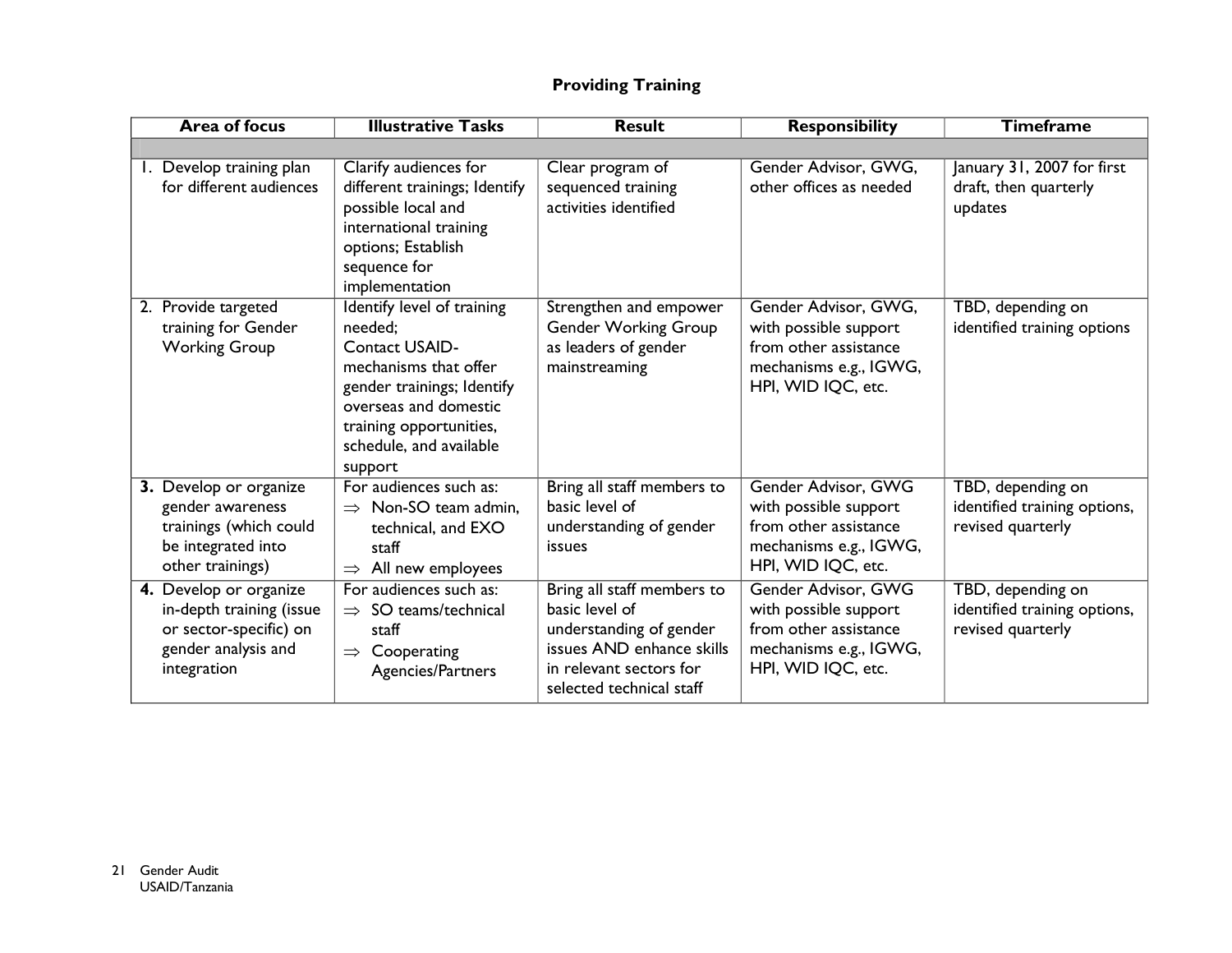# **Improving Programming**

| <b>Area of focus</b>                                                         | <b>Illustrative Tasks</b>                                                                                                                                                                                                                                                                                                                                                                                 | <b>Result</b>                                                                                                                                                                            | <b>Responsibility</b>                              | <b>Timeframe</b> |
|------------------------------------------------------------------------------|-----------------------------------------------------------------------------------------------------------------------------------------------------------------------------------------------------------------------------------------------------------------------------------------------------------------------------------------------------------------------------------------------------------|------------------------------------------------------------------------------------------------------------------------------------------------------------------------------------------|----------------------------------------------------|------------------|
|                                                                              |                                                                                                                                                                                                                                                                                                                                                                                                           |                                                                                                                                                                                          |                                                    |                  |
| 1. Improve technical<br>capacity for gender<br>integration in<br>programming | Develop checklists for involvement of<br>$\Rightarrow$<br>gender advisor and GWG early in<br>solicitation and design process<br>Include SO Teams in sector-specific<br>$\Rightarrow$<br>gender trainings as participants and as<br>resource persons<br>Establish gender email networks with<br>$\Rightarrow$<br>partners to disseminate program/activity-<br>relevant gender information and<br>documents | Greater ability to<br>identify relevant gender<br>issues that require<br>attention in program<br>design;<br>Improved ability to<br>achieve gender<br>equitable results in<br>programming | Gender Advisor,<br>GWG, SO<br>Teams                | On-going         |
| 2. Improve Mission<br>reporting on gender                                    | $\Rightarrow$ Develop common gender indicators<br>across SOs<br>Establish baseline data<br>$\Rightarrow$<br>Develop guidelines for SO teams to help<br>them identify and report on gender<br>successes<br>Include gender issues and sharing of good<br>$\Rightarrow$<br>and best practices as agenda items in<br>regular partners' meetings                                                               | Ability to document<br>results of gender<br>integration in programs                                                                                                                      | Gender Advisor,<br>GWG, SO<br>Teams, WID<br>Office | On-going         |
| 3. Monitoring and<br>Evaluation                                              | Implement "mini-gender audits" for each<br>$\Rightarrow$<br>SO in a rotating sequence to assess the<br>work of partner organization and to<br>evaluate if they are integrating gender as<br>agreed on in proposal, activity plans, and<br>Scopes of Work.                                                                                                                                                 | Improved monitoring<br>of gender integration in<br>programming; Ensure<br>that work is up-to-date<br>and avoid problems at<br>interim or final<br>program evaluations                    | Gender Advisor,<br>GWG, SO teams                   | Quarterly        |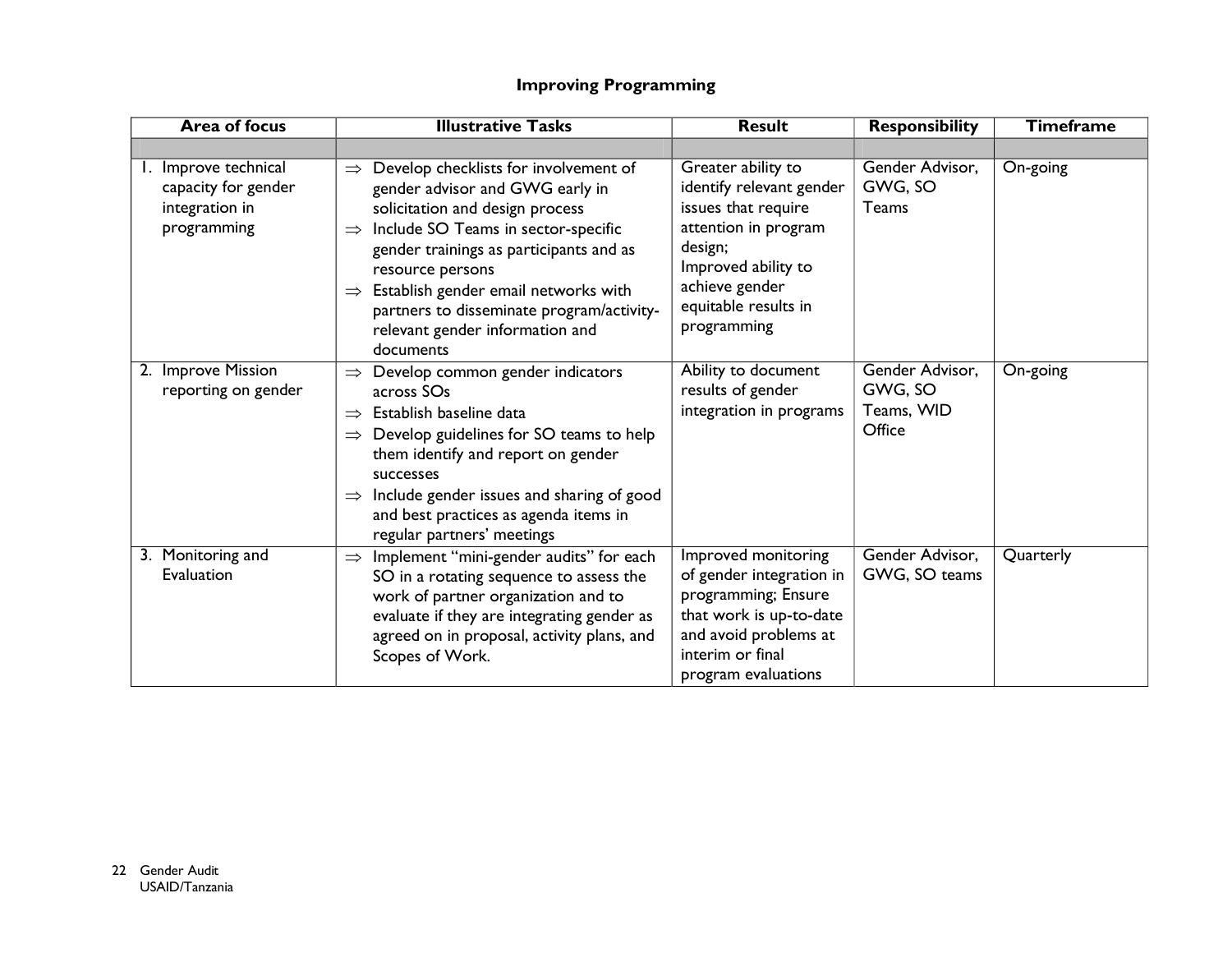| <b>Area of focus</b>                                                                      | <b>Illustrative Tasks</b>                                                                                                                                                                                                                                                                                                           | <b>Result</b>                                                                                                                                                                                                    | <b>Responsibility</b>                                                | <b>Timeframe</b>                                                                                                               |  |
|-------------------------------------------------------------------------------------------|-------------------------------------------------------------------------------------------------------------------------------------------------------------------------------------------------------------------------------------------------------------------------------------------------------------------------------------|------------------------------------------------------------------------------------------------------------------------------------------------------------------------------------------------------------------|----------------------------------------------------------------------|--------------------------------------------------------------------------------------------------------------------------------|--|
|                                                                                           |                                                                                                                                                                                                                                                                                                                                     |                                                                                                                                                                                                                  |                                                                      |                                                                                                                                |  |
| 1. Increase and improve<br>resources available on<br>gender analysis and<br>mainstreaming | $\Rightarrow$ Establish, maintain and update gender<br>documentation center and electronic<br>resources<br>$\Rightarrow$ Carry out or find gender analyses of<br>Tanzanian policies and/or laws<br>$\Rightarrow$ Establish closer relationships and<br>collaboration with the GOT (ministries<br>and regional/district governments) | Provides repository for<br>SO teams and<br>communication staff to<br>access for up-to-date<br>information and<br>guidance on gender<br>issues and Tanzanian<br>statistical data                                  | Gender Advisor                                                       | On-going, revised<br>and added to as<br>needed                                                                                 |  |
| 2. Improve cross-SO<br>communication about<br>gender                                      | Organize regular meetings or<br>$\Rightarrow$<br>presentations in which SO teams will<br>share gender issues (successes or<br>problems) with each other<br>$\Rightarrow$ Facilitate SOs in posting and sharing<br>success stories or best practices in the<br>Public Folder and through newsletters                                 | Provides mission with a<br>picture of program<br>impact on gender-<br>based constraints and<br>opportunities; Creates<br>greater awareness of<br>significant work on<br>gender issues carried<br>out by partners | Gender Advisor,<br>GWG, SO<br>Teams                                  | Develop meeting<br>schedule by<br>September 30,<br>2006; Begin<br>monthly or<br>quarterly<br>presentations in<br>October 2006. |  |
| 3. Disseminate<br>information about<br>issues and<br>opportunities                        | Regularly circulate news items, fellowship<br>$\Rightarrow$<br>opportunities, new resources related to<br>gender among staff<br>$\Rightarrow$ Explain Tanzanian government successes<br>in gender mainstreaming (e.g., recent legal<br>changes and gender integration in the<br>Joint Assistance Strategy and MKUKUTA)              | Mission staff better<br>informed of gender<br>issues in Tanzania and<br>they will be better able<br>to integrate gender<br>into their own<br>work/activities                                                     | <b>Gender Advisor</b>                                                | On-going                                                                                                                       |  |
| 4. Increase attention to<br>gender in Mission<br>publications                             | Prepare checklist/guidance for<br>$\Rightarrow$<br>communications staff                                                                                                                                                                                                                                                             | Improved<br>representation of<br>gender in Mission<br>publications                                                                                                                                               | Gender Advisor,<br><b>GWG</b>                                        | $On-going$                                                                                                                     |  |
| 5. Increase gender<br>awareness in the<br>mission and wider<br>community                  | $\Rightarrow$ Organize presentations by activities<br>reflecting gender successes including<br>members from the communities affected<br>$\Rightarrow$ Organize mission-wide "gender<br>awareness" events (films, festivals,                                                                                                         | Increased gender<br>awareness in the<br>mission and wider<br>community; movement<br>towards gender                                                                                                               | Gender Advisor,<br>GWG, and other<br>mission staff as<br>appropriate | Quarterly<br>presentations, with<br>one big awareness<br>event annually                                                        |  |

# **Communication and Outreach**

23 Gender Audit USAID/Tanzania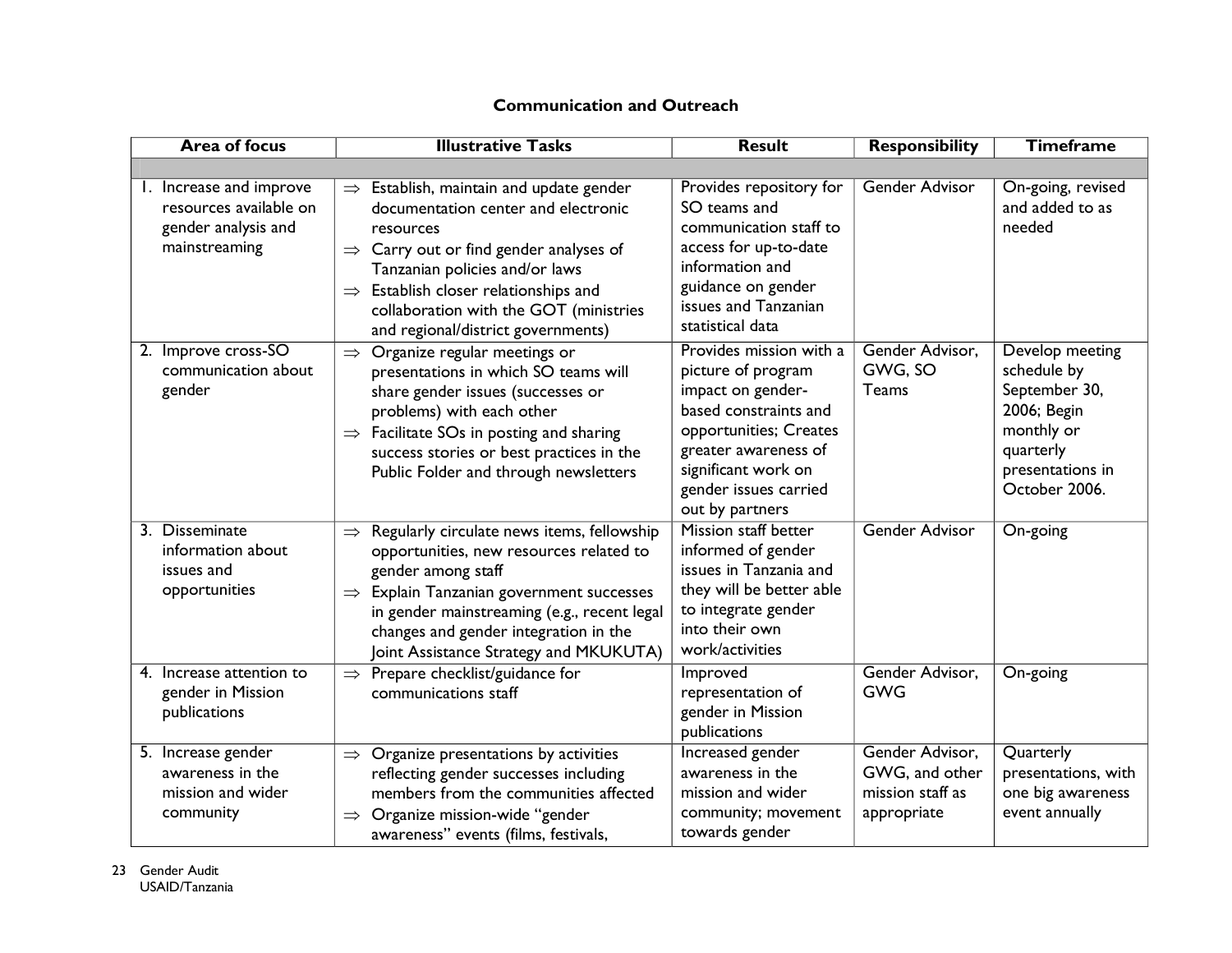| <b>Illustrative Tasks</b><br>Area of focus |                                                      | <b>Result</b> | <b>Responsibility</b> | Timeframe |
|--------------------------------------------|------------------------------------------------------|---------------|-----------------------|-----------|
|                                            | lectures)                                            | equality      |                       |           |
|                                            | $\Rightarrow$ Invite GOT officials to present gender |               |                       |           |
|                                            | status and programs within the                       |               |                       |           |
|                                            | <b>GOT/Ministry</b>                                  |               |                       |           |
|                                            | $\Rightarrow$ Involve other US government agencies   |               |                       |           |
|                                            | (State, PC, and CDC) in gender events                |               |                       |           |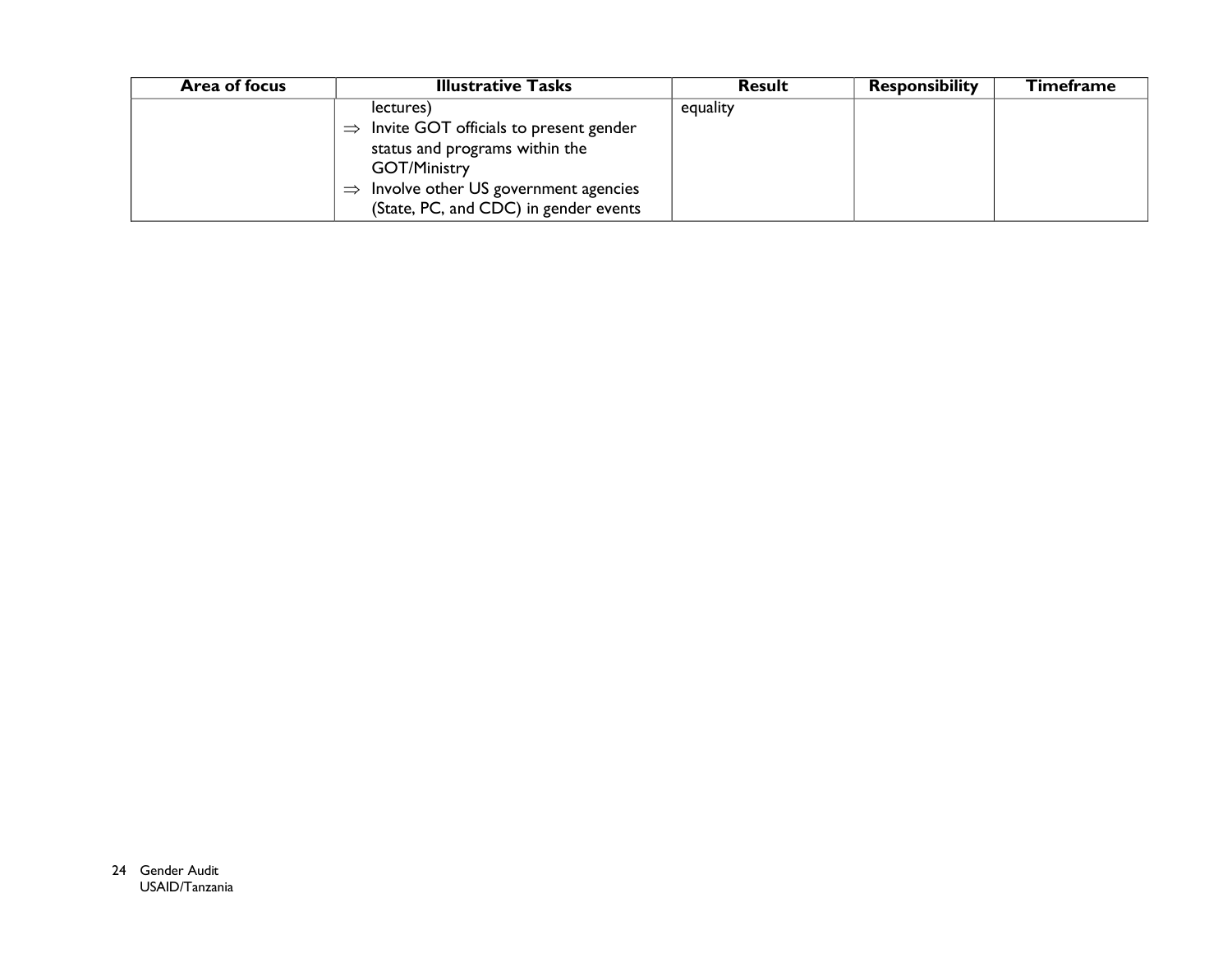# **SCOPE OF WORK FOR GENDER AUDIT, USAID/TANZANIA**

#### **Introduction**

USAID/Tanzania is seeking technical assistance to carry out a Mission gender audit, beginning in February 2006. The consultant will work with the Mission Gender Advisor and Gender Working Group to conduct the audit process and develop a Gender Action Plan and a Capacity Building Plan for the Mission.

### **Background**

A gender audit is a self-assessment methodology, which focuses on improving the performance of an organization with regards to the promotion of gender equality and women's empowerment. It is a skill enhancement tool of self-reflection in people's daily lives and working environment in relation to the promotion of gender equality. A gender audit is a participatory process aimed at measuring the level of gender input/incorporation, language, sensitivity and awareness in an organization. It is also a learning process through sharing of experiences, information, knowledge and best practices.

USAID/Tanzania has just completed a new Strategy Statement for 2006-2010. In the strategy statement gender has been identified as an important cross-cutting theme that needs to be mainstreamed throughout the Mission's plans and activities. USAID/Tanzania believes in the potential of gender mainstreaming to make programs and projects sustainable, and to ensure both women and men benefit from the programs by participating equally in program/project development, implementation, monitoring and evaluation.

Since the Mission is in the early stages of implementing its strategy, the undertaking of a gender audit is most appropriate as such an analysis can help to guide the SOs to mainstream gender in their program activities. Additionally, the gender concerns and priorities of the Mission can be identified such that a streamlined and integrated sustainable gender vision and plan be developed to build on the on-going activities and use gender sensitive eyes in all new established programs.

Under new Agency procedures for strategic planning, country-level Strategy Statements replace the former country Strategic Plans, and the detailed analytical and planning work takes place as part of activity development. Gender considerations and USAID's gender mainstreaming approach remain important under these new Agency procedures. Agency technical guidance specifies that analytical work should address at least two questions: (1) how will gender relations affect the achievement of results; and (2) how will results affect the relative status of women.

In 2003 USAID/Tanzania conducted a Gender Assessment and several recommendations were given to facilitate gender mainstreaming. However, only some of the issues that were identified have been addressed and some of them are either outdated or no longer valid. In addition to that, a lot of thinking about gender has been done in the mission, although there has been very little action towards integrating gender into our work. We believe therefore that it is now the time to take this more seriously, by looking at what we have done/achieved, what capacity we have, and the gaps and challenges. We can then design activities that will take us towards mainstreaming gender within the newly developed strategy.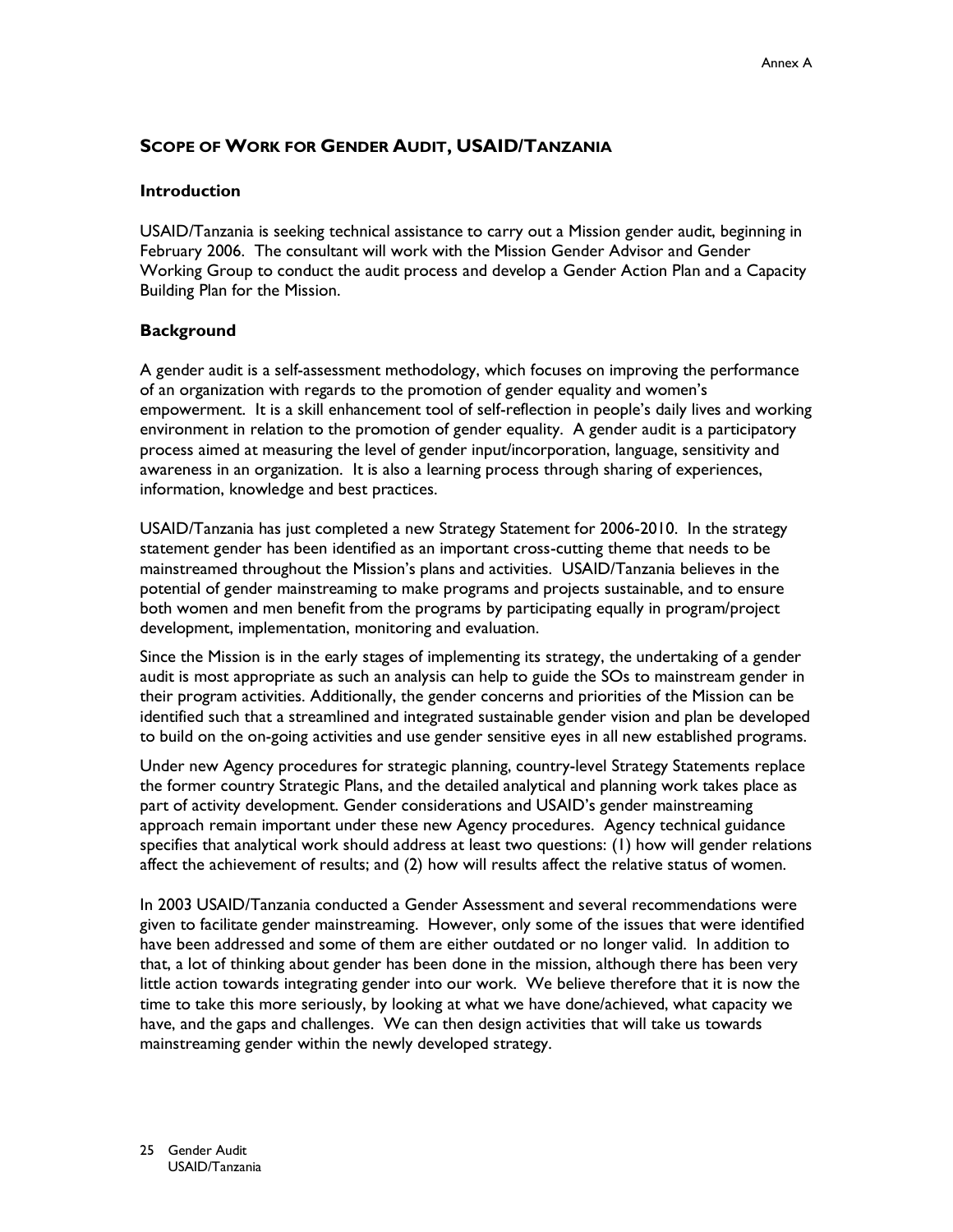USAID recognizes that equal opportunity for women and men is necessary not only for wellbeing of their families but also because women's involvement is key to advancing economic and social development and promoting democracy. Women's empowerment is also very crucial because women play an integral role in promoting democracy and raising the standards of living in their countries. The Mission is committed and seeks to address gender inequalities at all levels of program and front office structures.

### **Purpose**

The overall objective is: To develop a realistic and practical Gender Mainstreaming Action Plan and Capacity Building Plan for all Mission staff for achieving gender equality.

#### The specific objectives are:

- 1. To analyze the gender capacity of the Mission's Program (SOs) and its institutional capacity (i.e., networking, partnerships, co-operation, etc.) to facilitate gender mainstreaming;
- 2. To analyze and assess the level of gender mainstreaming in the SOs and other offices;
- 3. To assess and analyze the gender knowledge, attitudes and awareness of Mission's staff, as well as that of Mission's partners; resulting in a gender action plan, a gender capacity building plan and a gender policy to facilitate gender mainstreaming of Mission's program;
- 4. To examine the documents, systems, procedures and processes of the Mission's Program and Front Office with respect to gender sensitivity and gender balance in recruitment, promotion, training and retrenchment; and
- 5. To develop a Gender Action Plan document and Gender Capacity Building Plan for the Mission staff and partners toward promoting gender equality.

### **Methodology**

The gender audit will be participatory and involve analysis at two levels, the Mission as an organization, and the Mission program and front office activities (including the relationship with the GOT and Civil Society Organizations).

The steps in the gender audit are:

- Comprehensive literature review of pertinent documents, including: (a) studies and assessments conducted by donors, NGOs, GOT, (b) USAID/Tanzania documents including but not limited to the Gender Assessment, the Strategy Statement, annual reports, strategic implementation plans, situation analyses, sector assessments, Performance Monitoring Plans (PMPs), evaluations and proposals.
- Background meetings with selected USAID implementing partners, GOT officials, and/or donors, identified in collaboration with the SO teams. The purpose of the meetings is to discuss the interviewees' current approach to gender mainstreaming.
- Meeting with the Gender Working Group and the Front Office to establish a communication plan for the gender audit period. Initial interactive presentation on gender equality concepts.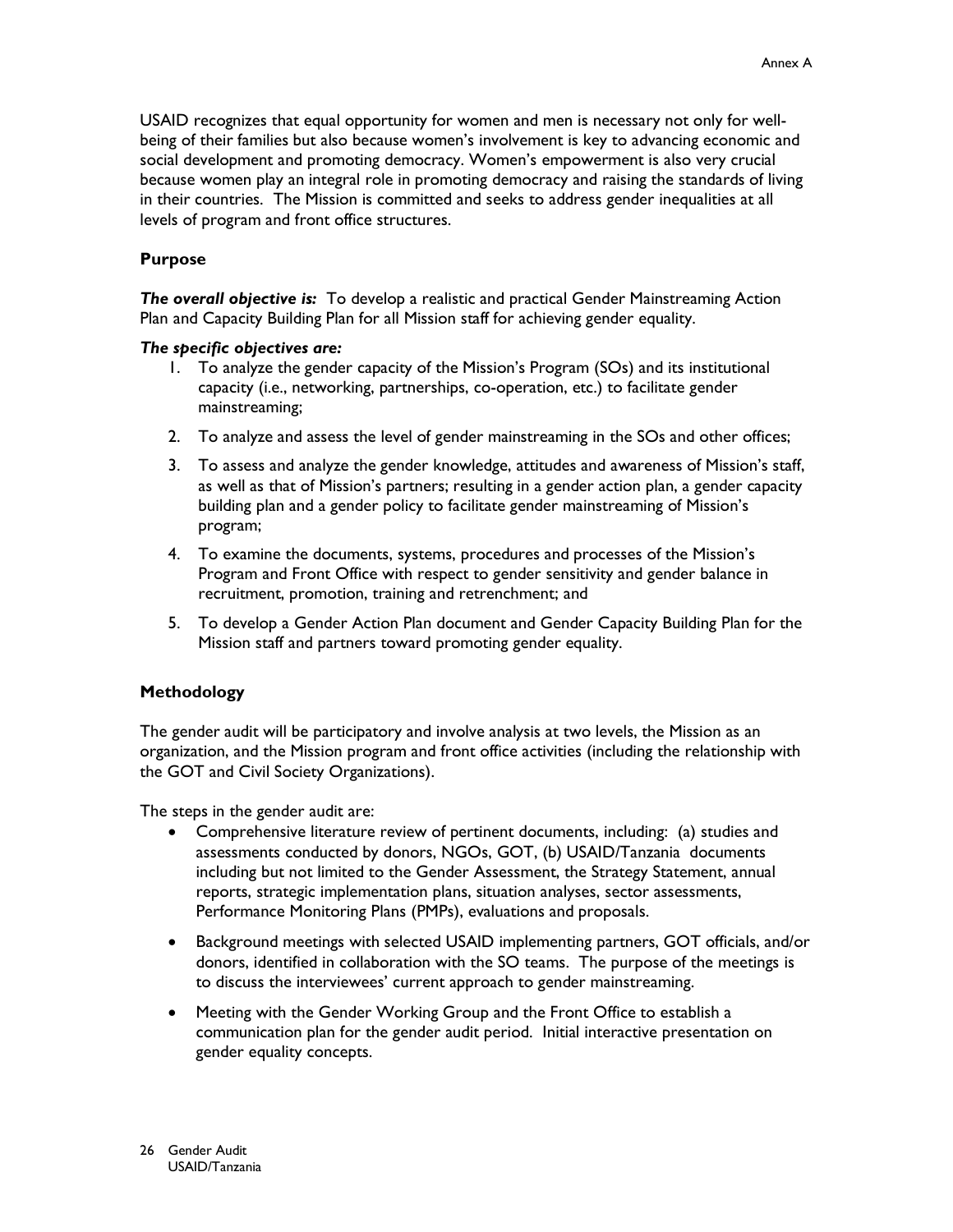- Development of a questionnaire to gauge the perceptions and ideas of Mission staff about gender equality in the Mission and its programs. Administration of the survey with Mission personnel.
- Analysis and reporting of the data collected from the survey and interviews. Dissemination of the results throughout the Mission.
- Development of a format for focus group discussions (FGDs), using survey and interview results. The purpose of the focus groups is to react to these findings and discuss the content of a Gender Action Plan for the Mission.
- Facilitation of a Mission-wide forum<sup>24</sup> where participants will be presented with the overall findings and together use the findings to develop a Gender Action Plan for the Mission. Such a process is also aimed at increasing staff capacity to mainstream gender concerns into their work, but could also serve as a first step for developing a gender strategy.
- Presentation of the findings to Mission Management.
- Preparation of reports on the Gender Action and Capacity Training Plans, and on the gender audit process.

# **Consultant Tasks**

- **I.** Review of background materials and completion of background interviews.
	- $\bullet$ Review of Mission documents and other recent literature on gender and development in Tanzania
	- $\bullet$ Meetings and interviews with Mission SO teams and representatives of selected partners, NGOs, and the GOT.
	- $\bullet$ Identify issues to cover in the staff survey and focus group discussions.
- 2. Development of a work plan and schedule for the gender audit process, including a communication plan for dissemination of survey and focus group results.
	- Meetings with Mission Management and Gender Working Group to establish  $\bullet$ commitment to the gender audit process and to agree to a communication plan for disseminating findings during the process
	- Meetings with the Gender Advisor and the Gender Working Group to develop a  $\bullet$ work plan and calendar for the gender audit, including designation of responsibilities. Reach agreement on the purpose and scope of the Gender Action Plan and the Capacity Building Plan
	- Conduct an interactive presentation on gender equality concepts  $\bullet$
- 3. Survey of Mission personnel.
	- Prepare questionnaire for survey
	- Disseminate questionnaire to Mission personnel
	- Compile and analyze survey results
- 4. Preparation and dissemination of survey findings

<sup>&</sup>lt;sup>24</sup> Note: It was decided that the decision to hold a mission-wide meeting on the Gender Audit would be made after the completion of the draft report and would be delivered by the USAID/Tanzania Gender Advisor (per email May 18, 2006 from Gender Advisor to DevTech System's WID IQC Project Director).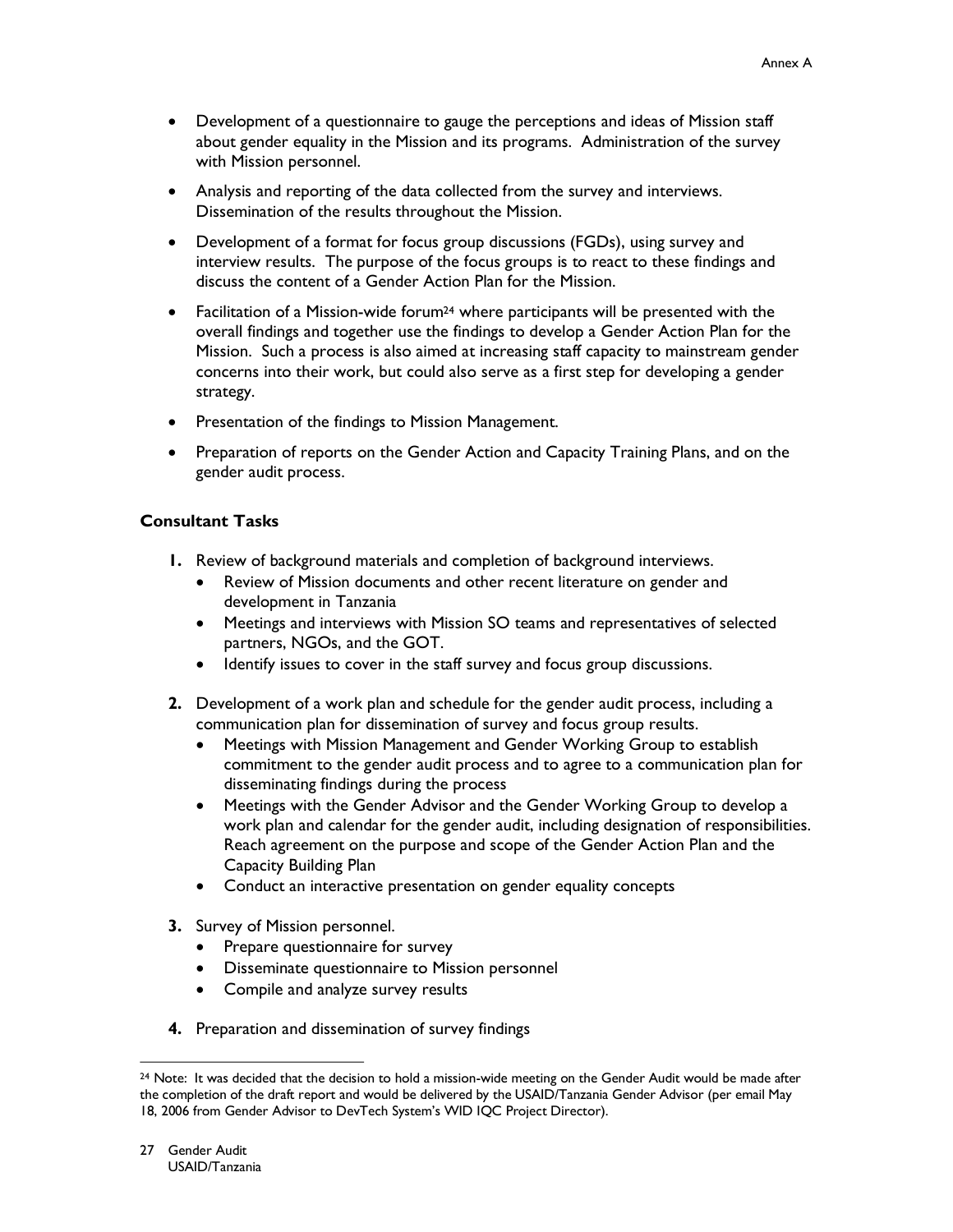- Prepare report on survey results to be disseminated in accordance with communication plan.
- 5. Facilitation of focus group discussions.
	- Prepare focus group protocols
	- Facilitate focus group discussions
	- Summarize results of discussions and implications for the Gender Action Plan
- 6. Facilitation of Mission-wide Forum for presentation of results and discussion of Gender Action Plan
	- Prepare materials for communication of results to forum  $\bullet$
	- Facilitate discussion of Gender Action Plan
- 7. Finalization of Gender Action Plan and Capacity Building Plan
	- Prepare report of Gender Action Plan and Capacity Building Plan
	- Disseminate plans, in accordance with the communication plan for the gender audit  $\bullet$
- 8. Debriefing with Mission management.
- 9. Preparation of report documenting the gender audit process.
	- Draft report to be sent to Mission within 10 days after completion of the Audit.  $\bullet$
	- $\bullet$ Finalize report on the gender audit, and the Gender Action Plan and Capacity Building Plan upon receipt of Mission comments.

The consultant will serve as team leader for the gender audit process, but the Gender Advisor and the members of the Gender Working Group will participate actively in these tasks, as specified in the work plan agreed to at the initiation of the process. The guiding principles of gender self-assessment, learning organization, and adult learning will be applied.

### **Timing and Level of Effort**

The consultant activities will be divided between two TDYs to the Tanzania Mission, and additional tasks prior to and after the TDYs. The gender audit is expected to commence in February. The completion date is expected to be in April. A specific schedule for activities, deliverables, and completion will be detailed as part of the work plan for the gender audit to be developed during the first TDY at the initiation of the gender audit.

The first TDY will include Tasks I through 4. Prior to the first TDY, the consultant will review available background materials. It is expected that a significant part of the consultant's input to the analysis, reporting, and dissemination of the survey results will be done outside the Mission on a virtual basis in the interim between the two TDYs.

The second TDY will include Tasks 5 through 8. Task 9, preparation of the Audit report, will be completed after the termination of the second TDY.

The total estimated level of effort is 57 days, distributed as follows:

| $\bullet$ | TDY I                  | Days |
|-----------|------------------------|------|
|           | Pre-travel preparation |      |
|           | Travel                 |      |

28 Gender Audit USAID/Tanzania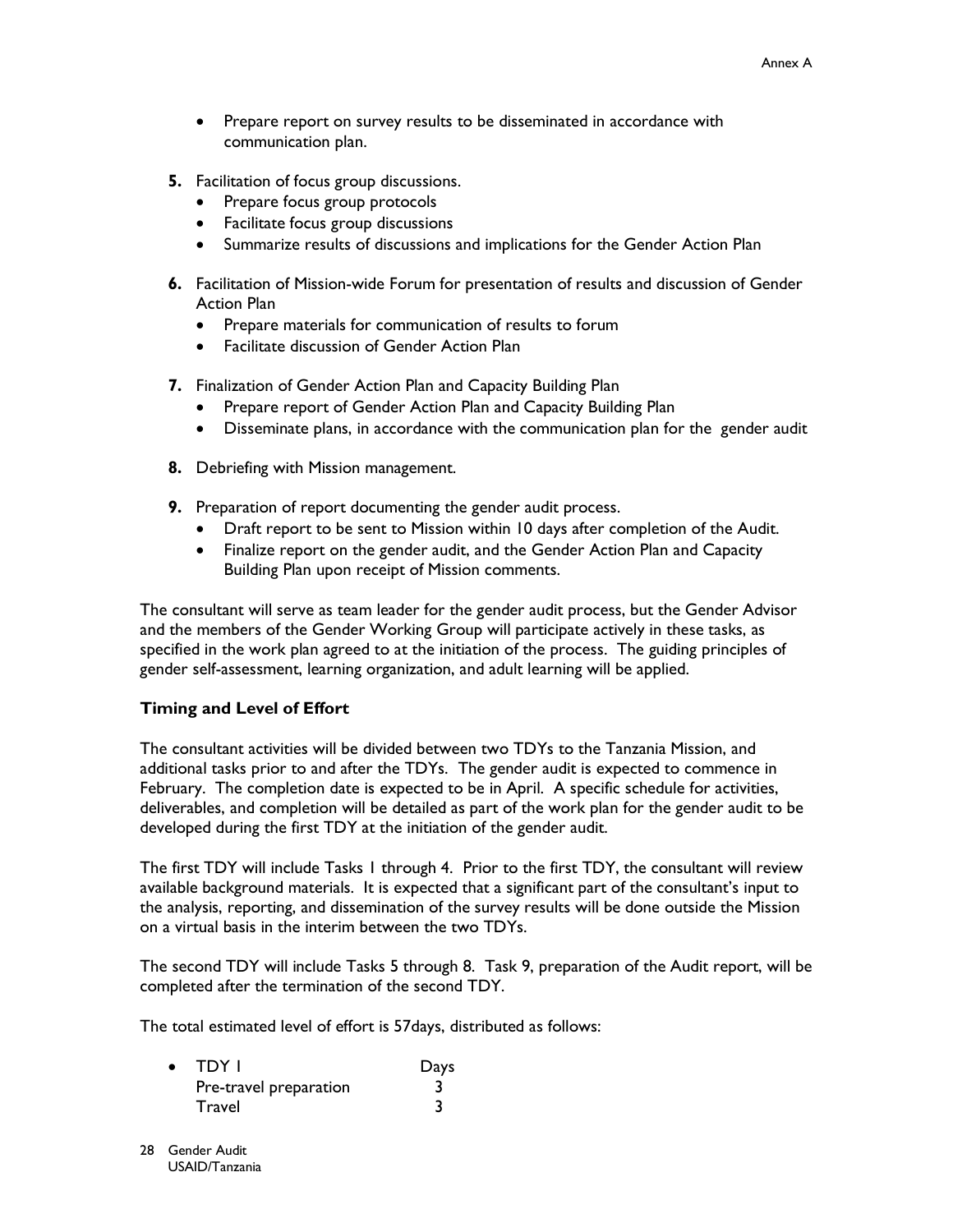$12$ Field work (6-day week) • Survey analysis and report (virtual work with Mission)  $10$ TDY 2  $\bullet$ **Travel**  $\overline{3}$ Field work 18 Report preparation 8

### **Deliverables**

 $\bullet$ 

At the conclusion of TDY 1:

- List of key issues for the gender audit and the Gender Action Plan identified through the review of background materials and the interviews and meetings with Mission management, SO teams, partners, NGOs, donors and the GOT.
- Detailed work plan and schedule for the gender audit process, including a communication plan.

Before TDY 2:

- Report of key findings from the survey of Mission personnel and discussion of their importance for the Gender Action Plan.
- Presentation on findings appropriate for broad dissemination within the Mission (as defined by the communication plan).

At the conclusion of TDY 2:

• Draft Gender Action Plan and Capacity Building Plan

Final deliverables:

- Final Gender Action Plan and Capacity Building Plan
- Draft and final gender audit report

### **Expertise Required**

The gender audit will require one consultant with gender (technical) expertise who will work as the Team Leader:

Social scientist with Master's or above in sociology, gender studies, anthropology,  $\bullet$ political science, economics or rural development. Minimum of five years postdegree experience analyzing gender issues in East Africa. Previous experience in Tanzania highly desirable. Excellent English-language writing skills mandatory. Must possess computer skills in word processing and spreadsheets. Must be knowledgeable about USAID programming policy and gender analysis requirements.

### REVISION TO SOW as of May 18, 2006:

• To have the consultant take notes of the Focus Group meetings instead of facilitating the discussions (done May 10-12th) to allow her to do a comparative analysis with the results of the questionnaire, which was done in February.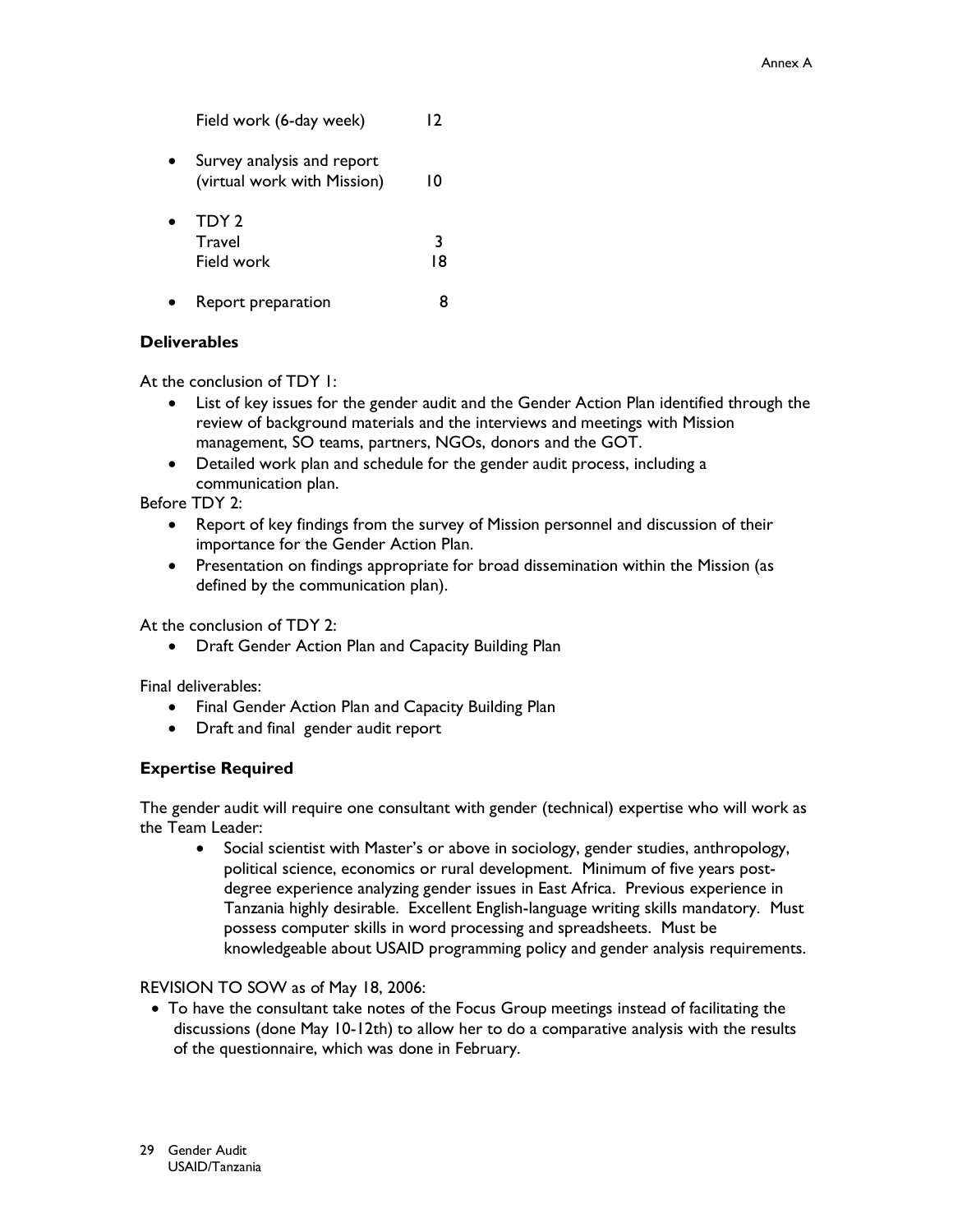- To have the consultant prepare a written draft report on the Focus Group meetings as a deliverable for the TDY2 in addition to the task of summarize results of discussions and implications for the Gender Action Plan"
- To have the consultant draft a gender vision statement for the mission from the Focus Group results
- To delete the facilitation of a gender-wide meeting during the TDY. The meeting will instead take place with the presentation of the final report during July 2006 and will be handled by the mission Gender Advisor.
- To have the consultant develop the presentation and script for the presentation as another deliverable with the final report.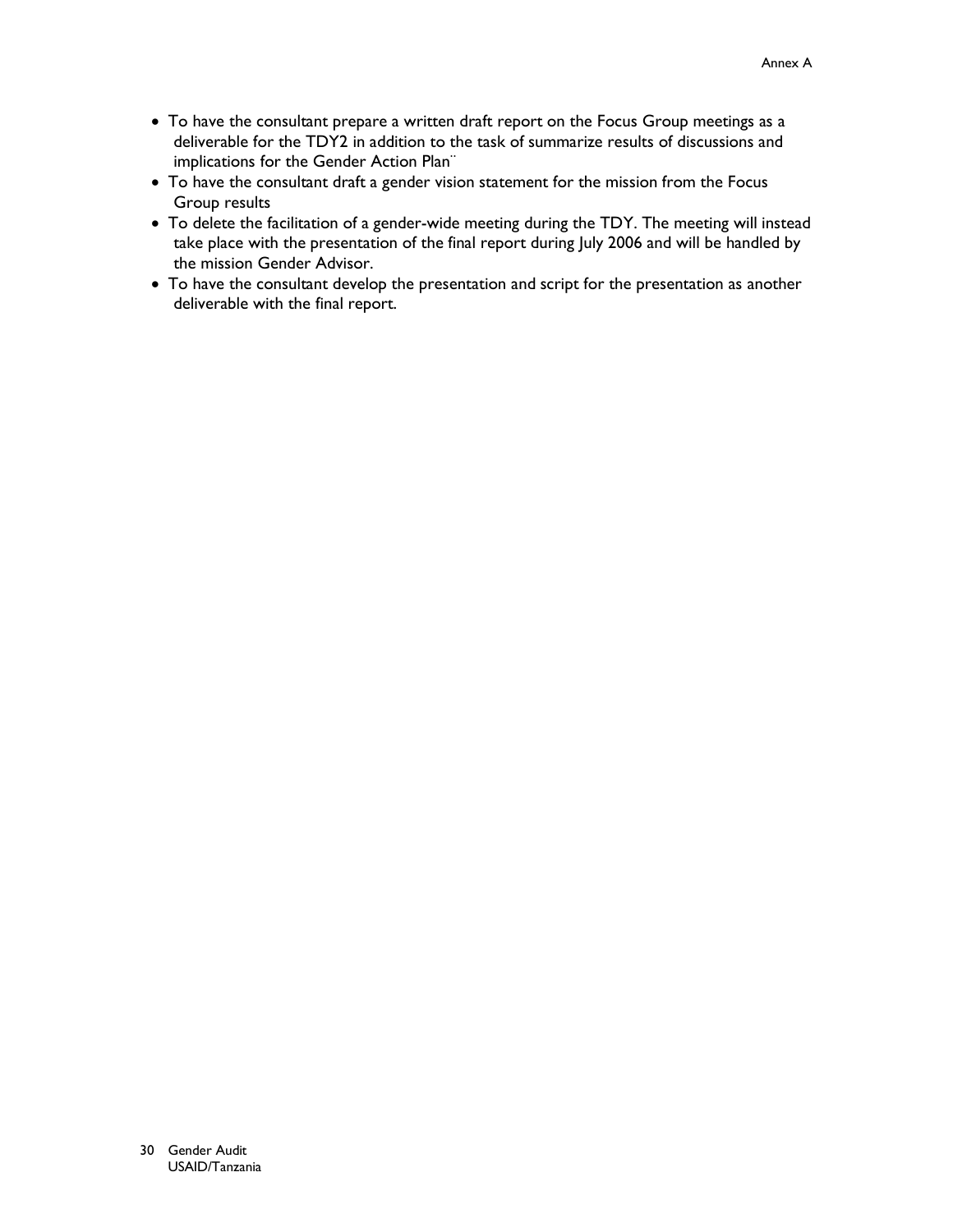# **SCHEDULE AND TASKS OF GENDER AUDIT PROCESS**

| <b>Date</b>                  |          | <b>Task</b>                                                                                                                                                                                                                                                                                                                                                                                                                                                                                                                                                     |  |  |  |  |
|------------------------------|----------|-----------------------------------------------------------------------------------------------------------------------------------------------------------------------------------------------------------------------------------------------------------------------------------------------------------------------------------------------------------------------------------------------------------------------------------------------------------------------------------------------------------------------------------------------------------------|--|--|--|--|
| <b>February</b><br>$12 - 28$ |          | o Reviewed background materials on gender issues in Tanzania,<br>Government of Tanzania policies, and USAID/Tanzania programs and<br>management documents<br>o Presented overview of gender audit to all mission staff via small group<br>meetings with senior staff, SO teams, and all administrative, financial, and<br>management staff<br>o Prepared, distributed, collected, and photocopied audit survey<br>$\circ$ Held meetings with selected implementing partners and Tanzanian<br>officials                                                          |  |  |  |  |
| <b>March</b>                 | $1-30$   | o Entered survey data<br>$\circ$ Started preliminary analysis of survey                                                                                                                                                                                                                                                                                                                                                                                                                                                                                         |  |  |  |  |
| <b>April</b>                 | $1 - 30$ | $\circ$ Continued analysis of survey<br>o Prepared draft communication plan<br>o Prepared and distribution gender audit newsletters:<br>$\circ$ 1 – Purpose and process of gender audit with qualitative results of<br>survey<br>$\circ$ 2 – Gender audit survey quantitative results                                                                                                                                                                                                                                                                           |  |  |  |  |
| May                          | $2 - 18$ | o Presented gender audit survey results to USAID/Tanzania Senior Staff<br>o Prepared and revised draft Focus Group protocols and presentations<br>o Provided support to Wanjiku Muhato, REDSO Gender Advisor, to:<br>o Train Focus Group Facilitators<br>o Organize and carry out Focus Group Discussions<br>o Compiled notes of Focus Group Discussions<br>o Prepared draft report on Focus Group Meetings<br>o Drafted Action and Capacity Building Plan<br>o Prepared and distributed gender audit newsletter:<br>$\circ$ 3 – Focus Group Discussion Results |  |  |  |  |
| June                         | $1 - 30$ | o Prepared and submitted draft final report for review by mission                                                                                                                                                                                                                                                                                                                                                                                                                                                                                               |  |  |  |  |
| <b>July/Aug</b>              |          | o Revised report as needed<br>o Prepared gender audit newsletter about final report<br>o Submitted final report                                                                                                                                                                                                                                                                                                                                                                                                                                                 |  |  |  |  |
| <b>August</b>                |          | o Distribution and discussion of report in the mission<br>o Review and approval of report by mission                                                                                                                                                                                                                                                                                                                                                                                                                                                            |  |  |  |  |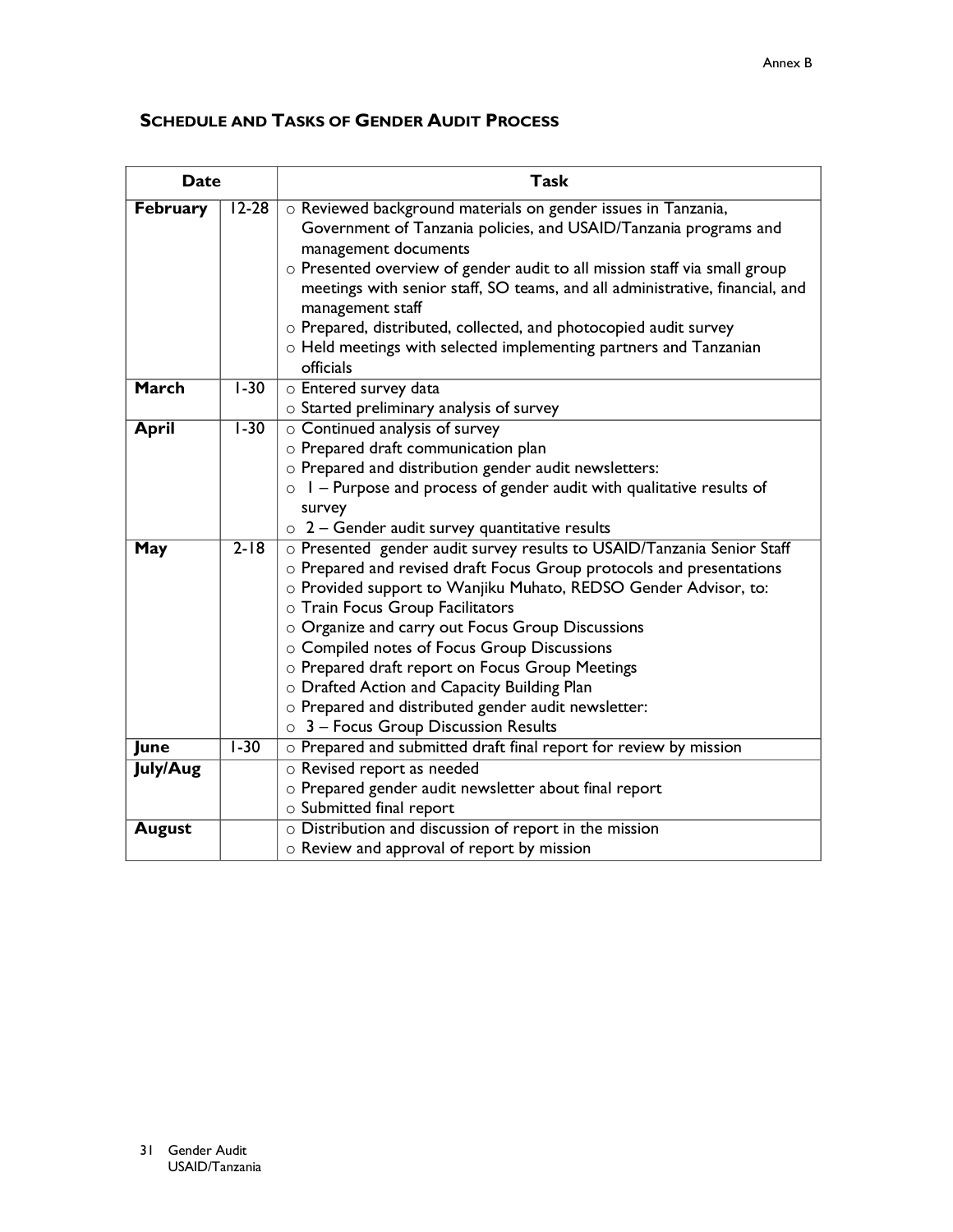**NAME** 

Tear off your name when returning 

#### Survey for the USAID/Tanzania Gender Audit

Gender is an important cross-cutting theme in USAID/Tanzania's Strategy Statement for 2006-2010. USAID/Tanzania believes that gender mainstreaming has the potential to make programs and projects more sustainable. To enhance the mission's efforts in gender mainstreaming, it has decided to carry out a gender audit.

A gender audit is a planning tool to identify how gender issues are understood and addressed in an organization, and to clarify where improvements can be appropriately made. Although it is similar to a gender assessment, it is more participatory in its methods and looks at both programming and institutional operations. It examines attention to gender integration in programs as well as the language, sensitivity, and practice of gender equality in an organization.

The audit and its analysis will build on the previous work on gender carried out by the mission. Its overall objective is to develop a gender vision for the mission, and to create a realistic and practical Gender Mainstreaming Action Plan and Capacity Building Plan for all Mission staff.

This survey addresses staff knowledge and perceptions of the status of gender integration in the mission. The questions are organized by two broad categories of programming and the institution's organizational framework and dynamics covering the subtopics of:

- Program Planning and Design and Activity  $\bullet$ Implementation
- Partner Organizations
- Guidance on Gender Staffing

- **Technical Expertise**  $\bullet$
- Monitoring and Evaluation
- Human and Financial Resources
- Organizational Culture

We appreciate your help in completing the survey. We are requesting that all members of the mission technical and administrative staff participate in the audit. Please answer the questions honestly and thoughtfully so that they will be as useful as possible.

Not everyone will know the answers to all the questions. Circle the "Don't know" response when needed. Please feel free to contact Elizabeth Missokia if you have questions ( emissokia@usaid.gov or ext. 8241).

#### Demographic Information

Please check or tick the appropriate box:

| Sex:          | Male                                       | Female                                                                                               |         |  |
|---------------|--------------------------------------------|------------------------------------------------------------------------------------------------------|---------|--|
| Age: Under 30 |                                            | $30 - 45$ $\Box$                                                                                     | Over 45 |  |
|               | Support Staff<br><b>SO Technical Staff</b> | Staff position: Senior Management/Team Leader<br>Technical Staff (e.g., finance, procurement, other) |         |  |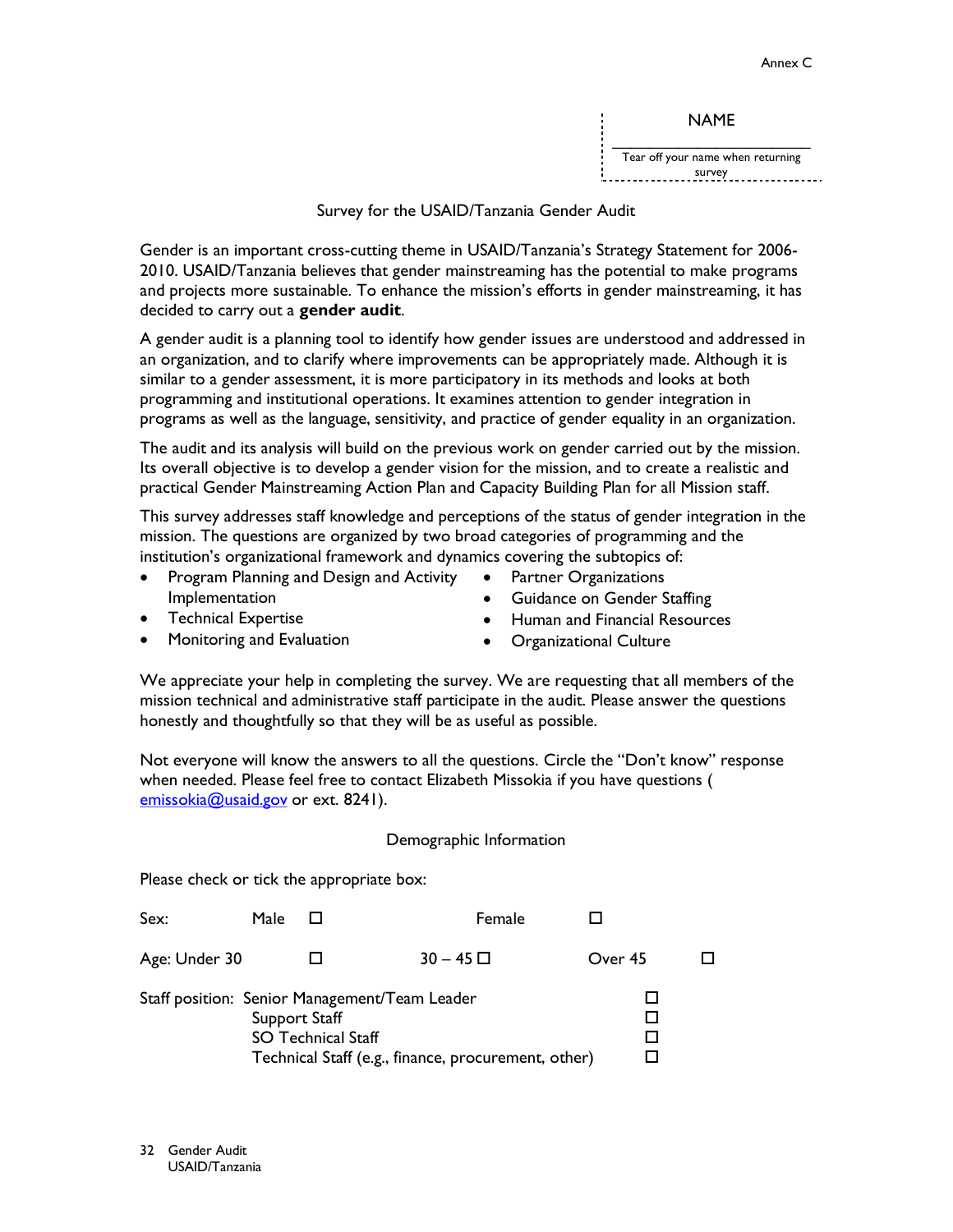|     | To what extent                                                                                                                                                       | $=$ Not at all | $2 = To$ a limited extent $3 = To$ a moderate extent |                |   |   |                    | $4 = Toa$                                   |
|-----|----------------------------------------------------------------------------------------------------------------------------------------------------------------------|----------------|------------------------------------------------------|----------------|---|---|--------------------|---------------------------------------------|
|     |                                                                                                                                                                      |                |                                                      |                |   |   | significant extent | $5 =$ Fully                                 |
|     | Is gender integration required by USAID/Washington?                                                                                                                  |                |                                                      | $\mathbf{2}$   |   | 4 | 5                  | Don't know                                  |
|     | 2. Are gender equality/gender equity goals and objectives included in the country strategy<br>statement (CSS) planning process by USAID/Tanzania?                    |                |                                                      | $\mathbf{2}$   | 3 | 4 | 5                  | Don't know                                  |
|     | 3. Are gender equality/gender equity goals and objectives included in the activity design process?                                                                   |                |                                                      | 2              | 3 | 4 | 5                  | Don't know                                  |
| 4.  | Is there a needs assessment, including an analysis of gender roles and responsibilities that<br>could have an impact on results, for each program or activity?       |                |                                                      | 2              | 3 | 4 | 5                  | Don't know                                  |
|     | 5. Does your SO team use participatory methods to incorporate the view and preferences of<br>both men and women stakeholders in project design?                      |                |                                                      | $\overline{2}$ | 3 | 4 | 5                  | Don't know                                  |
|     | 6. Is program/activity design influenced and advised by women's organization, networks, and<br>gender experts?                                                       |                |                                                      | $\mathcal{P}$  | 3 | 4 | 5                  | Don't know                                  |
|     | 7. Are best practices in gender integration in programming incorporated in subsequent<br>program/activity design?                                                    |                |                                                      | $\mathcal{P}$  | २ | 4 | 5                  | Don't know                                  |
| 8.  | Do your activity work plans take into account existing gender roles and interests of both men<br>and women?                                                          |                |                                                      | 2              | 3 | 4 | 5                  | Don't know                                  |
| 9.  | Is the document "Guidelines for Integrating Linkages Themes and Tools (LTT) in<br>Procurement Documents" useful for integrating gender into the procurement process? |                |                                                      | $\mathbf{2}$   | 3 | 4 | 5                  | Don't know                                  |
|     | How often                                                                                                                                                            |                | $=$ Never                                            | $2 =$ Seldom   |   |   | <b>Frequently</b>  | $3 = Occasionally$<br>$4 =$<br>$5 =$ Always |
| 10. | Are gender questions or criteria included in USAID/Tanzania's acquisition and assistance<br>procedures (e.g., Annual Program Statements, RFAs, and RFPs)?            |                |                                                      | 2              | 3 |   | 5                  | Don't know                                  |

Programming: Program Planning and Design and Activity Implementation

11. Do you agree that USAID/Tanzania has developed the capacity to recognize and handle obstacles to addressing gender issues in its programs/activities?

> $I =$  Strongly Disagree  $2 =$  Disagree  $3 =$  No Opinion  $4 = \text{Agree}$  $5 =$  Strongly Agree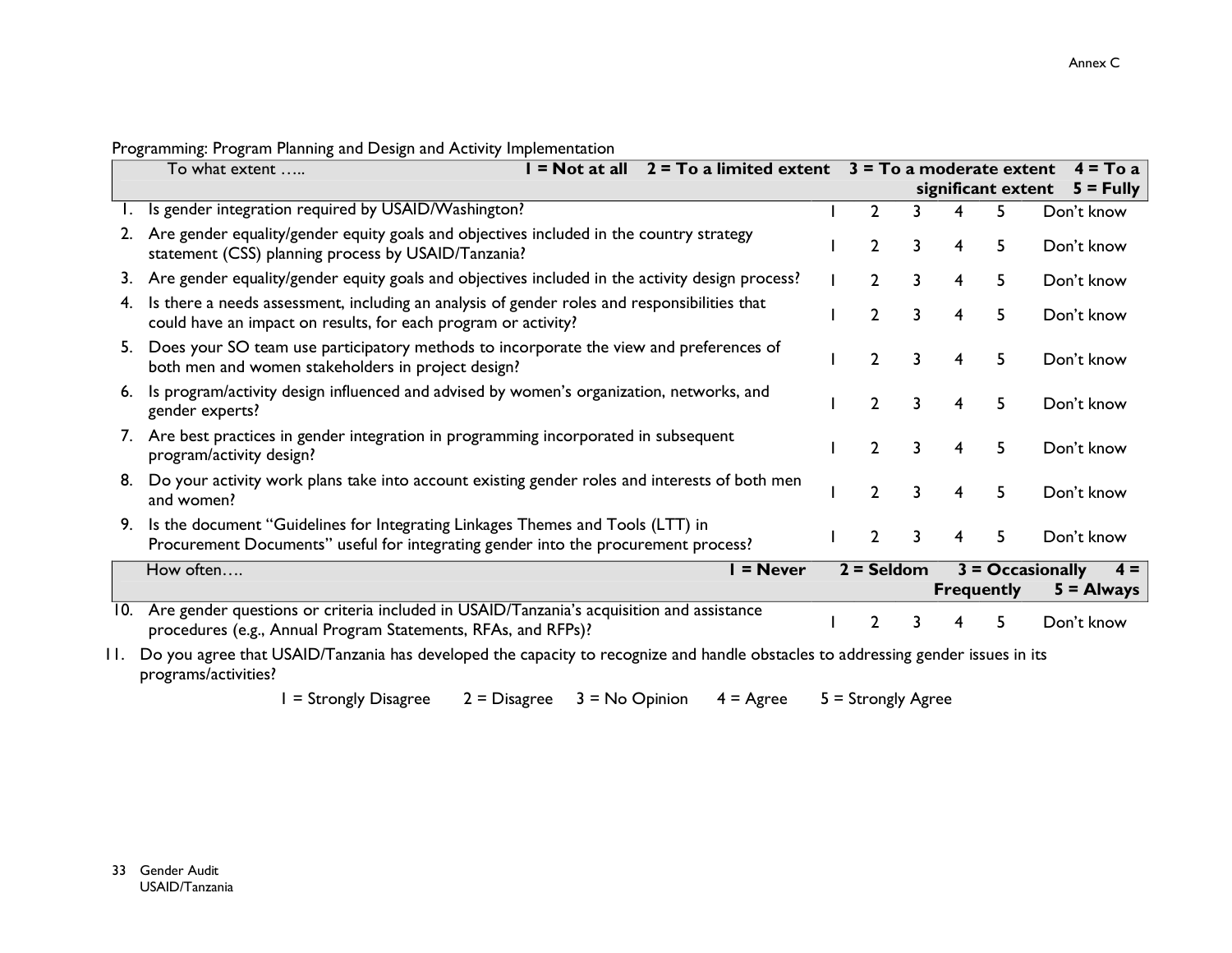12. Are any of the following obstacles to incorporating gender analysis in program/activity planning, implementation, and evaluation in USAID/Tanzania?

| Size of the organization               | Number of staff                                                |        |
|----------------------------------------|----------------------------------------------------------------|--------|
| Office culture/environment             | Cultural patterns of Tanzania                                  |        |
| Cultural patterns of the USA           | Lack of financial resources for gender integration programming | $\Box$ |
| Lack of staff training on gender       | Lack of gender analysis tools                                  |        |
| Lack of support from senior management | Low organizational priority for gender issues                  |        |
|                                        |                                                                |        |

Other:

## Programming: Technical Expertise

| To What Extent                                                                                                            | = Not at all $2 = To$ a limited extent $3 = To$ a moderate extent $4 = To$ a |  |       |                                |
|---------------------------------------------------------------------------------------------------------------------------|------------------------------------------------------------------------------|--|-------|--------------------------------|
|                                                                                                                           |                                                                              |  |       | significant extent $5 =$ Fully |
| 13. Is there a person or division responsible for gender in USAID/Tanzania?                                               |                                                                              |  | 4     | Don't know                     |
| 14. Are there assigned staff responsibilities for gender integration in different offices and/or<br>Strategic Objectives? |                                                                              |  | 3 4 5 | Don't know                     |
| 15. Is there training of program and project staff in gender planning and analysis?                                       |                                                                              |  | 3 4 5 | Don't know                     |
| 16. Are there easily accessible resources and reference materials available to staff for improving<br>gender integration? |                                                                              |  | 3 4 5 | Don't know                     |

17. Do you agree that the technical staff at USAID/Tanzania have the necessary knowledge, skills, and attitude to carry out their work in a gender-sensitive or gender-aware manner?

> $I =$  Strongly Disagree  $2 = Disagree \t3 = No Opinion$  $4 = \text{Agree}$  $5 =$  Strongly Agree

#### Programming: Monitoring and Evaluation

| To What Extent                                                                                              |             |  |                      |
|-------------------------------------------------------------------------------------------------------------|-------------|--|----------------------|
| $\vert$ = Not at all 2 = To a limited extent 3 = To a moderate extent 4 = To a significant extent 5 = Fully |             |  |                      |
| 18. Is sex-disaggregated data <b>collected</b> at the activity level?                                       | $1$ 2 3 4 5 |  | Don't know           |
| 19. Is sex-disaggregated data analyzed at the activity level?                                               |             |  | 1 2 3 4 5 Don't know |
| 20. Is the impact of programs/activities on gender inequalities monitored and evaluated?                    | $1$ 2 3 4 5 |  | Don't know           |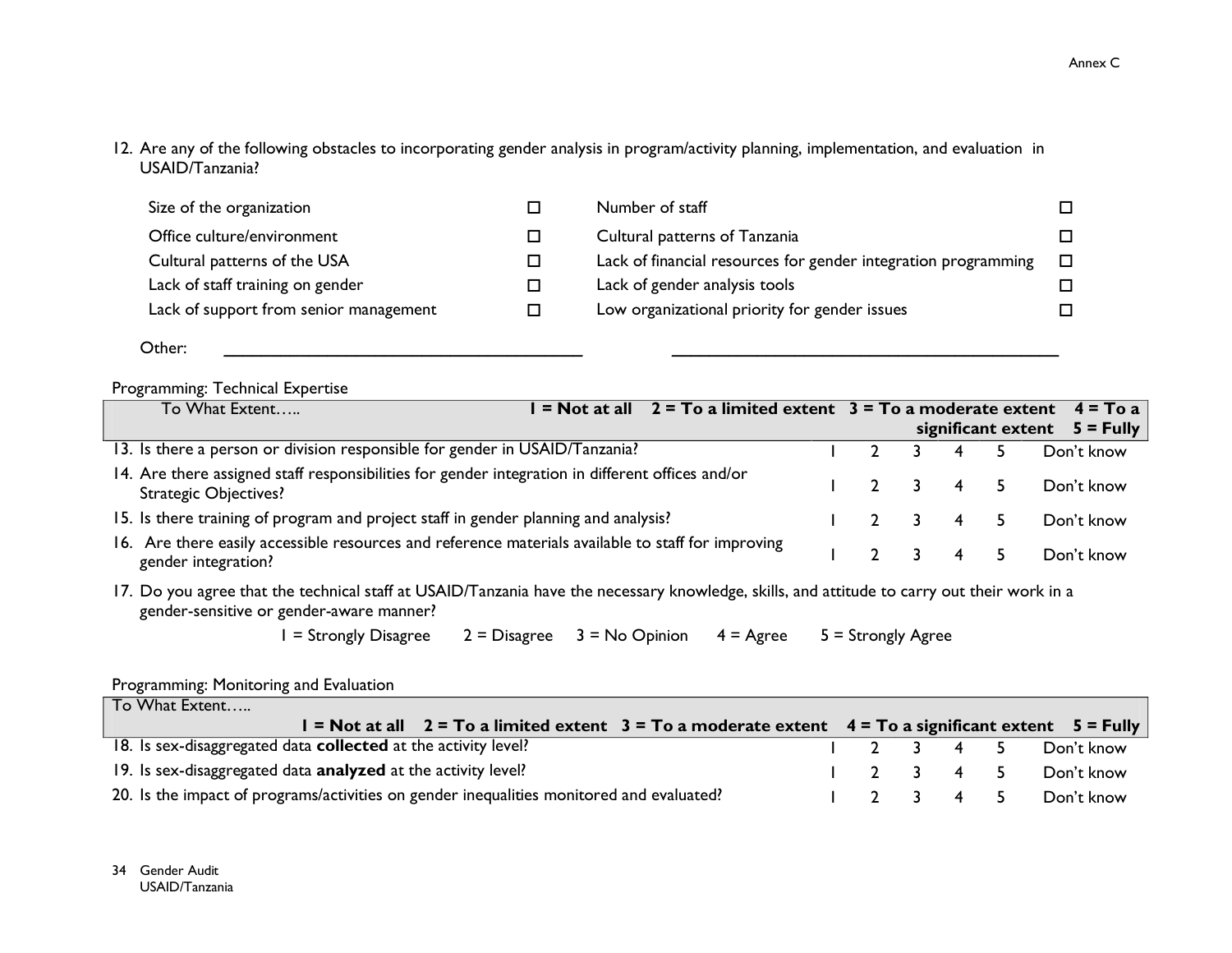21. Is the impact of programs/activities on gender inequalities regularly reported?  $\mathbf{L}$  $\overline{2}$  $\overline{3}$  $\overline{4}$  $\overline{5}$ Don't know 22. Do you agree that sex-disaggregated data provides useful information for program/activity evaluation and subsequent program/activity design?  $I =$  Strongly Disagree  $2 = Disagree \t3 = No Opinion$  $4 = \text{Agree}$  $5 =$  Strongly Agree 23. Do you agree that USAID/Tanzania's programs contribute to the empowerment of women/girls and the changing of unequal gender relations?  $I =$  Strongly Disagree  $2 = Disagree \t3 = No Opinion$  $4 = \text{Agree}$  $5 =$  Strongly Agree 24. USAID/Tanzania's program/activities collect sex-disaggregated data in the following areas (Check all that apply): Access to and level of resources Control over program benefits  $\Box$  $\Box$ Control over resources Legal status and/or knowledge of legal rights  $\Box$  $\Box$ Physical well-being Participation in the public sector  $\Box$  $\Box$ Participation in decision-making Access to/participation in training  $\Box$  $\Box$ Beneficiaries view of the project's benefits to their own lives  $\Box$ 

#### Programming: Partner Organizations

| How frequently $\dots$                                                                                                                                  |  |       |                  |              |
|---------------------------------------------------------------------------------------------------------------------------------------------------------|--|-------|------------------|--------------|
| $2 =$ Seldom $3 =$ Occasionally<br><b>E</b> Never                                                                                                       |  |       | $4$ = Frequently | $5 =$ Always |
| 25. Is attention to gender integration and/or gender equality in program design and staffing a factor<br>in USAID's selection of implementing partners? |  |       |                  | Don't know   |
| 26. Are requirements for gender integration included in the written agreements outlining<br>USAID/Tanzania's relationship with implementing partners?   |  | 12345 |                  | Don't know   |
| 27. Does USAID/Tanzania provide training and tools on gender planning, analysis, and evaluation to<br>implementing partners?                            |  |       |                  | Don't know   |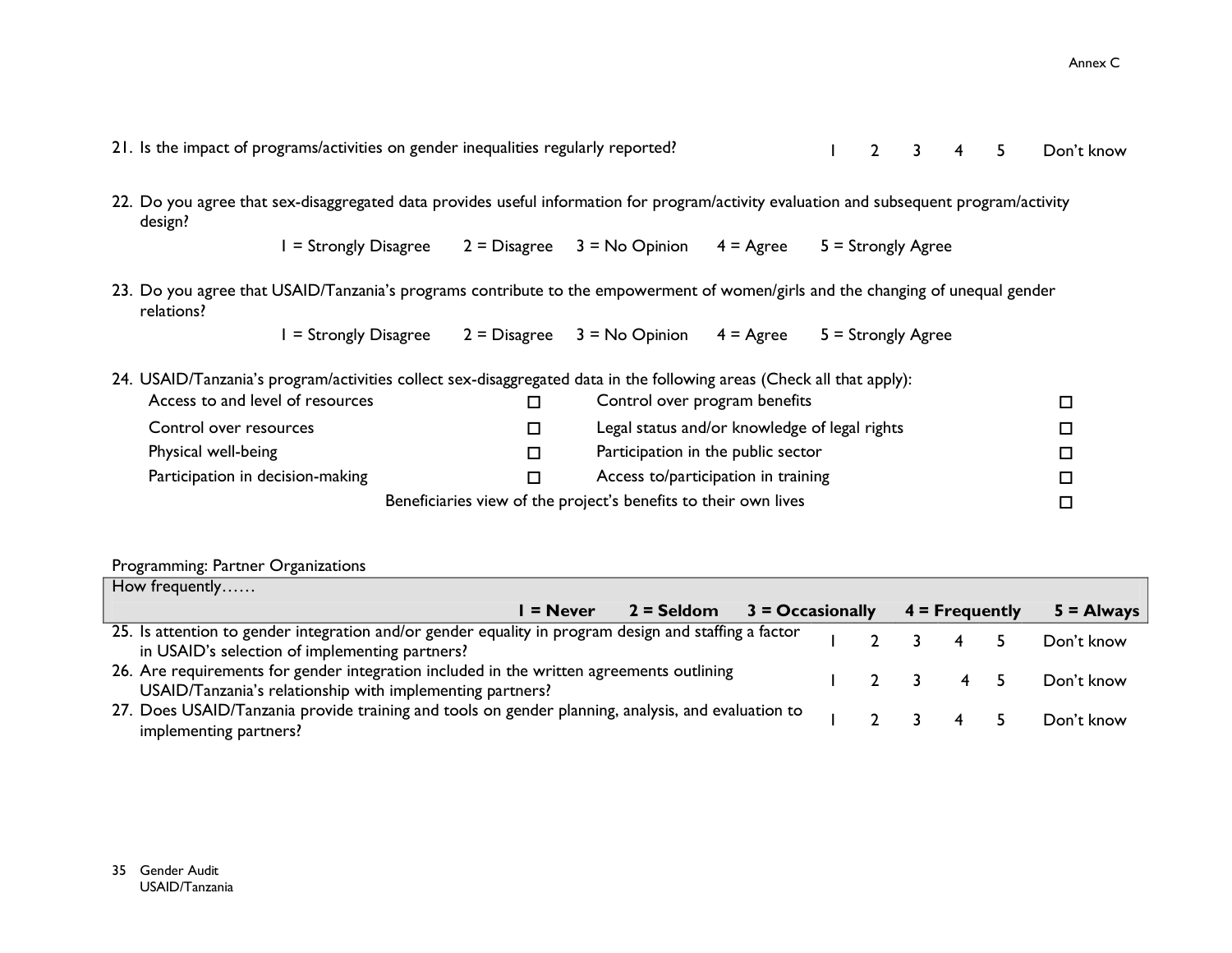# Organizational Framework and Dynamics: Guidance on Gender

| To What Extent                                                                                                                                                        | $=$ Not at all 2 = To a limited extent 3 = To a moderate extent 4 = To a significant |  |  |       |                                     |                    |
|-----------------------------------------------------------------------------------------------------------------------------------------------------------------------|--------------------------------------------------------------------------------------|--|--|-------|-------------------------------------|--------------------|
|                                                                                                                                                                       |                                                                                      |  |  |       |                                     | extent $5 =$ Fully |
| 28. Does USAID/Tanzania have written guidance that affirms a commitment to gender integration?                                                                        |                                                                                      |  |  |       | $1$ 2 3 4 5                         | Don't know         |
| 29. Does USAID/Tanzania have an operational plan for gender integration that includes clear<br>allocation of responsibilities and time for monitoring and evaluation? |                                                                                      |  |  |       | $1 \quad 2 \quad 3 \quad 4 \quad 5$ | Don't know         |
| 30. Are gender issues addressed during strategic planning for USAID/Tanzania?                                                                                         |                                                                                      |  |  | 12345 |                                     | Don't know         |

31. Do you agree that management rather than technical staff is responsible for the development and implementation of the gender guidance?

 $I =$  Strongly Disagree  $2 = Disagree \t 3 = No Opinion$  $4 = \text{Agree}$  $5 =$  Strongly Agree

Organizational Framework and Dynamics: Human and Financial Resources

| To What Extent                                                                                                        | $=$ Not at all | $2 = To$ a limited extent $3 = To$ a moderate extent |                |                  |    |   |    | $4 = To a significant$<br>$5 =$ Fully<br>extent |
|-----------------------------------------------------------------------------------------------------------------------|----------------|------------------------------------------------------|----------------|------------------|----|---|----|-------------------------------------------------|
| 32. Does management show respect for diversity in work and management styles in<br>USAID/Tanzania?                    |                |                                                      |                |                  | 3  | 4 | 5. | Don't know                                      |
| 33. Is gender awareness included in your job description?                                                             |                |                                                      |                |                  |    | 4 | 5. | Don't know                                      |
| 34. Is gender awareness included in your job performance criteria?                                                    |                |                                                      |                | C.               | 3. | 4 | 5. | Don't know                                      |
| 35. Has USAID/Tanzania budgeted adequate financial resources to support its gender integration<br>work?               |                |                                                      |                |                  | 3  | 4 | 5. | Don't know                                      |
| 36. Is staff training in gender integration and gender analysis systematically budgeted for in<br>USAID/Tanzania?     |                |                                                      |                |                  | 3. | 4 | 5. | Don't know                                      |
| Do you agree that                                                                                                     |                | <b>I</b> = Strongly Disagree                         | $2 = Disagree$ | $3 = No$ Opinion |    |   |    | $5 =$<br>$4 = \text{Agree}$                     |
|                                                                                                                       |                |                                                      |                |                  |    |   |    | <b>Strongly Agree</b>                           |
| 37. Good performance in gender integration and achievement of gender equality goals is rewarded<br>at USAID/Tanzania? |                |                                                      |                | າ                | 3. | 4 | 5. | Don't know                                      |
| 38. USAID/Tanzania promotes teamwork, involving both men and women as equal partners?                                 |                |                                                      |                |                  | 3. | 4 | 5. | Don't know                                      |
| 39. There has been a gradual increase over the past few years of gender expertise among staff                         |                |                                                      |                |                  |    |   |    |                                                 |
| members at USAID/Tanzania (e.g., more training on gender, hiring more people with<br>knowledge of gender, etc.)?      |                |                                                      |                |                  | 3  | 4 | 5. | Don't know                                      |
| 40. There should be proactive strategies to recruit or promote women at USAID/Tanzania?                               |                |                                                      |                |                  |    |   | 5. | Don't know                                      |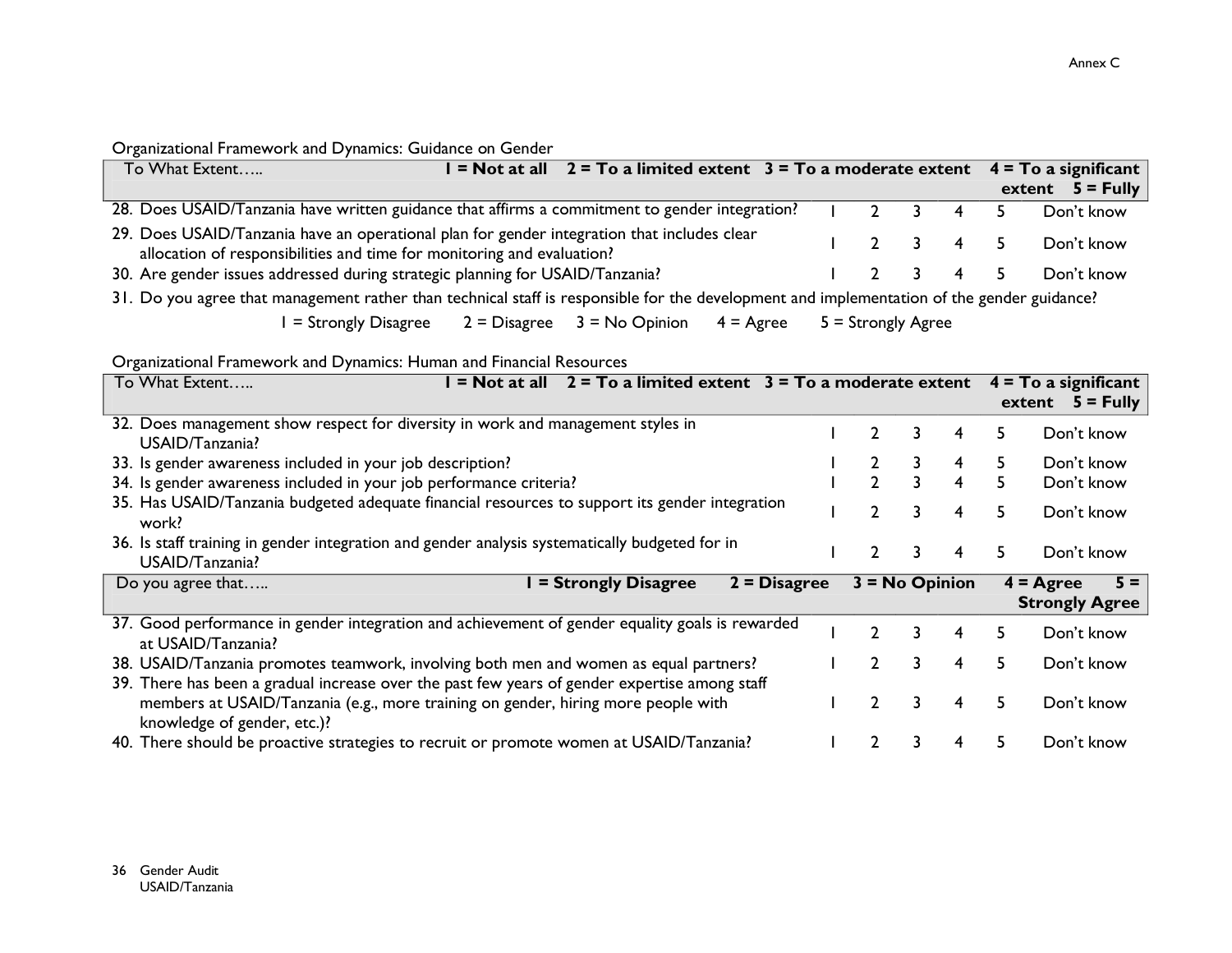### Organizational Framework and Dynamics: Organizational Culture

41. To what extent does USAID/Tanzania encourage and reinforce gender-sensitive behavior and procedures?

 $I = Not at all$  2 = To a limited extent 3 = To a moderate extent 4 = To a significant extent 5 = Fully

42. Are gender issues taken seriously and discussed openly by men and women in USAID/Tanzania?

 $3 = Occasionally$  $4$  = Frequently  $5 =$  Always  $I =$ Never  $2 =$  Seldom

43. If it occurs, is gender stereotyping challenged by individual staff members in your organization? (For example, if someone makes a generalization related to gender such as "All men are lazy" or "all women are greedy," does anyone contradict the statement?)

> $I = Never$  $2 =$  Seldom  $3 =$  Occasionally  $4$  = Frequently  $5 =$  Always

| Do you agree that                                                                                                                                      |                       |                |                  |               |                    |   |    |                    |
|--------------------------------------------------------------------------------------------------------------------------------------------------------|-----------------------|----------------|------------------|---------------|--------------------|---|----|--------------------|
|                                                                                                                                                        | I = Strongly Disagree | $2 = Disagree$ | $3 = No$ Opinion |               | $4 = \text{Agree}$ |   |    | 5 = Strongly Agree |
| 44. There is a gap between how men and women in USAID/Tanzania view gender issues?                                                                     |                       |                |                  |               | 3                  | 4 | 5  | Don't know         |
| 45. The staff members of USAID/Tanzania are enthusiastic about the gender work they do?                                                                |                       |                |                  |               | 3.                 | 4 | 5. | Don't know         |
| 46. USAID/Tanzania has a reputation of integrity and competence on gender issues among leaders<br>in the field of gender and development?              |                       |                |                  |               | 3.                 | 4 | 5. | Don't know         |
| 47. USAID/Tanzania could do much more than it is currently doing to institutionalize gender<br>integration?                                            |                       |                |                  | $\mathcal{P}$ | 3.                 | 4 | 5. | Don't know         |
| 48. Regular meetings (SO meetings, staff or department meetings) at USAID/Tanzania tend to be<br>dominated by men?                                     |                       |                |                  |               | 3.                 | 4 | 5  | Don't know         |
| 49. The organizational culture of USAID/Tanzania places higher value on the way that men tend to<br>work and less value on the way women tend to work. |                       |                |                  | $\mathcal{L}$ | 3.                 | 4 | 5. | Don't know         |
| 50. In USAID Tanzania, men have an easier time than women in establishing personal and<br>professional networks within the organization.               |                       |                |                  | $\mathcal{P}$ | 3.                 | 4 | 5. | Don't know         |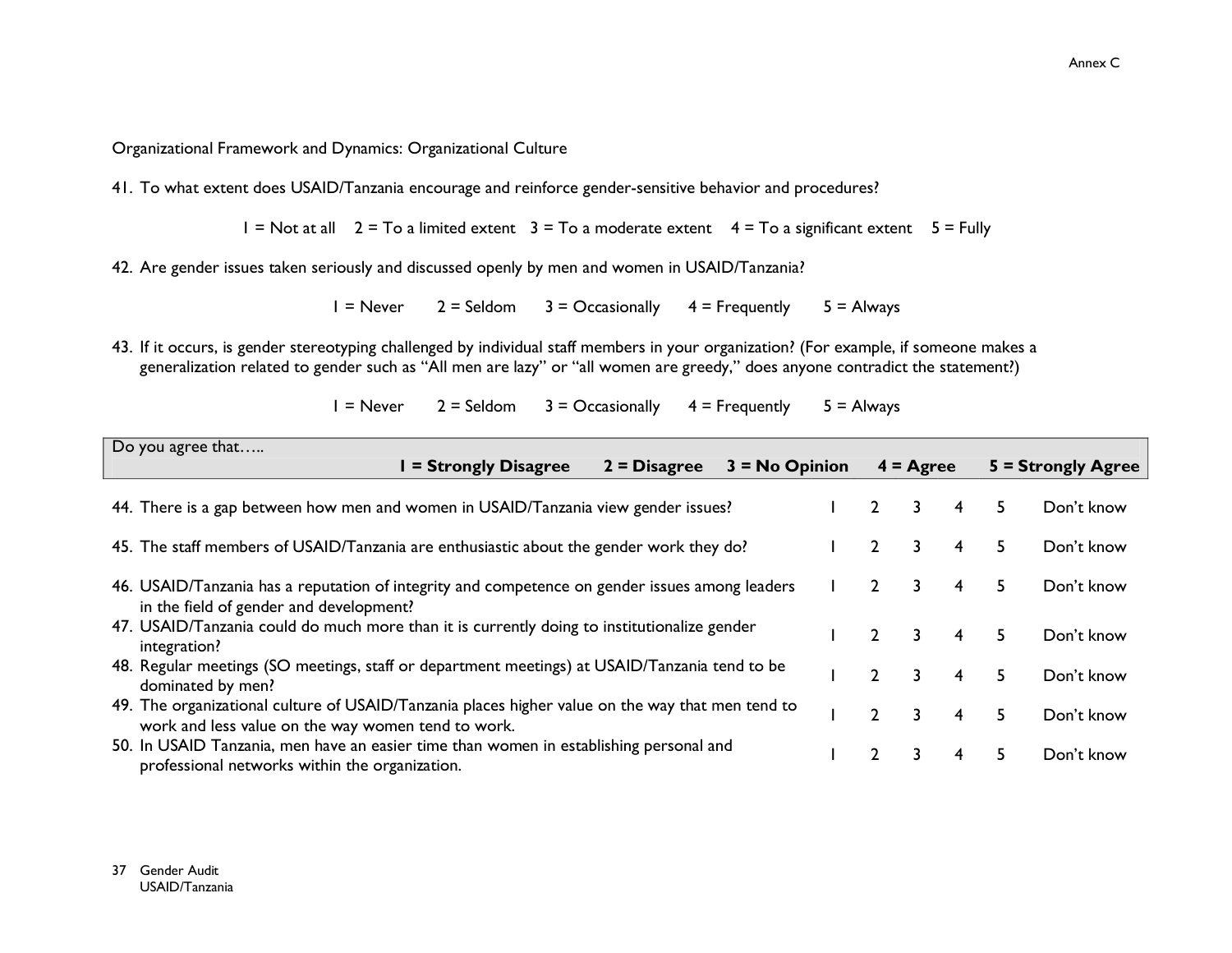51. In your opinion, what are the three characteristics of an ideal worker at USAID/Tanzania?

52. What more do you think USAID/Tanzania should do to promote gender equality in programs?

52. What more do you think USAID/Tanzania should do to promote gender equality in its internal operations and policies?

53. Please describe any successes or challenges you have experienced in integrating gender in programming or other aspects of work in USAID/Tanzania.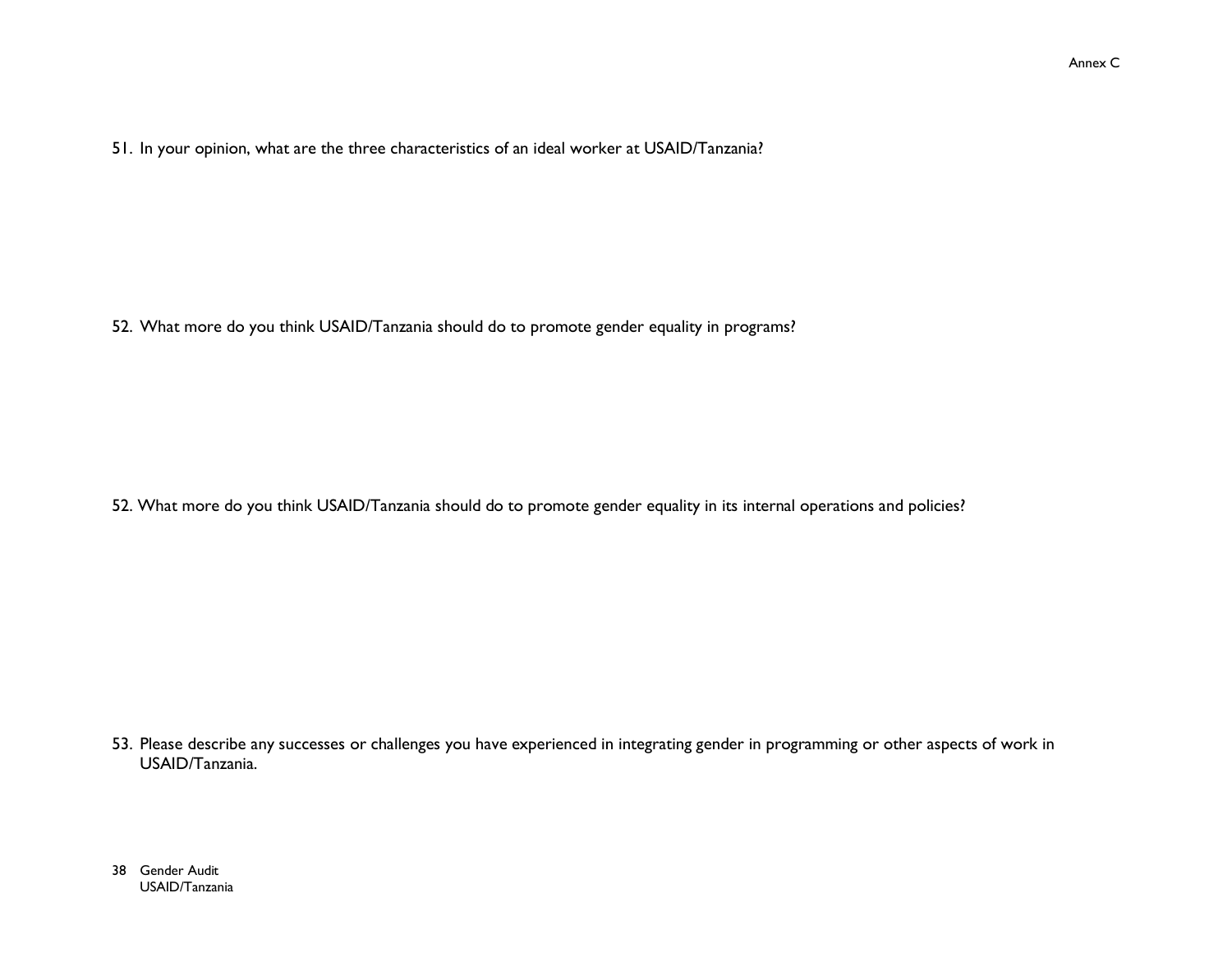### **SCHEDULE OF MEETINGS AND PEOPLE CONTACTED**

#### L. Phase One, February 16 to March 2, 2004

#### February 16, 2006, Dar es Salaam, Tanzania

Planning meeting with Elizabeth Missokia, USAID, Gender Advisor Kenneth P. LuePhang, Contracting Office Samuel S. Kiranga, Acquisition Specialist Jimmy Msaki, Development Program Assistant Robert Appiah, Executive Officer

#### February 22, 2006, Dar es Salaam, Tanzania

Pamela White, Mission Director

#### February 23, 2006, Dar es Salaam, Tanzania

- I. Gender Working Group: Steven Fondriest, Agriculture Development Officer Magadalena Hiza, Development Assistant Elise Jensen, Health Development Officer Kenneth P. LuePhang, Contracting Officer Elizabeth Missokia, Gender Advisor
- 2. Senior Staff Meeting Presentation on gender audit: Renee Berger, HIV/AIDS SO Team Leader Thomas Beyer, Democracy and Governance Team Leader Charles Crain, Controller Jolcy Fernandez, Deputy Executive Officer Gilbert Kajuna, Acting NRM SO Team Leader Charles Llewellyn, Health SO Team Leader Kenneth P. LuePhang, Contracting Officer Hedwiga Mbuya, Project Specialist Tom McAndrews, EG/AGR SO Team Leader Kimberly Wylie, Communication Specialist
- 3. Presentation on gender audit to Financial, Procurement, General Services Office, and other Administrative Staff Davis Bagenda, Financial Analyst Juster Mwansandubse, Data Entry Clerk Samuel Kiranga, Acquisition Specialist Jennifer Barantanda, Roving Secretary Bridget Kombe, Admin Asst Mary Chale, Admin Asst Cecilia Diminoff, Secretary William M. Krekamoo, Proj. Mgmt. Specialist Monica Guido, Admin Asst Zainab Liganga, Secretary Riad Hassan, Supply Clerk Joseph Luvanda, Voucher Examiner Amina Khalifa, Secretary Speicoza Machume, Admin Asst Joshua Manyama, CSM Flora Majebelle, Training Specialist Bosco Mapunda, General Service Specialist Polcrato Nagnuwa, Financial Analyst Rashi Maulid, Voucher Examiner Azzar Omari, Admin Asst. Timothy Mbengo, Asst. Systems Mgr. Noorie Osman, Budget Analyst Max Mbise, Kristina Peleka, Janitress Judy Mnyawami, Admin Asst Kezia Sevrere, Cashier Carol Mushi, Voucher Examiner Rose Simon, Janitress Hussein Tuwa, Human Resources

George Tzamburakis, Warehouse Supervisor

- Martha Mwakatobe, Secretary
- 39 Gender Audit USAID/Tanzania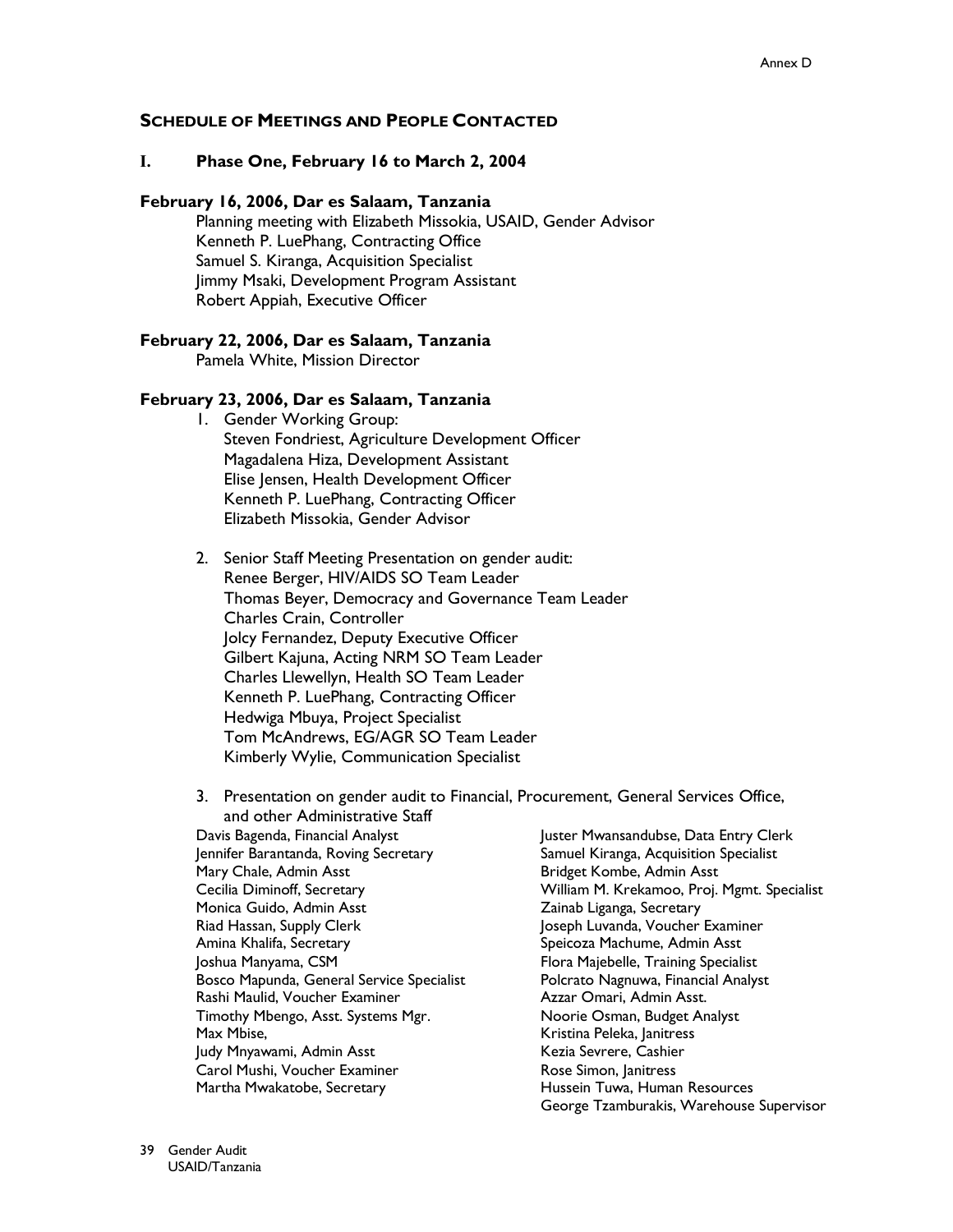# February 24, 2006, Dar es Salaam, Tanzania

Elise Jensen, Health Development Officer

# February 27, 2006, Dar es Salaam, Tanzania

- 1. Democracy and Governance SO Team Thomas Beyer, SO Team Leader Jimmy Msaki, Program Office
- 2. Economic Growth and Agriculture SO Team Thomas McAndrews, SO Team Leader Steve Fondriest, Agriculture Development Officer
- 3. Health SO Team Charles Llewellyn, SO Team Leader Jim Allman, Health Sector Advisor Sithara Batcha, Health/Pop/Nutrition Officer William Krekamoo, Health Development Officer Saffi Mmile, Financial Analyst Michael Mushi, Health Advisor
- 4. Natural Resources Management SO Team Dennis Cengel, SO Team Leader Gilbert Kajuna, Development Assistant Supervisor Asukile Kajuni, Natural Resource Management Assistant

# March I, 2006, Dar es Salaam, Tanzania

- 1. Ministry of Community Development, Gender, and Children Joyce Kizenga, Assistant Director
- 2. PACT-Tanzania

Dan Craun-Selka, Country Director Nora Pendaeli Grace Muro, Training Officer Jamillah Mwanjisi, Focus Group Coordinator

3. Family Health International Mathew Tiedemann, Country Director, Tanzania

# March 2, 2006, Dar es Salaam, Tanzania

- 1. Tanzania Coastal Management Program Jeremiah Daffa, Program Manager Baraka Kalangahe, PEACE Project Coordinator
- 2. Pamela White, Mission Director, for debriefing on TDY activities and findings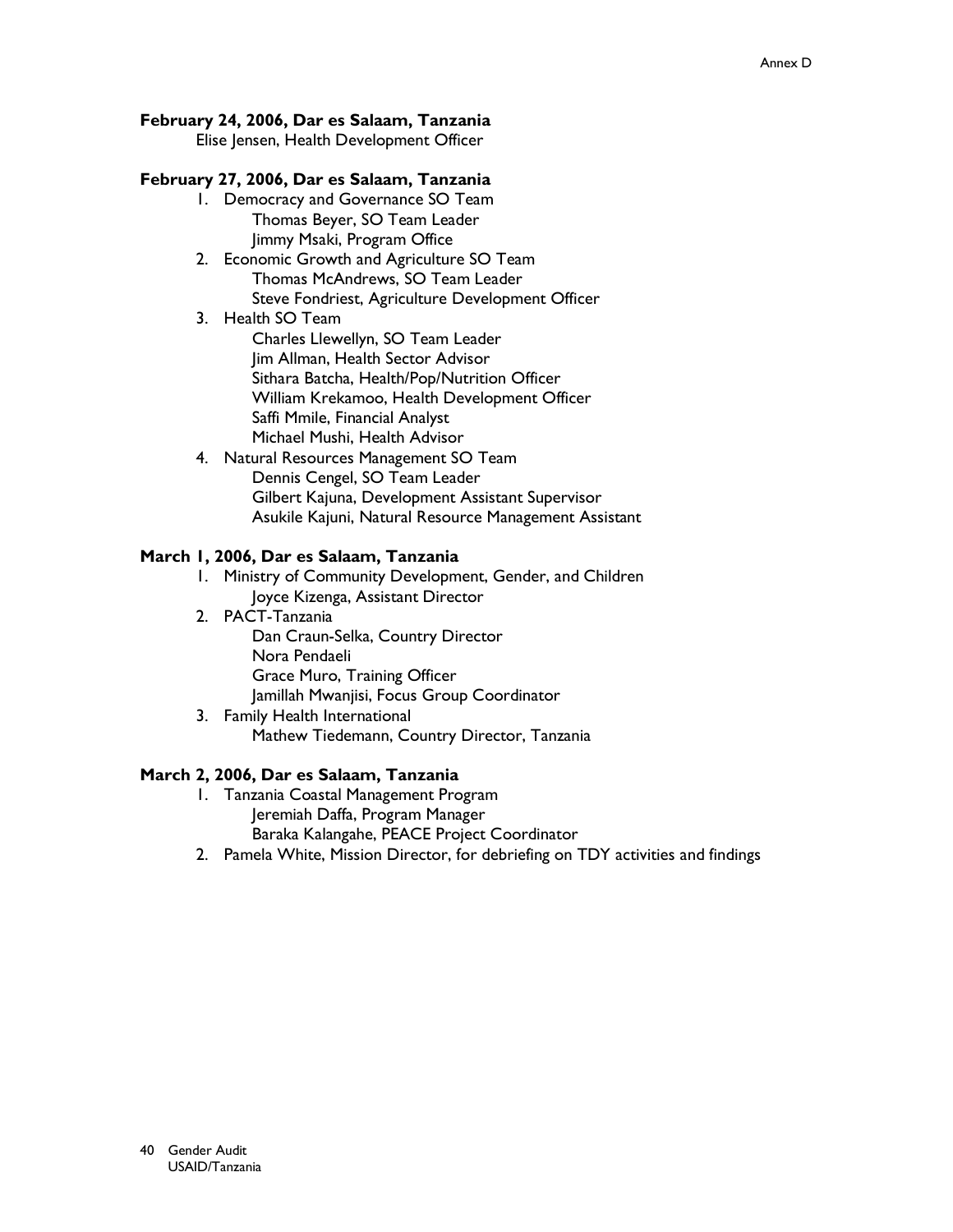#### II. Phase Two, May 2 to May 18, 2006

#### May 3-4, 2006, Dar es Salaam, Tanzania

Planning meetings with Elizabeth Missokia, USAID, Gender Advisor

### May 5, 2006, Dar es Salaam, Tanzania

Presentation of gender audit Survey Results with Mission Senior Staff: Pamela White, Mission Director Rob Appiah, EXO Thomas Beyer, Democracy and Governance Dennis Cengel, NRM Charles Crane, Controller Tom Crubaugh, Program Office Elise Jensen, HIV/AIDS Charles Lewellyn, Health Kenneth P. LuePhang, Contracting Officer Tom McAndrews, Economic Growth Kimberly Wylie, Program Office

### May 8, 2006, Dar es Salaam, Tanzania

Planning meeting on Focus Group Facilitator Training and Process: Elizabeth Missokia, Gender Advisor Wanjiku Muhato, REDSO Gender Advisor

#### May 9 to 12, 2006, Dar es Salaam, Tanzania **Focus Group Participants**

|    | <b>Name</b>              | <b>Dept/Office</b> | <b>Name</b>              | Dept/Office      |
|----|--------------------------|--------------------|--------------------------|------------------|
| L. | Alberastine, Teresita    | Controller         | 37. Mlilapi, Abdallah J. | EXO              |
| 2. | Allman, Jim              | Health             | 38. Mmile, Shafii        | Comptroller      |
| 3. | Appiah, Rob              | EXO.               | 39. Mnyawami, Judy       | <b>SPPS</b>      |
| 4. | Baratanda Jennifer       | <b>EXO</b>         | 40. Monaghan, Susan      | HIV/AIDS         |
| 5. | <b>Bwire, Michael</b>    | <b>EXO</b>         | 41. Msaki, Jimmy         | <b>SPPS</b>      |
| 6. | Cengel, Dennis           | <b>NRM</b>         | 42. Mushi, Carolyne      | Controller       |
| 7. | Chale, Mary              | Health             | 43. Mushi, Geofrey       | <b>EXO</b>       |
|    |                          |                    |                          | Procurement/Ship |
| 8. | Crane, Charles           | Controller         | 44. Munthali, Gombe Todd | ping             |
|    | 9. Crubaugh, Tom         | Program Office     | 45. Mwakatobe, Martha    | Controller       |
|    | 10. Diminoff, Cecelia    | DG                 | 46. Mwasandube, Juster   | Warehouse        |
|    | II. Gindo, Monica        | EXO                | 47. Myenzi, Efrem B.     | EXO              |
|    | 12. Hiza, Maggie         | DG                 | 48. Nethemiah, Kimaro    | EXO              |
|    | 13. Kahendaguza, Justine | EXO                | 49. Ngalowoka, Zavery    | <b>EXO</b>       |
|    | 14. Kajuna, Gilbert      | <b>NRM</b>         | 50. Ngibwa, Patrick      | <b>HIV/AIDS</b>  |
|    | 15. Kajuni, Asukile      | <b>NRM</b>         | 51. Nagunwa, Polcrato    | Controller       |
|    | 16. Kavira, Filoteus     | EXO                | 52. Omary, Azzah         | Warehouse        |
|    | 17. Kayoka, Arthur       | EXO(C&R)           | 53. Osman, Noorie        | Controller       |
|    | 18. Khalifa, Amina       | Director's Office  | 54. Osman, Shahina       | Procurement      |
|    | 19. Kigalu, Vincent      | Procurement        | 55. Saidi, Makau         | EXO              |
|    | 20. Kikuli, Laura        | DG/Education       | 56. Salehe, Vitendo M.   | <b>EXO</b>       |
|    | 21. Kiranga, Samuel      | Procurement        | 57. Saulanga, Robert     | Controller       |
|    | 22. Kombe, Bridget       | <b>HIV/AIDS</b>    | 58. Simon, Rose B.       | EXO              |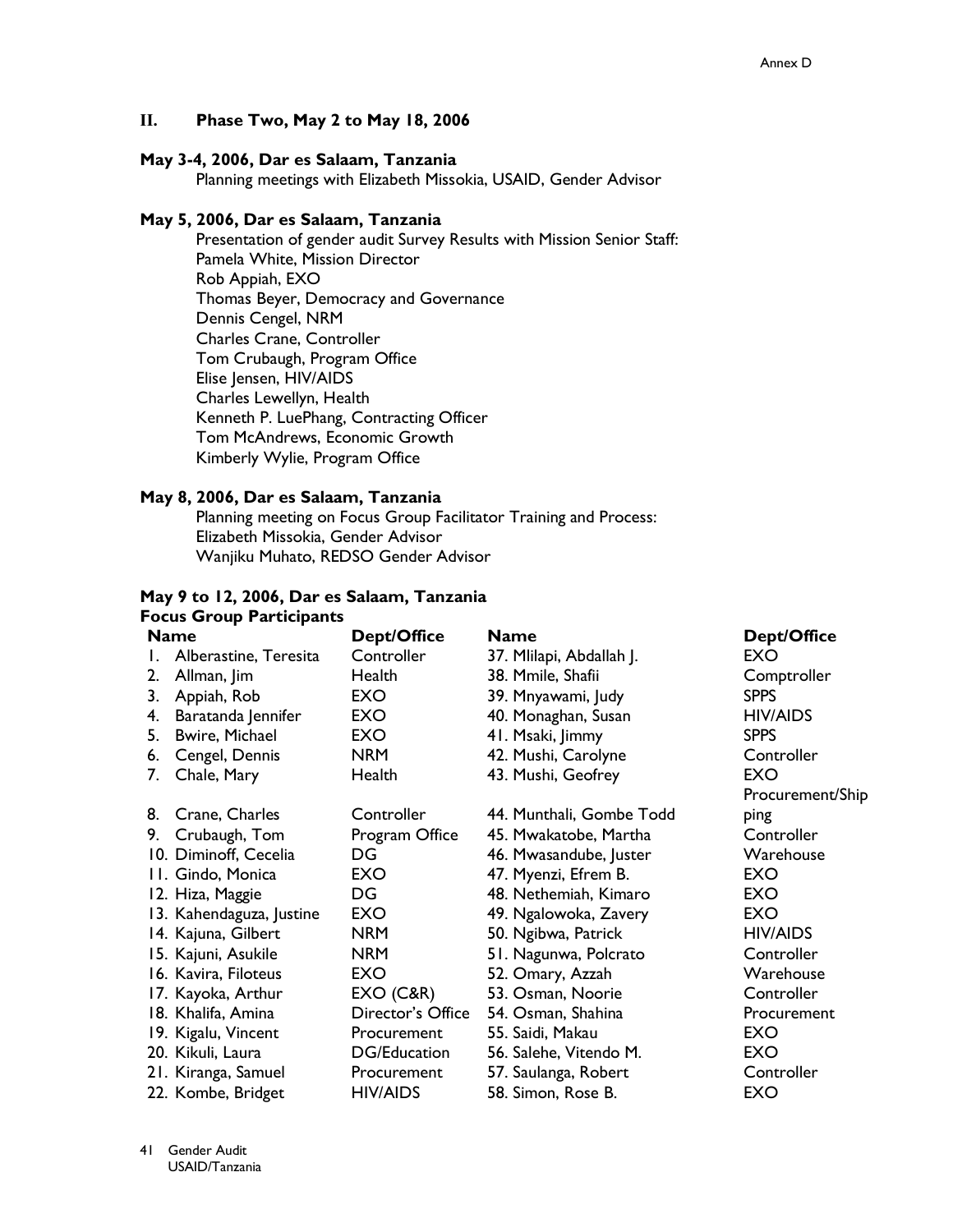| Health                                                                                                                                                                                                                                                                                                                                 |
|----------------------------------------------------------------------------------------------------------------------------------------------------------------------------------------------------------------------------------------------------------------------------------------------------------------------------------------|
| EG                                                                                                                                                                                                                                                                                                                                     |
| EXO                                                                                                                                                                                                                                                                                                                                    |
| EXO(C&R)                                                                                                                                                                                                                                                                                                                               |
| Controller                                                                                                                                                                                                                                                                                                                             |
| NRM                                                                                                                                                                                                                                                                                                                                    |
| EXO                                                                                                                                                                                                                                                                                                                                    |
| <b>SPPS</b>                                                                                                                                                                                                                                                                                                                            |
| <b>HIV/AIDS</b>                                                                                                                                                                                                                                                                                                                        |
| Controller                                                                                                                                                                                                                                                                                                                             |
| EXO                                                                                                                                                                                                                                                                                                                                    |
| IΤ                                                                                                                                                                                                                                                                                                                                     |
| <b>SPPS</b>                                                                                                                                                                                                                                                                                                                            |
| <b>HR/EXO</b>                                                                                                                                                                                                                                                                                                                          |
| 23. Krekamoo, William<br>24. Liganga, Zainab<br>25. Luanda, Peter<br>26. Lusekelo, Absalom<br>27. Luvanda, Joseph<br>28. Machume, Specioza<br>29. MacNestor, Damas E.<br>30. Majebelle, Flora<br>31. Malekela, Erasmo<br>32. Maulid, Rashid<br>33. Mbarama, Hosea<br>34. Mbengo, Timothy<br>35. Mbuya, Hedwiga<br>36. Melamari, Sophia |

#### **Focus Group Facilitators and Notetakers**  $D_{\text{on+}}/O_{\text{free}}$  $N$

| iname                    | DepuOllice      |
|--------------------------|-----------------|
| 63. Hiza, Maggie         | DG              |
| 64. Kajuni, Asukile      | <b>NRM</b>      |
| 65. LuePhang, Ken        | Procurement     |
| 66. Missokia, Elizabeth  | <b>SPPS</b>     |
| 67. Msaki, Jimmy         | <b>SPPS</b>     |
| 68. Muhato, Wanjiku      | <b>REDSO</b>    |
| 69. Nalingigwa, Beatrice | <b>HIV/AIDS</b> |
| 70. Rubin, Deborah       | Consultant      |
|                          |                 |

#### May 15-16, 2006, Dar es Salaam, Tanzania

Review of Focus Group process and draft report: Elizabeth Missiokia, Gender Advisor Wanjiku Muhato, REDSO Gender Advisor

Members of Gender Working Group: Kajuni, Asukile LuePhang, Ken Msaki, Jimmy

Debriefing with Pamela White, Mission Director and Tom Crubaugh, Program Officer

### May 17, 2006, Dar es Salaam, Tanzania

Planning meeting with Elizabeth Missokia, Gender Advisor

Rubin departure to Amsterdam

59. Swai, Patrick 60. Tairo, Peter 61. White, Pamela 62. Wylie, Kim

**HIV/AIDS EXO** Director's Office **SPPS**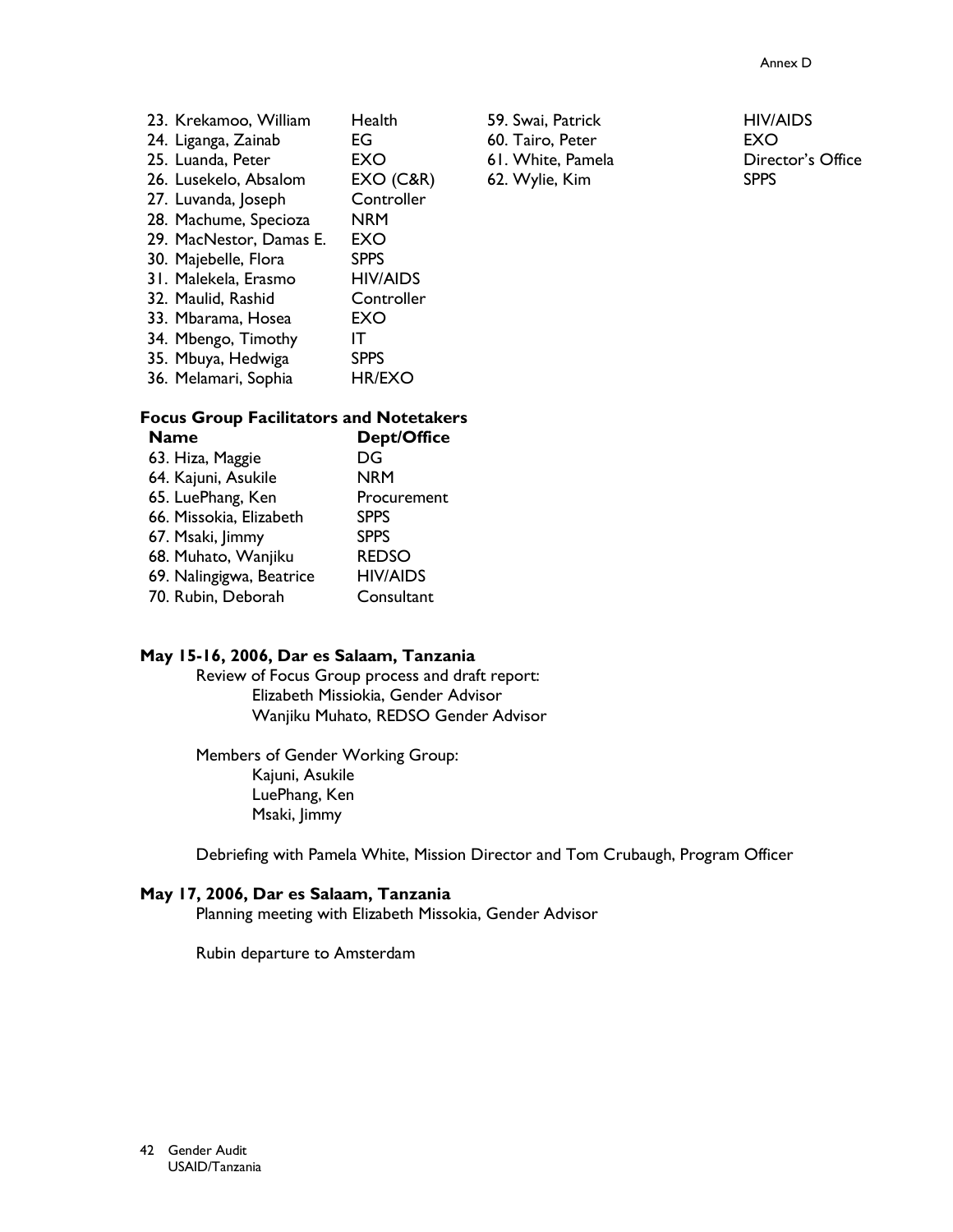# **FOCUS GROUP GUIDELINES**

#### L Introductions of the team (5 minutes)

The Focus Group opens with formal introductions of the facilitators and additional observers and notetakers. This establishes the roles and responsibilities among the group and helps the participants see the facilitation leadership from a different perspective than as a colleague or a friend.

# Warm up exercise

The purpose of the warm-up exercises is to ensure that the Focus Group discussion begins in a non-threatening environment and that the participants are at ease with each other and with the facilitators. The exercises are designed to elicit divergent views by using provocative statements to engage the group members in discussion. The comments that are made by the members are then used to illustrate that different people bring different perspectives to any discussion, based on their backgrounds and their experiences.

#### А. An example of a "Vote with your feet" exercise (5 minutes)

Choose among the following statements and ask the group to move to one side of the room if they agree with the statement and to the other if they disagree with the statement. Tell them that they must choose a side and that they cannot argue about the wording. Once they have moved, ask someone to explain his or her reasoning; then ask someone from the other side to do the same. You may continue this until several people have spoken. Provide a debriefing to indicate that different people will see the same issue in different ways; that they bring their own experiences and biases to a new topic; that we can agree to disagree, but that it is also important not to impose one's views due to personal perceptions on others.

- Women are naturally better managers than men.
- In rural Tanzania, women are expected to work harder than men.
- Women are less reliable employees than men.
- Working on gender issues is a woman's job.
- It is harder to change gender roles than it is to change other aspects of social behavior.
- It is better to have a boy child than a girl child.

#### В. An example of the "Ideal Man or Woman" exercise

Ask the participants to divide into two equal groups. Ask one group to list the characteristics of an ideal man and the other to list the characteristics of an ideal woman. Ask a member of one group to present their findings. Ask a member of the other group to present their findings. Ask who agrees or disagrees. Discuss.

#### II. Clarification of ground rules: (5 minutes)

Take a few minutes to clarify the ground rules of the session to establish expectations for group behavior. It is important to stress the issue of confidentiality, in particular, so that people can feel comfortable expressing themselves without concern that there will be individual repercussions. Common ground rules are:

- Maintain confidentiality
- Participate as much as possible
- Ask lots of questions
- Try not to interrupt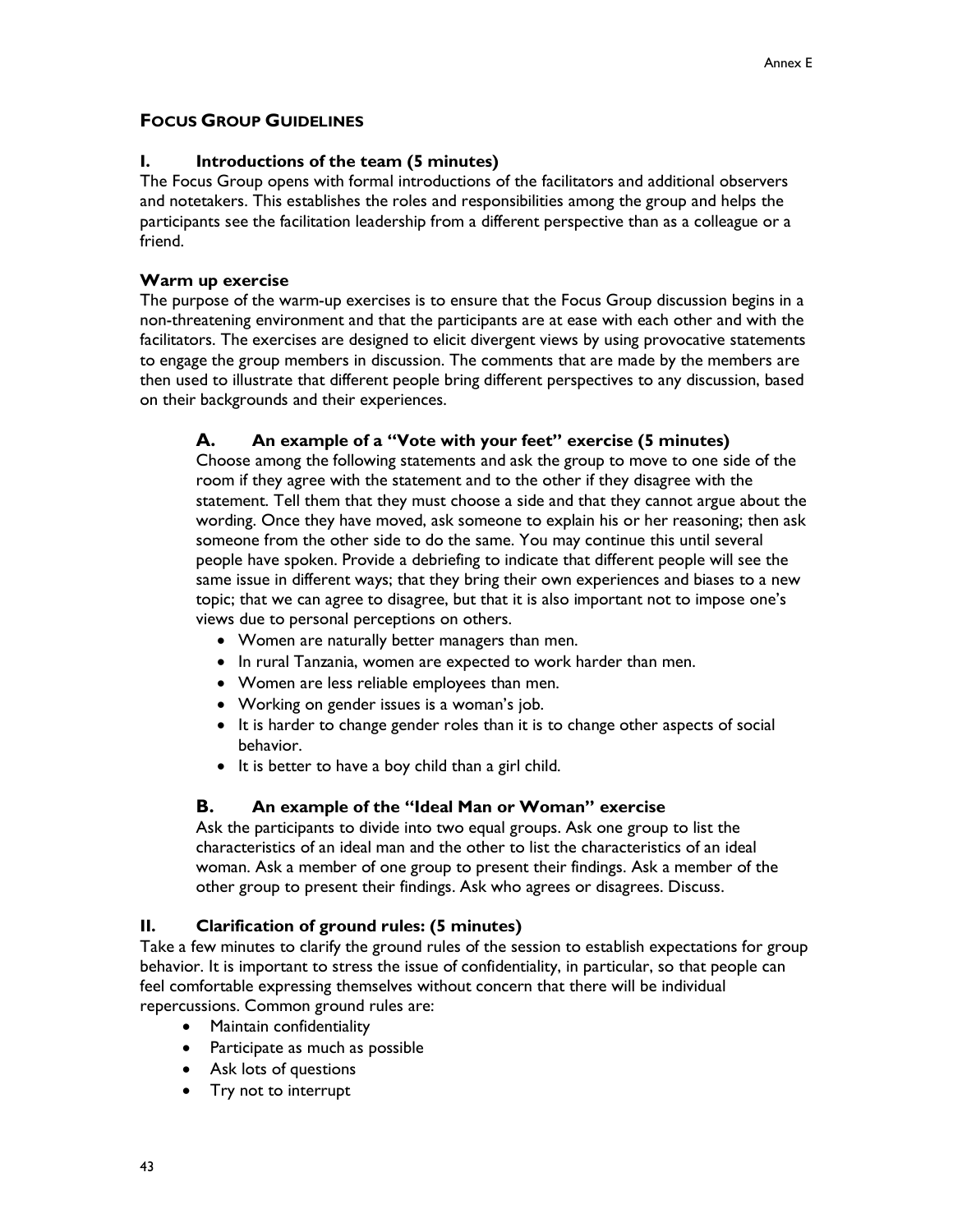- Respect other peoples' opinions
- Turn off cell phones/pagers

It is also helpful to ask if there are other rules that the group wants to suggest and to add them to the list.

#### Ш. Review of the gender audit process thus far using PowerPoint slides (15) minutes)

Despite distributing information on the gender audit survey results through newsletters, the gender audit team decided to have a short presentation of the highlights of the information as well as a quick review about the audit process so that everyone in the group would be on the same level and able to speak freely by referring to common information.

#### IV. Discussion part 1: Reaction to the summary results (20 minutes)

Question 1: What surprised you most about the survey findings? Do you think that the survey results give an accurate reflection of the situation in the mission?

Question 2: Which are the key areas of difference that you see between men and women in working together?

- The survey results suggest that women believe gender issues are taken less  $\bullet$ seriously than do men. Do you think that is an accurate reflection of the situation in the mission? Why or why not might that be the case?
- Being a team player and a hard worker were ranked as very important  $\bullet$ characteristics of a "good worker" in Tanzania. How do you understand the definition of a hard worker? How do you understand the definition of a team player? Is it harder for women or for men to work in these ways?

Question 3: Who in the mission is responsible for ensuring that gender equality goals are met, whether in  $\overline{1}$ ) programming or in 2) other areas such as human resources and mission management?

- Half the mission staff thought the management should be responsible for implementing the guidance on gender integration, about one-third thought it should be the technical staff. More women than men thought it should be the responsibility of the technical staff.
- V. Discussion part 2: Follow up on the meaning of survey results related to obstacles and challenges (20 minutes)
	- How many of the group members have had any training on gender? In gender  $\bullet$ analysis? On other aspects related to gender?

Question 4: What are the strengths of the mission's current approach to gender in 1) programming OR 2) management (some groups will be asked to speak to both points).

For the technical programming staff groups, follow up with the following prompts:

- The survey showed that over two-thirds of the mission believed the mission has  $\bullet$ the technical capacity it needs (men thought this more than women), yet many people also recommended additional training.
- Do you think that having a gender advisor is enough to ensure technical capacity or do other staff members also need to have skills in gender integration?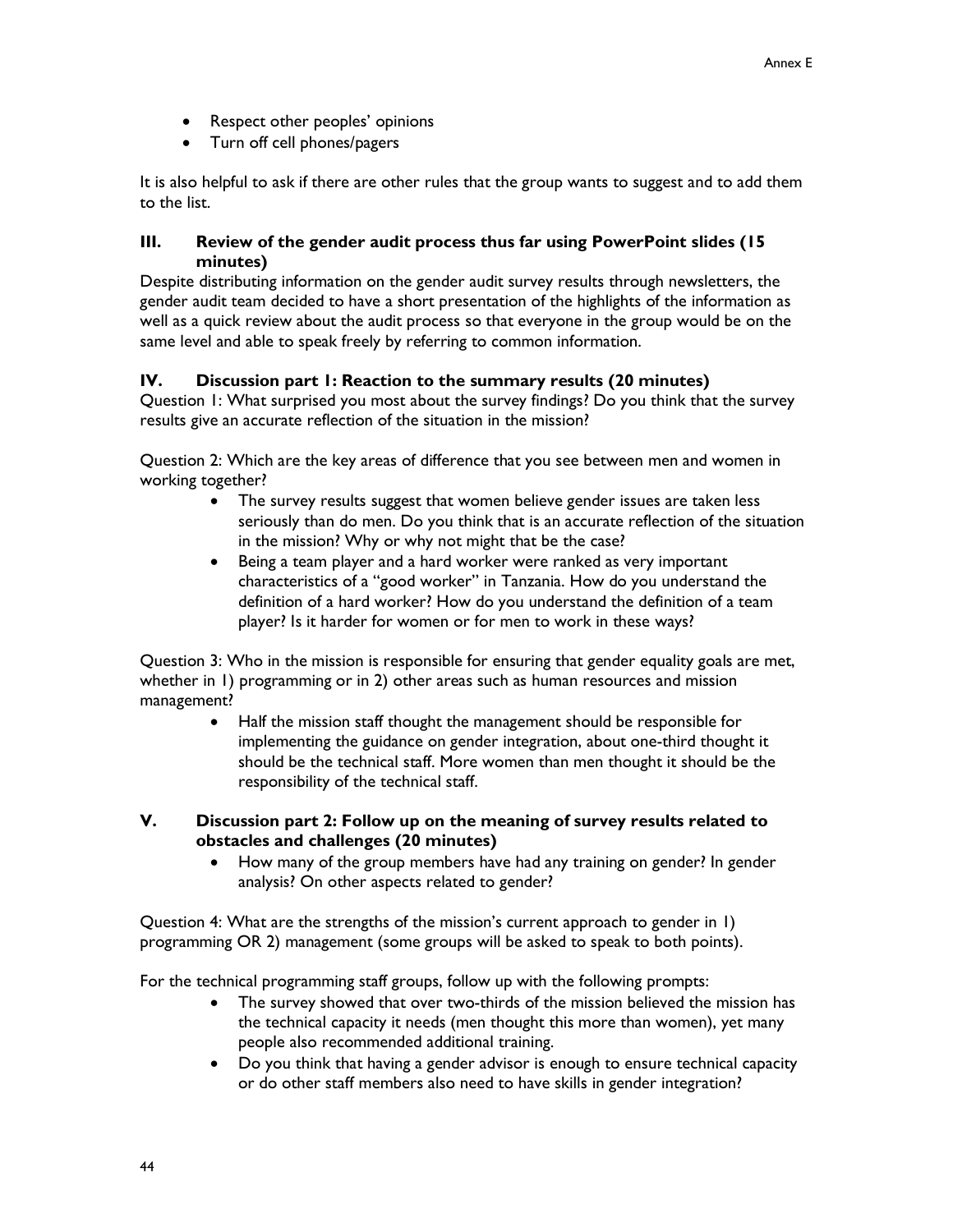For the administration and financial staff, follow up with a prompt noting that:

Increasing training opportunities was one of the most common recommendations for further action. What type of training would be most useful to you?

Questions 5: For SO teams only: Half of the respondents said gender equality goals and objectives were included in activity design. Elaborate on what this means to you, e.g., what steps do you currently take to include gender issues in activity design?

Question 6: What are the key challenges of the mission's current approach to gender in 1) programming OR 2) management (depending on the group - some will be asked to speak to both points)

- Lack of resources, incentives, and time were all mentioned as obstacles to achieving gender integration. Let's address each one in turn: do you agree it is an obstacle and what can be done to address it?
- Nearly half of those responding said that cultural patterns in Tanzania are an  $\bullet$ obstacle to achieving greater gender equality. What are some of the most problematic aspects? How can they be addressed 1) in programming OR 2) in management?
- Some people also said the cultural patterns of the USA were an obstacle. What  $\bullet$ are the most problematic aspects? How can they be addressed 1) in programming OR 2) in management?

Question 7: What might happen if these challenges are not addressed?

#### VI. Discussion part 3: Working together to achieve more (20 minutes)

Question 8: Based on what we have discussed, what actions do we need to take to deepen our commitment to achieving gender equality in programming and mission management?

- What actions to we need to take to increase technical skills?
- What actions need to be taken to improve gender equality in the management of the mission other than in programs?
- What are the most important of these actions? (The goal would be to develop a prioritized list)

#### VII. Wrap up (10 minutes)

- Review key points that came up during the discussion using notes from flip charts.
- Ask if the wrap up accurately reflects the group's statement
- Ask if there are any more comments
- Thank everyone for their participation